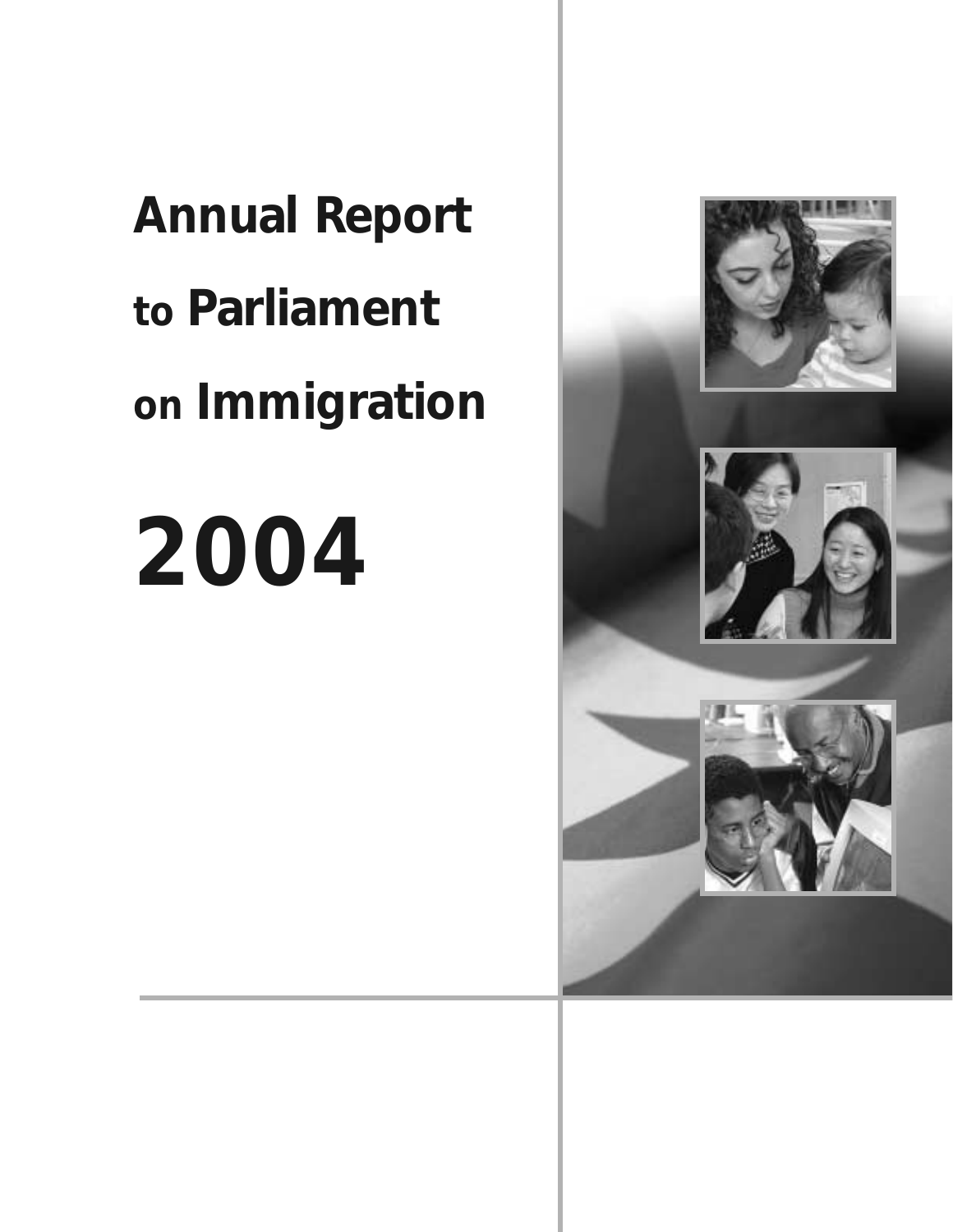#### **For additional copies, contact**

Communications Branch Citizenship and Immigration Canada Ottawa, Ontario K1A 1L1 Fax: (613) 954-2221

Internet: www.cic.gc.ca

© Minister of Public Works and Government Services Canada, 2004 Cat. no. Ci1-2004 ISBN 0-662-68498-2



Available in alternative formats upon request.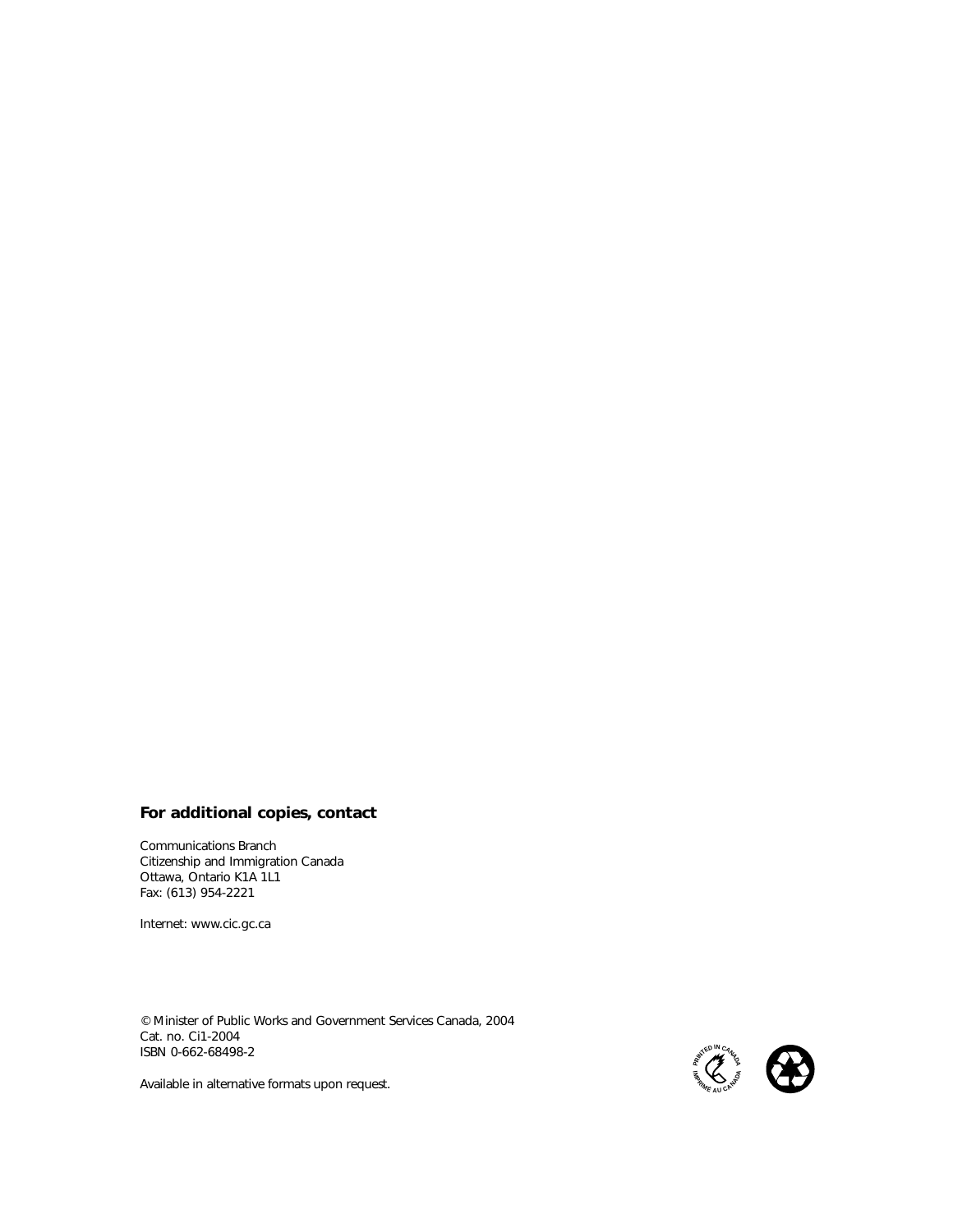### Table of Contents

| Canadian Immigration in the International Context 4                                                                                                                                                                           |
|-------------------------------------------------------------------------------------------------------------------------------------------------------------------------------------------------------------------------------|
|                                                                                                                                                                                                                               |
|                                                                                                                                                                                                                               |
|                                                                                                                                                                                                                               |
| Maintaining Canada's Humanitarian Tradition [1] [1] Maintaining Canada's Humanitarian Tradition [10]                                                                                                                          |
|                                                                                                                                                                                                                               |
| Statistical Overview of Permanent Residents for 2003 and 2004 [10]  14<br>Permanent Resident Status Granted on Humanitarian Grounds in 2003 20                                                                                |
| Foreign Nationals Admitted as Temporary Residents 22                                                                                                                                                                          |
|                                                                                                                                                                                                                               |
| Foreign Students (Alternative Alternative Alternative Alternative Alternative Alternative Alternative Alternative Alternative Alternative Alternative Alternative Alternative Alternative Alternative Alternative Alternative |
|                                                                                                                                                                                                                               |
| New Temporary Residents in Canada in 2003 24                                                                                                                                                                                  |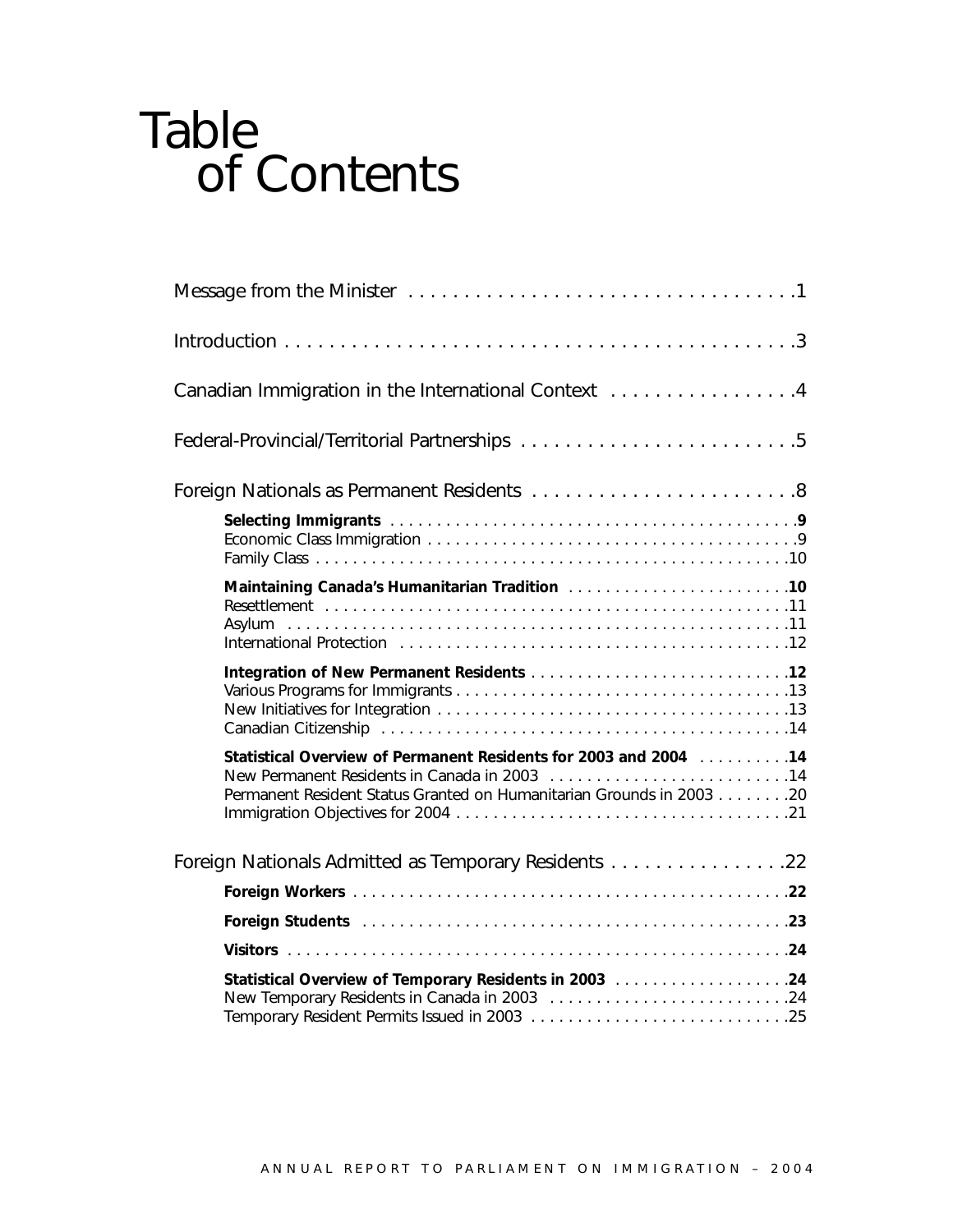| Gender-Based Analysis of the Impact of the Immigration and           |
|----------------------------------------------------------------------|
|                                                                      |
| Annex A: List of Source Countries Grouped by Region 33               |
| Annex B: Section 94 of the Immigration and Refugee Protection Act 35 |
|                                                                      |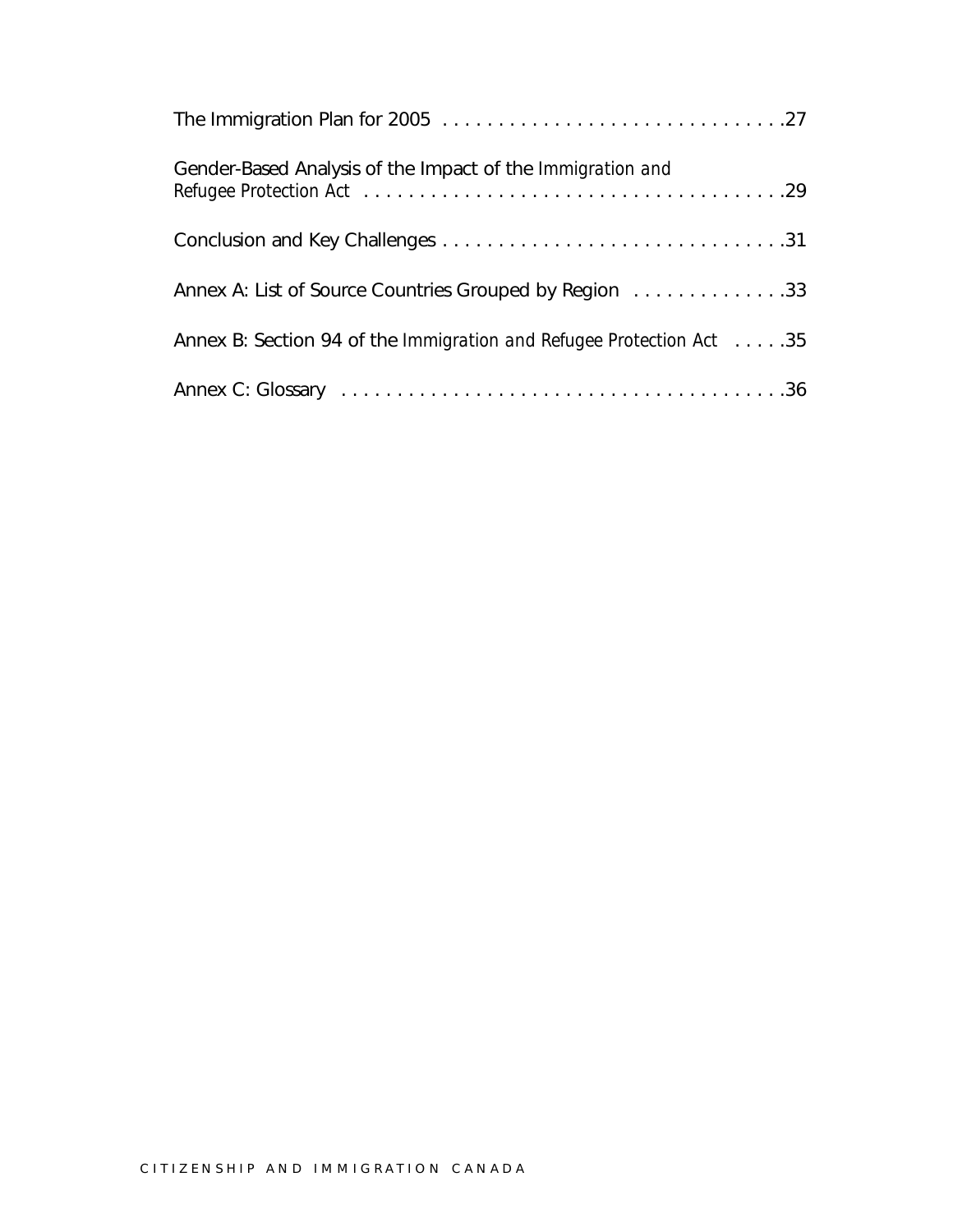## Message from<br>the Minister



anada's Immigration program has played a vital role in shaping and enriching our country. Canada has and will continue to benefit economically and culturally from the immigration of individuals and families who come here each year to seek a better future.

As Minister of Citizenship and Immigration, I am pleased to present to Parliament and to the people of Canada the *Annual Report to Parliament on Immigration – 2004.* This report highlights the important work of our immigration program and outlines the activities implemented to achieve our objectives of reuniting families; protecting people fleeing war or persecution; maintaining public safety; and meeting Canada's economic, social and cultural needs.

A series of unforeseen challenges affected our operating environments in Canada and abroad in 2003: the SARS crisis, the war in Iraq, and civil unrest in the Ivory Coast and Haiti that resulted in embassy closures and evacuations in our missions abroad. Despite these challenges, the Department was able to meet its overall immigration and refugee targets for the fourth year in a row by welcoming 221,352 immigrants and refugees as new permanent residents in 2003.

This year, it is anticipated that Citizen and Immigration Canada (CIC) will once again meet its target range. I'm also pleased to say that in 2005, CIC plans to receive 220,000 to 245,000 new permanent residents.

The Government of Canada recognizes the importance of continuing to maintain and build upon the necessary infrastructure and support for immigrants and refugees to ensure we achieve those levels. An important step in this process is our focus on consultation and collaboration.

For example, immigration has a profound impact on communities. This makes intergovernmental cooperation vital to the success of the immigration program.

This means working with a broad range of partners, including federal departments and agencies, provincial and territorial governments, municipalities, community service providers from the voluntary sector, international organizations, foreign governments, researchers and other stakeholders.

In 2003, CIC co-chaired a forum of 13 federal departments working together on a comprehensive approach to immigrant labour market integration, including the assessment and recognition of foreign credentials, enhanced language training, labour market information and targeted research. CIC worked with partners to develop new initiatives to help adult immigrants improve their official languages skills and to integrate more easily into the labour market.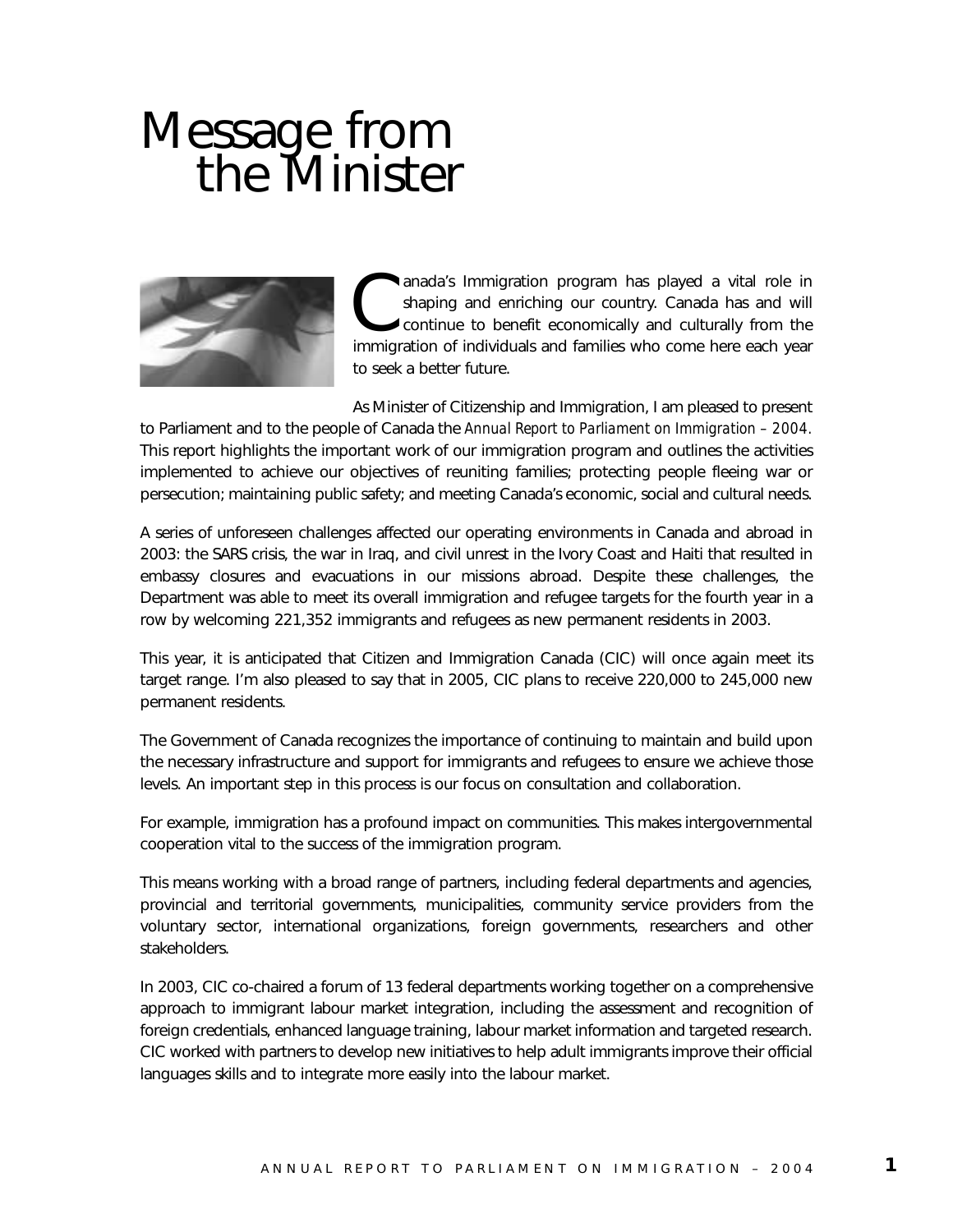Immigrants continue to seek Canada as their home as a result of the quality of life and the opportunities that our country provides. We recognize that it is vital that Canada continues to be a destination of choice for immigrants. To achieve this, we must remove any barriers faced by immigrants who are integrating into their new communities. This will ensure that newcomers make a successful transition into the labour market and can enrich our country both economically and culturally.

As Minister, I am committed to building upon our past success and working closely with our partners to ensure all Canadians share a pride in our country and the opportunities it offers and understand the important role newcomers play in maintaining our future prosperity.

dy Sgro

The Honourable Judy Sgro Minister of Citizenship and Immigration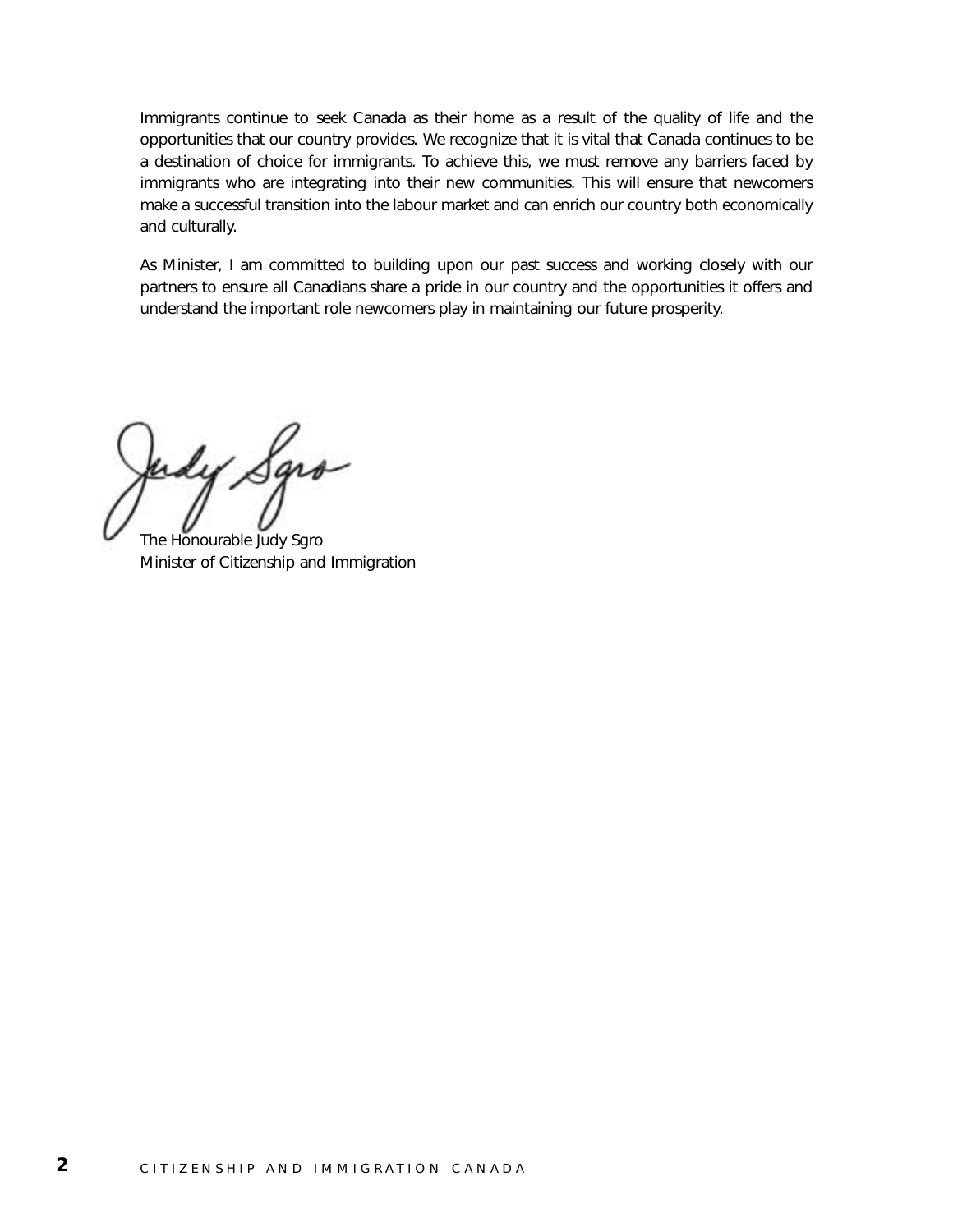### Introduction



The *Immigration and Refugee Protection Act* (IRPA) and its<br>Regulations were implemented on June 28, 2002. IRPA<br>replaced the *Immigration Act* of 1976 with comprehensive<br>and coherent legislation to pursue the maximum socia he *Immigration and Refugee Protection Act* (IRPA) and its Regulations were implemented on June 28, 2002. IRPA replaced the *Immigration Act* of 1976 with comprehensive and economic goals of the immigration program. It meets the challenge of balancing a variety of needs, such as making processes

faster and procedures more equitable, welcoming families and providing a safe haven for persons needing protection, as well as preventing the entry into Canada of those who pose a threat to the health and safety of Canadians.

Under IRPA, the Minister of Citizenship and Immigration Canada (CIC) must table in Parliament an annual report describing the Department's immigration activities and listing the federalprovincial/territorial agreements currently in force.

This year's report is divided into six major sections. The first section covers Canadian immigration in the international context, provides some statistics on international migration and outlines Canada's role abroad.

The second section focuses on partnerships with the provinces and territories, and outlines the intergovernmental cooperative arrangements implemented by the federal and the provincial/ territorial governments, the agreements in effect and new initiatives.

The activities and initiatives for permanent residents are described in the third section. It provides statistics on the total number of new permanent residents admitted in 2003, the number settled in Quebec, the number admitted from January to August 2004 throughout Canada and the number who obtained permanent resident status based on humanitarian considerations. Statistics are provided on immigration class, gender, linguistic profile, key countries of origin and province of destination within Canada.

Temporary residents are discussed in the fourth section, which provides key information on foreign workers, students and visitors admitted to Canada. A statistical overview of the number of temporary resident permits issued for exceptional circumstances is also included.

The fifth section outlines the immigration plan for 2005 and indicates a target range for the number of permanent residents that CIC expects to welcome in each class.

The final section describes CIC's strategic framework for gender-based analysis (GBA), the GBA plans for CIC's branches and GBA activities.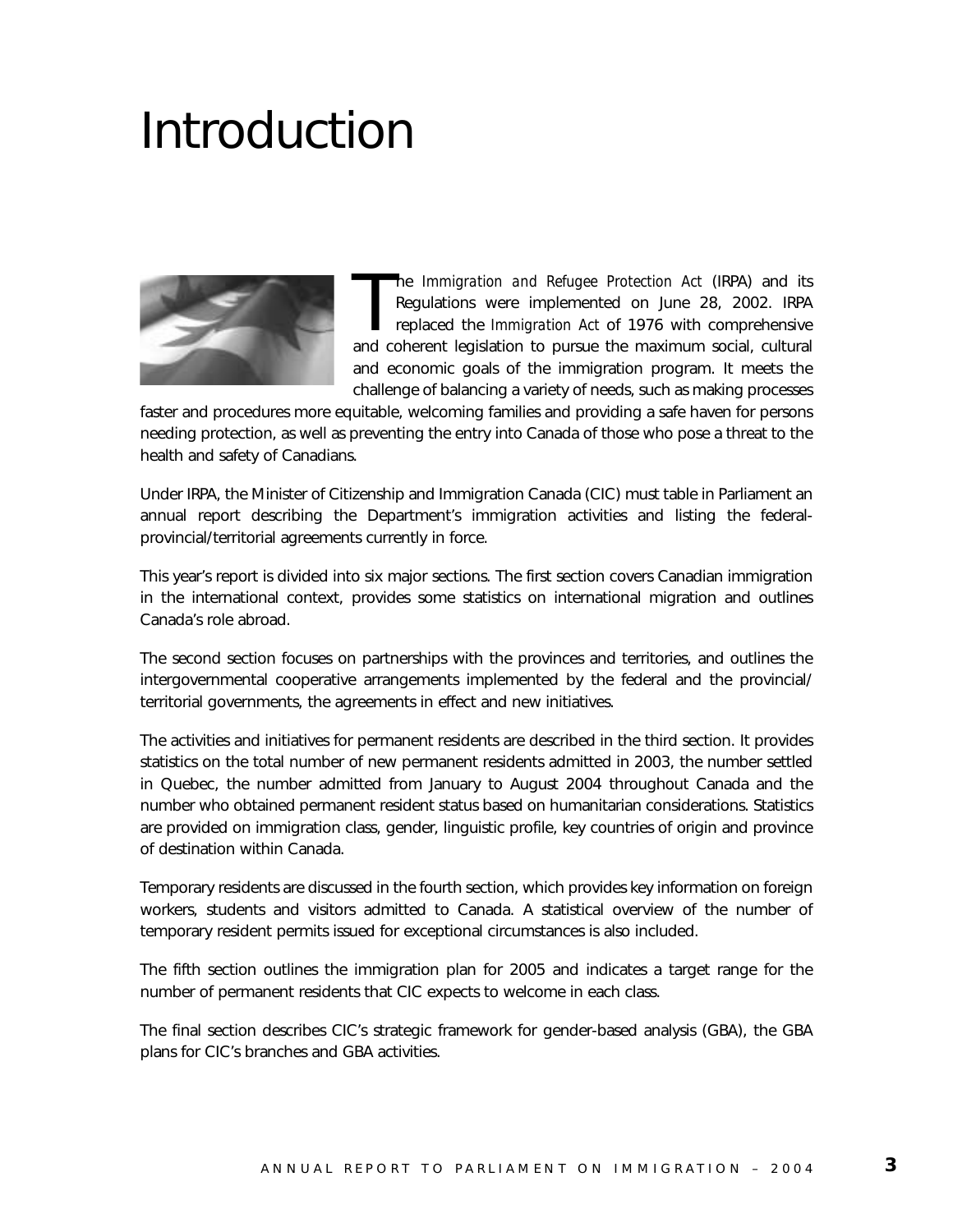## Canadian Immigration<br>
in the International Context



In the past two decades, the change in international migration patterns has been influenced by several trend reversals. Many regional geo-political changes have taken place, particularly in central and eastern Europe, and n the past two decades, the change in international migration patterns has been influenced by several trend reversals. Many regional geo-political changes have taken place, particularly in and economic changes, some of which have affected the immigration policy of receiving countries, have also occurred.

The diversity in data recording systems and legislation makes international migration statistics difficult to compare. However, if immigration is expressed in terms of a foreign-born population, Canada can be compared to the United States and Australia. In 2001, Australia's foreign-born population was 4,482,000, or 23 percent of its total population. Canada's was 5,448,485, or 18.4 percent of its total population. The United States had a foreign-born population of 31,811,000, but this high number represented only 11 percent of its total population.

As it has throughout Canada's history, the Canadian immigration program gives our country a major competitive advantage and is fundamental to Canada's growth. Immigration officers are posted throughout the world. CIC employees work in 90 Canadian embassies, high commissions and consulates. They process applications for immigration, refugee resettlement, temporary resident visas, study permits and work permits. In addition to these traditional activities and services, CIC monitors the ongoing and increasingly frequent developments regarding discussions on international migration. Canada is a respected player in immigration issues, and CIC, on behalf of the Government of Canada, works with other departments to encourage a balanced dialogue and to promote the advantages of immigration based on planning and government support.

CIC also provides services in its national, regional and local offices. CIC staff, both in Canada and abroad, work in a complex environment to serve a varied clientele and to help build and maintain a stronger Canada.

Immigration has always been fundamental to the growth of Canada as a nation and to our history of achievement. From our earliest days as a nation through to the global transformations of recent years, hard-working people and their families have come to Canada from all over the world. Collectively, they have made a significant contribution to the development of our economy, our society and our culture.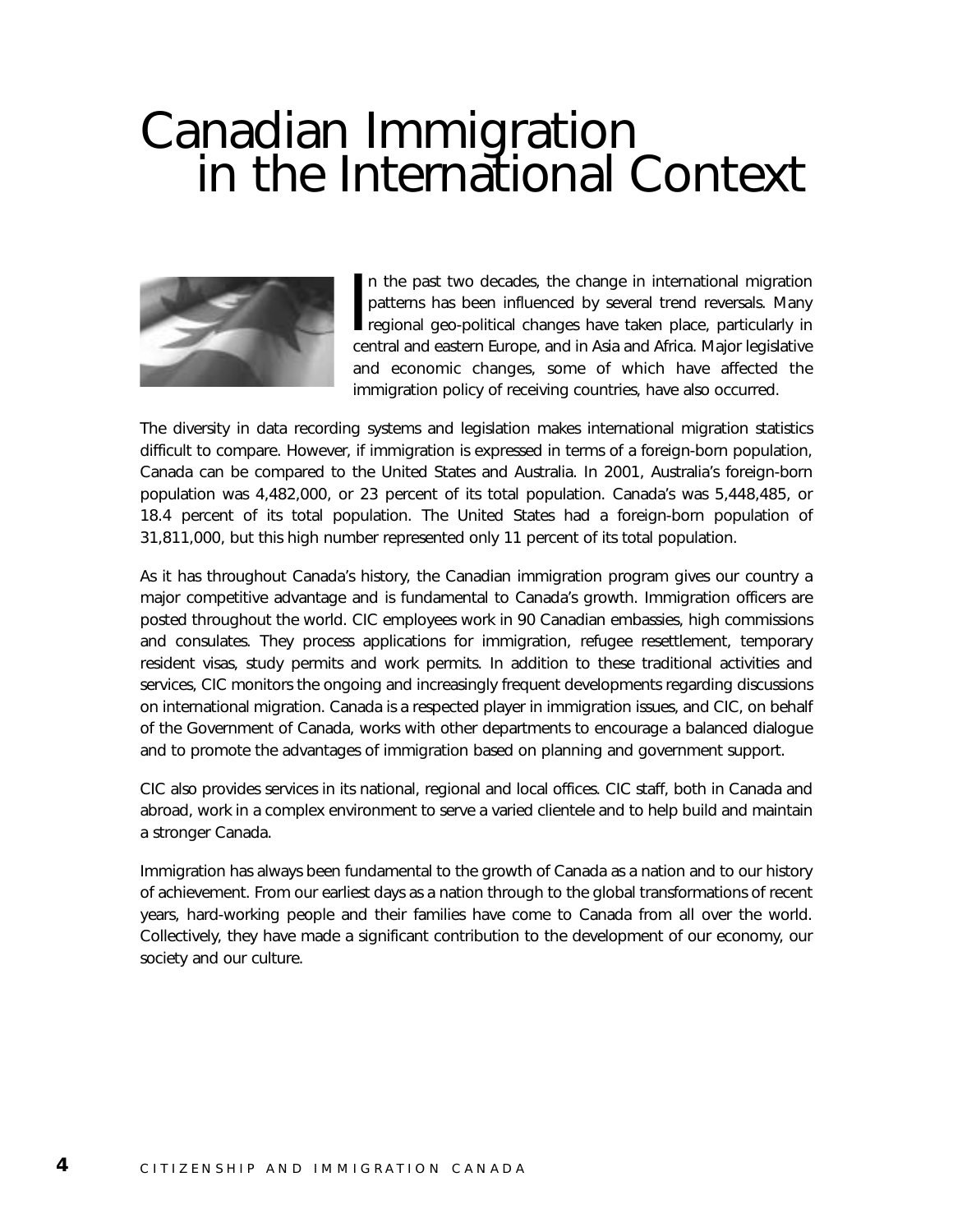### Federal-Provincial/ Territorial Partnerships



ecause jurisdiction over immigration matters is shared with the provinces, intergovernmental cooperation is critical to achieving CIC's objectives. Under section 8 of IRPA, the Minister of Citizenship and Immigration has the authority to sign agreements with the provinces and territories that will facilitate the coordination and implementation of immigration policies and

programs. The provinces and territories also have legislation under which they can enter into such agreements. The agreements with the provinces and territories outline the responsibilities of each party and include mechanisms that enable them to contribute to the development of immigration policies and programs. To date, bilateral agreements have been signed with nine provinces and one territory: Quebec, Manitoba, Saskatchewan, British Columbia, New Brunswick, Newfoundland and Labrador, Prince Edward Island, Alberta, Nova Scotia and the Yukon. Table 1 provides a list of these agreements, together with their signature date and the expiry date.

The Canada-Manitoba Immigration Agreement was renewed on June 6, 2003. Among other things, the partners will: develop new initiatives to respond to regional immigration needs; eliminate obstacles in the recognition of foreign credentials; continue to support the settlement and integration of new immigrants; and encourage foreign students and foreign workers to choose Manitoba. The new agreement conserves the important elements of the initial agreement signed in 1996, notably Manitoba's commitment to offer settlement services in the two official languages and consult the Francophone minority in its Provincial Nominee Program (PNP).

On October 16, 2003, the Department extended an agreement between Canada and Alberta on the existing PNP to allow the province to attract targeted qualified immigrants to meet their economic development needs. With this agreement, the province plays a more direct role in the selection of immigrants who wish to settle in the province. The extension allows Alberta to nominate qualified candidates with experience to meet provincial needs.

CIC continues to maintain solid bilateral and multilateral partnerships with the provinces and territories, primarily through the annual meeting of ministers responsible for immigration, as well as periodic meetings with deputy ministers, assistant deputy ministers and the Immigration Planning Table.

In January 2004, at their most recent multilateral meeting, the ministers responsible for immigration announced that they will continue to work actively in their respective jurisdictions to find ways to recognize the credentials of newcomers to Canada. They also committed to working harder to encourage employers, professional associations and other regulatory bodies to act on this issue. The ministers discussed strategies for increasing Francophone immigration to official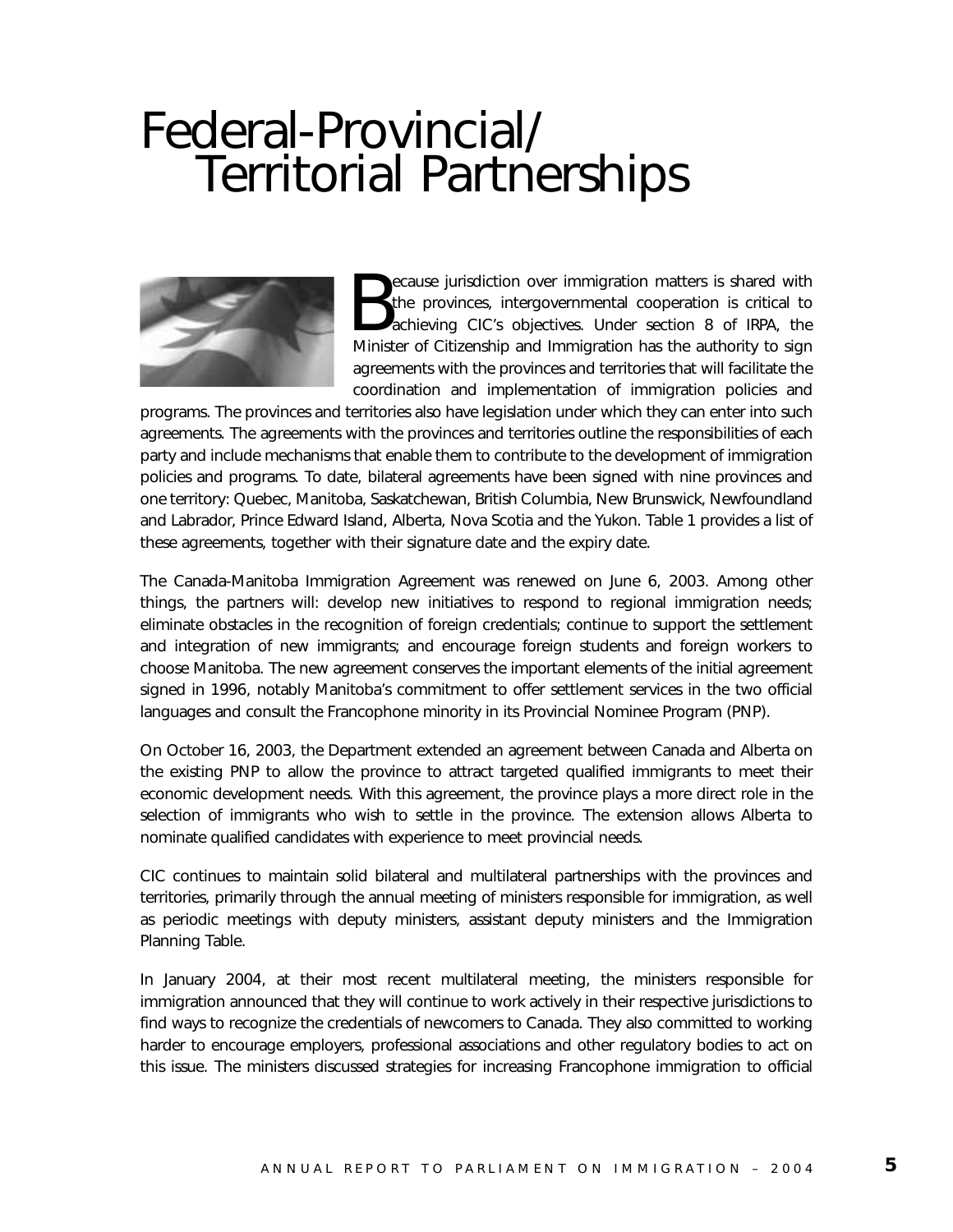language minority communities and agreed on the need to preserve the flexibility of Canada's immigration program to continue to meet the specific needs of each province and territory (they cited the PNP and the Quebec selection program as examples of how immigration can be tailored to the specific economic and social needs of various administrative jurisdictions).

Moreover, to facilitate the integration of newcomers into Canada, CIC also continues to work with the provincial and territorial governments, as well as with the private and volunteer sectors, to establish partnerships with communities. With this in mind, the Minister responsible for CIC and her provincial counterparts co-chaired round tables attended by municipal representatives last year in Ontario, New Brunswick and British Columbia.

In the past year, CIC has also signed a number of agreements on pilot projects that allow foreign students who graduate from a college or university in Saskatchewan or Nova Scotia to work in those provinces for an extra year. CIC also signed new pilot projects to allow international students in New Brunswick and Quebec, outside of Montréal and Québec City, to work off-campus.

The Canada-Quebec Accord relating to immigration and the admission of temporary residents, signed in 1991, is the most comprehensive of the 10 agreements on immigration. The agreement stipulates that Quebec has the authority to set its own annual immigration targets and has sole responsibility for selecting immigrants who want to settle in the province (with the exception of refugees whose status is determined and members of the family class). The Government of Quebec also assumes full responsibility for providing orientation and integration services to new permanent residents.

Some of the other agreements relate exclusively to the Provincial Nominee Program, which allows provinces and territories to nominate an agreed-upon number of individuals to fill their regional or local economic needs. CIC retains responsibility for setting national standards and goals, defining immigrant classes and establishing the overall immigration levels each year. The targets established by Quebec are included in the overall immigration levels.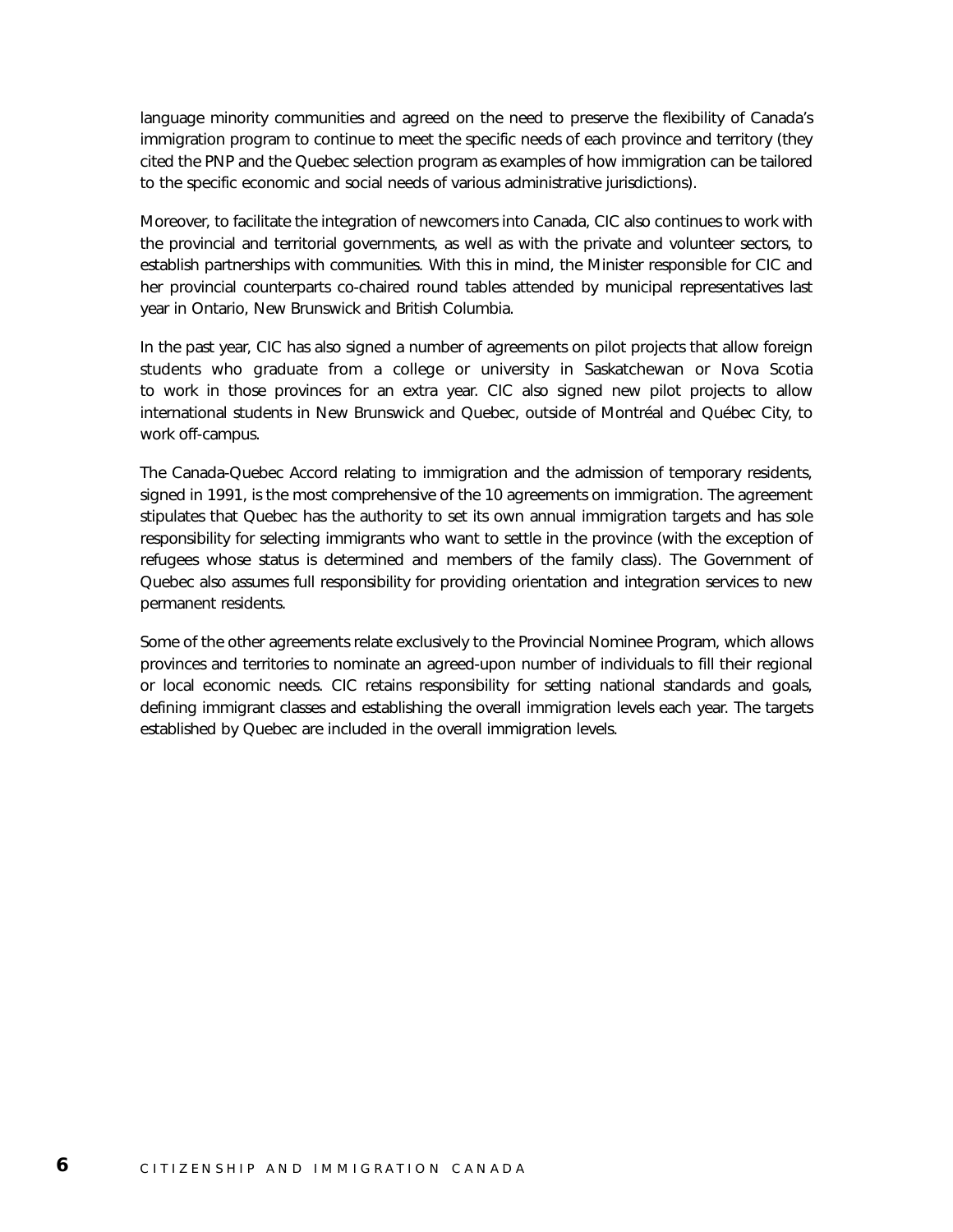| Table 1: Federal-Provincial/Territorial Agreements                       |                                                                |                    |
|--------------------------------------------------------------------------|----------------------------------------------------------------|--------------------|
|                                                                          | Date signed                                                    | <b>Expiry date</b> |
| Canada-Quebec Accord                                                     | February 5, 1991                                               | Permanent          |
| Canada-Manitoba<br>Immigration Agreement                                 | October 22, 1996;<br>Renewed June 6, 2003                      | Permanent          |
| Canada-Saskatchewan<br><b>Immigration Agreement</b>                      | March 16, 1998;<br>Letter of Extension<br>March 16, 2004       | March 16, 2005     |
| Agreement for Canada-British Columbia<br>Co-operation on Immigration     | May 19, 1998;<br>Renewed April 5, 2004                         | April 5, 2009      |
| Canada-New Brunswick Agreement on<br><b>Provincial Nominees</b>          | February 22, 1999;<br>Letter of Extension<br>February 22, 2004 | February 22, 2005  |
| Canada-Newfoundland and Labrador<br>Agreement on Provincial Nominees     | September 1, 1999                                              | December 31, 2004  |
| Agreement for Canada-Prince Edward Island<br>Co-operation on Immigration | March 29, 2001                                                 | March 29, 2006     |
| Agreement for Canada-Yukon<br>Co-operation on Immigration                | April 2, 2001                                                  | April 2, 2006      |
| Canada-Alberta Agreement on<br><b>Provincial Nominees</b>                | March 2, 2002;<br>Letter of Extension<br>October 16, 2003      | March 2, 2005      |
| Canada-Nova Scotia Agreement on<br><b>Provincial Nominees</b>            | August 27, 2002                                                | August 27, 2007    |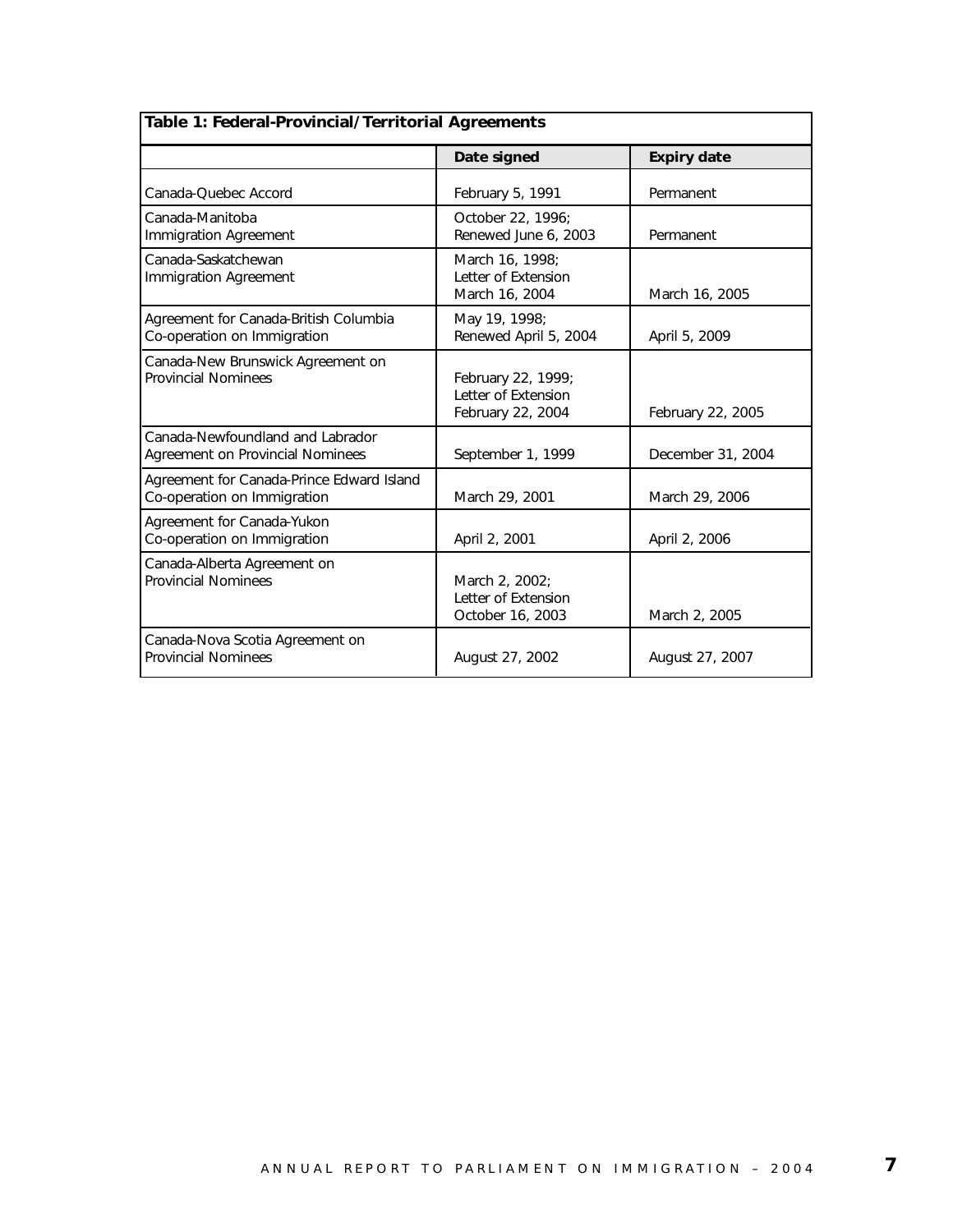## Foreign Nationals as<br>Permanent Residents



The Government of Canada is one of the few countries in the world with a permanent immigration program. The 2001<br>Census shows that foreign-born persons make up a sizable<br>and growing proportion of the country's population, he Government of Canada is one of the few countries in the world with a permanent immigration program. The 2001 Census shows that foreign-born persons make up a sizable 5.4 million in 2001 or 18.4 percent of the Canadian population. In the 1990s, 94 percent of immigrants who came to Canada settled

in an urban area; Montréal, Toronto and Vancouver welcomed 73 percent of these immigrants.

Since 1967, Canada's immigration program has been based on non-discriminatory principles. The immigration program is universal — foreign nationals are assessed according to the same criteria regardless of race, nationality, ethnic origin, colour, religion or sex.

CIC strives to take full advantage of the social, cultural and economic benefits of foreign nationals admitted as permanent residents. IRPA defines three classes of foreign nationals as permanent residents, corresponding to the three main objectives of the immigration program.

- The economic class includes skilled workers, business immigrants, provincial nominees, live-in caregivers and their immediate family. For several years, about 60 percent of immigrants to Canada have been economic immigrants.
- The family class includes the following persons: spouses; common-law partners; conjugal partners; dependent children; the sponsor's parents and grandparents; children under 18 years of age whom the sponsor intends to adopt in Canada; orphaned brothers, sisters, nephews, nieces and grandchildren under 18 years of age; and any other relative if the sponsor does not have any of the previously listed relatives abroad or in Canada.
- The protected persons category includes Convention refugees (those selected abroad to resettle in Canada) and persons who were granted permanent residence after claiming asylum once in Canada.

Since December 2003, the Permanent Resident Card is mandatory for permanent residents wishing to re-enter Canada aboard any commercial carrier (airplane, boat, train or bus). A permanent resident is someone who has been allowed to enter Canada as an immigrant but who has not become a Canadian citizen. The Permanent Resident Card demonstrates how technology can be used to protect Canada against the fraudulent use of our immigration documents and, at the same time, protect the privacy of those who wish to make Canada their home.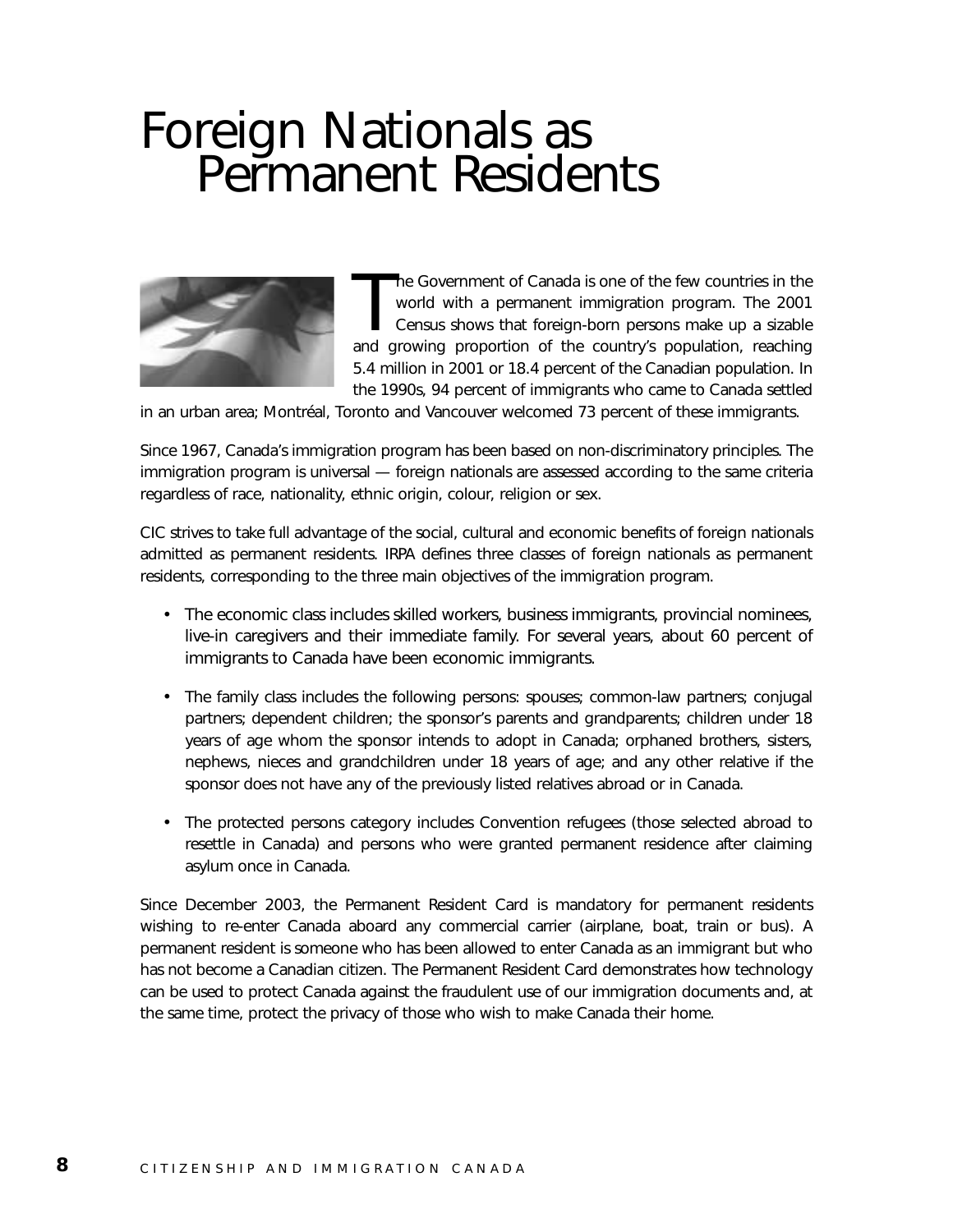#### **Selecting Immigrants**

#### **Economic Class Immigration**

IRPA and its Regulations have modernized Canada's immigration policy. They are aimed at facilitating entry into Canada for new immigrants who are better prepared to adapt to Canada's labour market and economy, and at giving Canada the tools it needs to attract workers with more transferable skills.

Since June 28, 2002, people who apply to come to Canada must meet new requirements to be admitted in the skilled workers category. They are assessed according to six selection factors:<sup>1</sup> education, knowledge of the official languages, work experience, age, arranged employment in Canada and adaptability. Canada focuses on selecting workers with flexible and transferable skills, rather than on specific occupations or professions. The legislation takes into consideration the needs of the Canadian economy and facilitates the selection of technical workers and university graduates. In addition, it attaches great importance to a knowledge of English or French. These characteristics give Canadian businesses access to the pool of skilled workers they need to continue to grow and prosper in a 21<sup>st</sup> century economy.

Canada continues to encourage the admission of business people whose skills and equity will promote the development of a strong and prosperous economy. There are three types of business immigrants: investors, entrepreneurs and self-employed workers.

The Immigrant Investor Program seeks to attract immigrants with business and capital management experience. Applicants must show that they have business experience and have a minimum net worth of \$800,000. They must also make an investment of \$400,000.

The Entrepreneurial Immigration Program is designed to attract immigrants with business experience that can be utilized in Canada. Certain conditions are imposed on them once they arrive in Canada: they must hold at least 33 1/3 percent of the equity of a Canadian business; they must actively manage the business; and they must employ at least one Canadian citizen or permanent resident. In this way, they create jobs and contribute to the economic development of Canada.

Finally, self-employed persons must demonstrate their intention and ability to be self-employed and make a significant contribution to certain economic activities in Canada, primarily in the areas of culture, sports or farm management.

Another component of economic immigration is the Provincial Nominee Program, which allows provincial governments to actively participate in the immigration process. As mentioned above, a number of provinces have entered into agreements with the federal government to identify and

<sup>1</sup> A points system is associated with these six factors. For more information on skilled workers, see **www.cic.gc.ca/english/skilled/index.html**.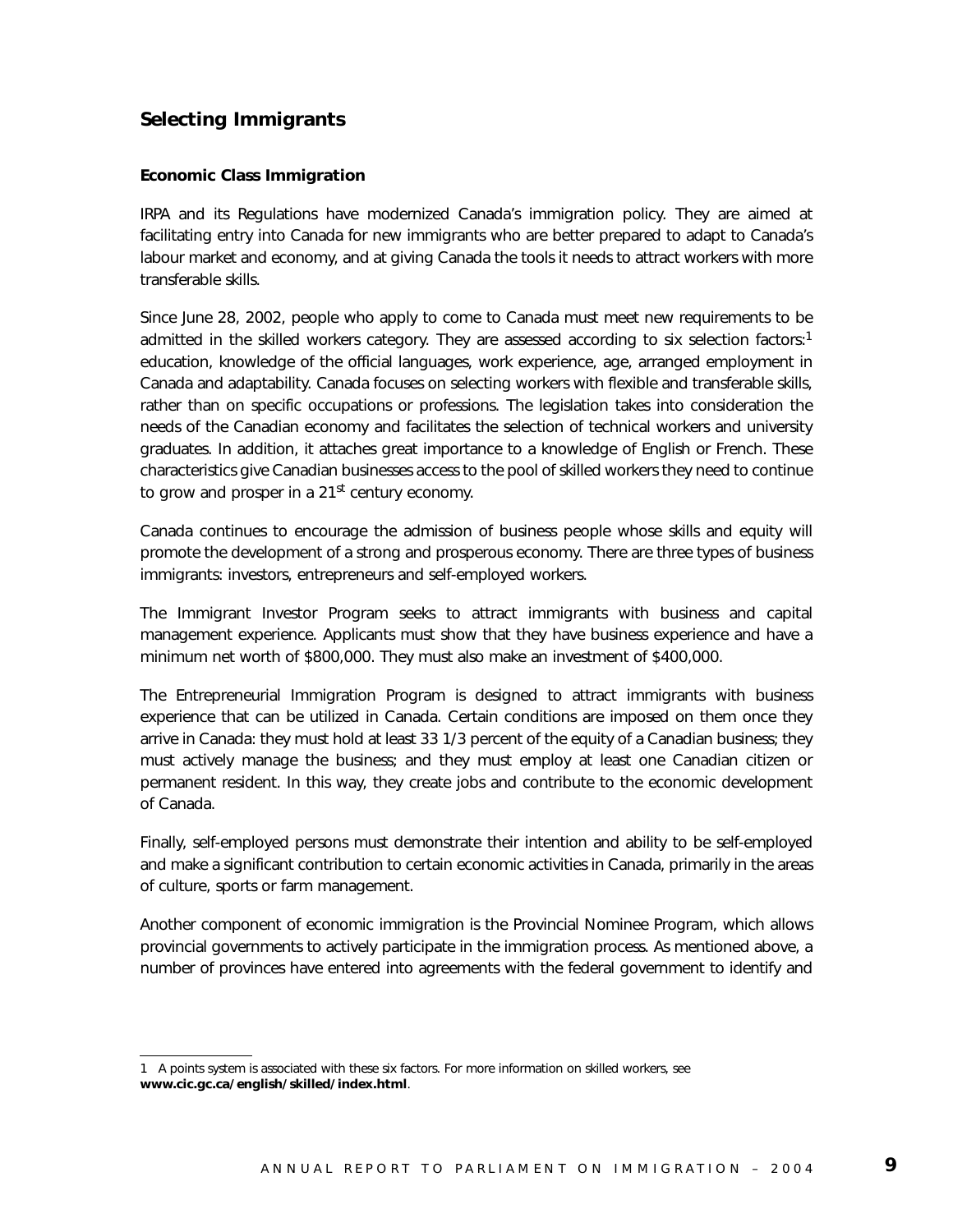designate the number of nominees needed for the economic development of their respective regions.<sup>2</sup> These nominees must also meet federal health and security admission criteria.

The Live-in Caregiver Program is the last component of economic immigration. The purpose of the program is to bring qualified workers to Canada as live-in caregivers when there are not enough Canadians and permanent residents to fill the available positions. Successful candidates will be granted temporary resident status for at least two years before they can apply for permanent resident status from within Canada.

#### **Family Class**

The family class is made up of people who join family members already settled in Canada. Accordingly, Canadian citizens and permanent residents residing in Canada, 18 years of age or older, may sponsor close family members who want to become permanent residents of Canada. Sponsors are assessed to ensure they can support the applicant and any accompanying family members for a period of three to ten years, depending on their age and relationship to the sponsor.

#### **Maintaining Canada's Humanitarian Tradition**

In accordance with its humanitarian tradition and international obligations, Canada protects many thousands of people each year, nearly half of whom are refugees selected abroad to resettle in Canada. The other half are persons who have been granted permanent resident status after claiming refugee protection once in Canada. Descriptions of these two groups of persons in need of protection are provided in the following paragraphs.

Canada signed in Geneva the 1951 *Convention Relating to the Status of Refugees* and the 1967 *Protocol Relating to the Status of Refugees.* Under the Convention, refugees are protected and cannot be forcibly returned to their country of origin. Convention refugees are persons who

- have a well-founded fear of persecution for reasons of race, religion, nationality, membership in a particular social group, or political opinion;
- are outside their country of nationality and are unable or, by reason of that fear, unwilling to avail themselves of the protection of that country; or
- not having a country of nationality, are outside the country of their former habitual residence and are unable or, by reason of that fear, unwilling to return to that country.<sup>3</sup>

<sup>2</sup> For more information on the agreements and accords, see the section on federal-provincial/territorial partnerships on pages 5 to 7 of this report.

<sup>3</sup> The Convention excludes persons who have committed serious crimes, war crimes or crimes against humanity.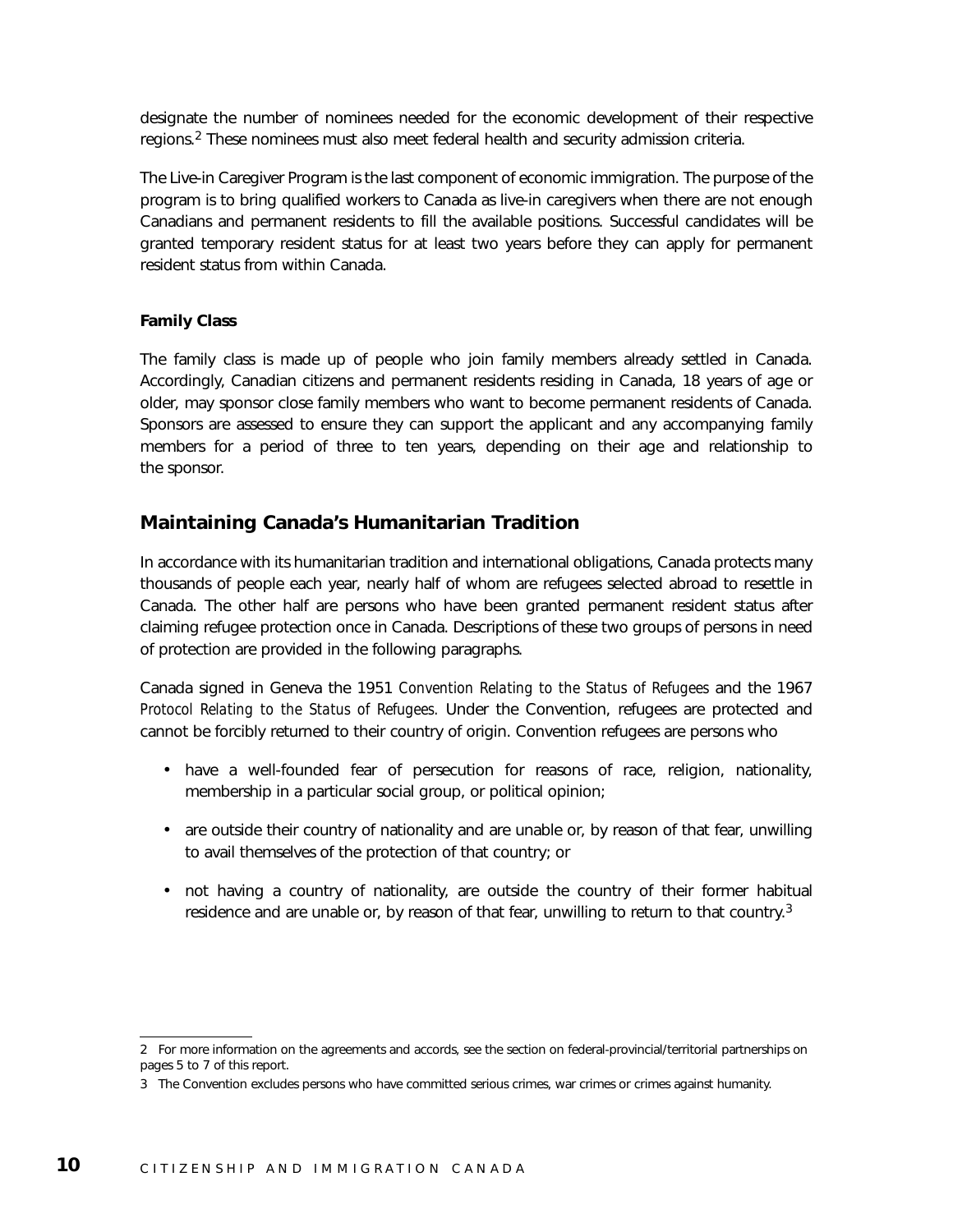In 2002, in keeping with its humanitarian tradition and international obligations, Canada expanded its definition of refugee protection. In addition to the criteria from the 1951 *Convention Relating to the Status of Refugees,* refugee claims in Canada are now assessed against criteria from the *Convention against Torture and Other Cruel, Inhuman or Degrading Treatment or Punishment,*<sup>4</sup> and the further criteria of risk to life or risk of cruel and unusual treatment or punishment.

#### **Resettlement**

The Canadian refugee and humanitarian resettlement assistance program enables Canada to uphold its humanitarian traditions. The primary group of persons in need of protection consists of refugees selected abroad to resettle in Canada and for whom no other solution is available within a reasonable period. To be eligible for the program, applicants must be unable to return to their country of nationality or of fixed residence, or to remain in the country that has granted them temporary asylum. Applicants must also undergo a medical examination and security and criminal checks. Besides the government's efforts, private sponsorships enable organizations and groups of individuals to assist refugees and other people in similar circumstances to rebuild their lives in Canada. Special initiatives, in cooperation with provincial governments and the voluntary sector, assist special-needs refugees such as women at risk. These joint assistance sponsorships help when resettlement is urgently needed or when the refugee family needs longer-term support. In these instances, government and non-governmental organizations combine their resources to meet their needs.

CIC offers assistance programs to new immigrants to help them settle and integrate into Canadian society as quickly as possible. Three programs are designed to help refugees and those in similar circumstances rebuild their lives in Canada: the Resettlement Assistance Program, the Private Sponsorship of Refugees Program and the Immigrant Loans Program. The first program provides income support for essential household items and for immediate delivery of essential services (such as reception services at the port of entry, temporary accommodation, assistance to find accommodation, and financial advice). Under the second program, Canadian groups take on the responsibility of helping refugees settle in Canada by providing the necessary financial and emotional support. This includes the Joint Assistance Sponsorship Program, in which private sponsors and the government share this responsibility. The third program provides loans to those seeking permanent residence and provides financial assistance to refugees and persons in need of protection. These loans cover the foreign medical examination, transportation costs to Canada and the fees associated with the right of permanent residence.

#### **Asylum**

The second group of persons in need of protection includes those who claim asylum by notifying an immigration officer upon or after their arrival in Canada. Claimants can receive protection in Canada if they are found to be refugees, as defined by the 1951 *Convention Relating to the Status*

<sup>4</sup> For more information on this convention, see **www.ohchr.org/english/law/cat.htm**.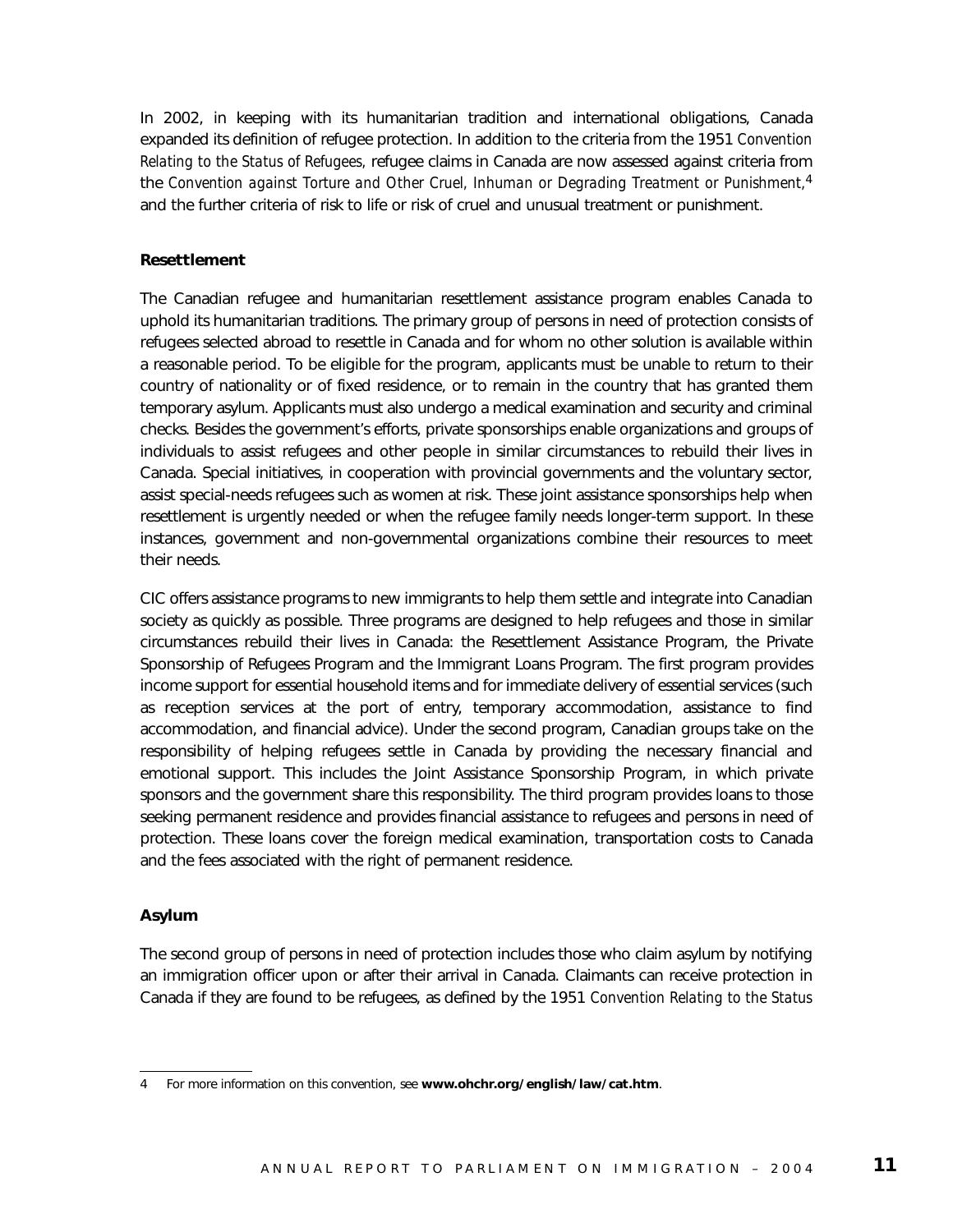*of Refugees* and its 1967 Protocol, or "persons in need of protection," under section 1 of the *Convention Against Torture and Other Cruel, Inhuman or Degrading Treatment or Punishment*. A person may be considered in need of protection if returning to his or her country would place him or her at risk of torture, loss of life, or cruel and unusual punishment or treatment. The Immigration and Refugee Board determines whether a claimant is a Convention refugee or a person in need of protection.

A person whose claim for protection has been accepted has 180 days to apply for permanent residence for himself or herself, as well as for his or her family members in Canada or abroad. A person whose claim for protection is refused receives a letter indicating the reasons for the decision and must leave the country.<sup>5</sup> If claimants feel that they would be at risk if they returned to their country of origin or of habitual residence, they may apply for a pre-removal risk assessment (PRRA) before removal from Canada. Successful PRRA applicants may apply for permanent residence in Canada as persons in need of protection.

Certain rights are granted to asylum claimants. For example, they may apply for work permits if they cannot survive without public assistance.<sup>6</sup> Claimants may also apply for study permits while waiting for a decision on their claims. Minor children, however, may attend primary and secondary school without a study permit. In addition, CIC's Interim Federal Health Program<sup>7</sup> covers emergency and essential health services for asylum claimants and refugees in Canada not yet covered by provincial health care programs.

#### **International Protection**

To protect persons in need of protection, Canada works with a number of international organizations and partners, including the United Nations High Commissioner for Refugees, the International Organization for Migration, the European Union and the Intergovernmental Consultation on Refugees. CIC also works with other United Nations agencies and nongovernmental organizations to protect human rights and to promote humanitarian assistance.

#### **Integration of New Permanent Residents**

Integrating immigrants is a key factor in meeting IRPA's objectives. New permanent residents must integrate successfully into Canadian society for Canada to maximize the economic, social and cultural benefits of immigration. Integration is also crucial to maintaining public support for the citizenship and immigration program and for ensuring that new permanent residents enjoy the same quality of life as other Canadians.

<sup>5</sup> A person whose claim is refused and who must leave the country may apply to the Federal Court for a judicial review. A judge of that court decides whether leave will be granted. In most cases, a person has the right to remain in Canada pending the outcome of the judicial review.

<sup>6</sup> They must undergo a medical examination.

<sup>7</sup> For more information on this program, see **www.cic.gc.ca/english/pub/ref-sponsor/section-appB.html**.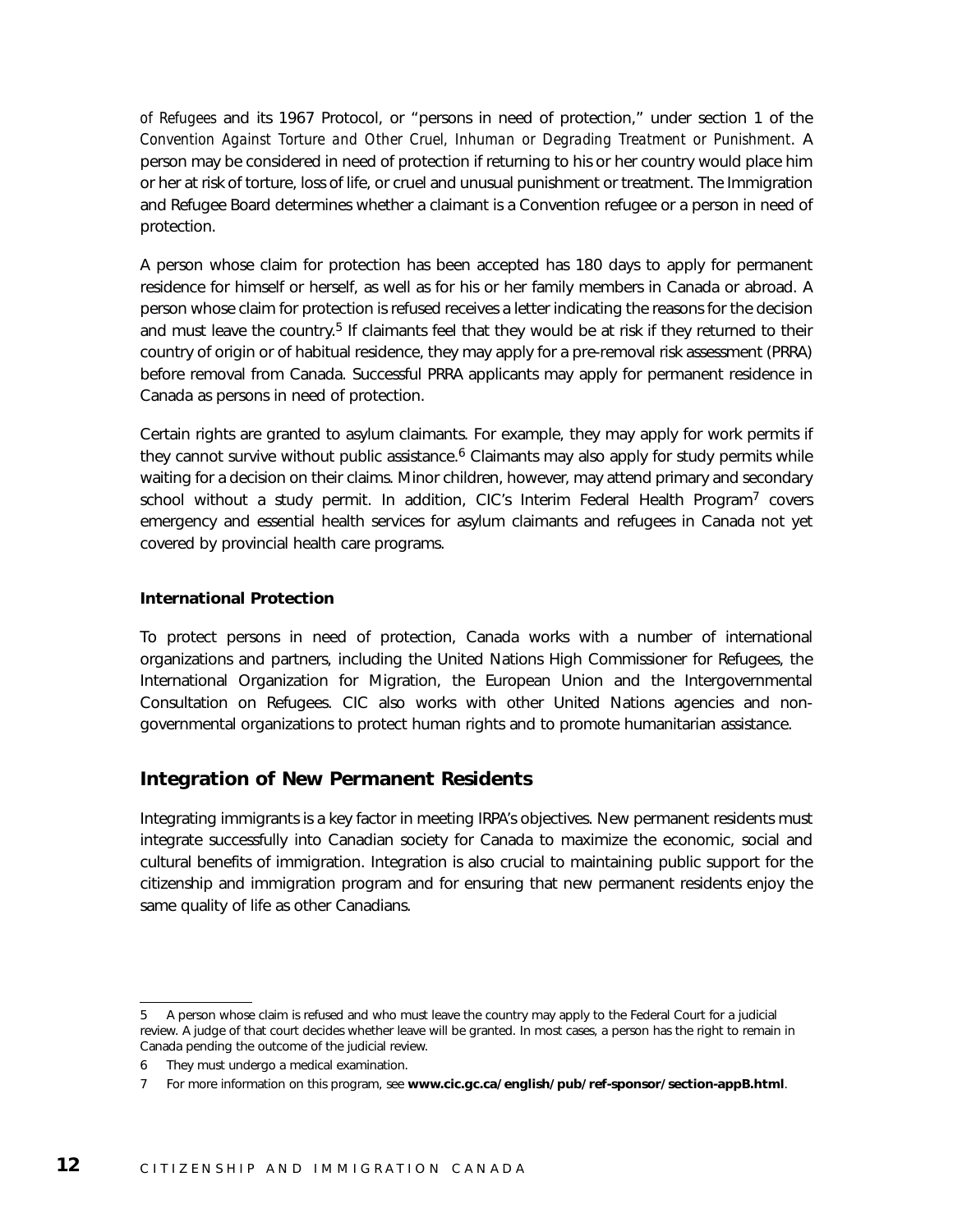#### **Various Programs for Immigrants and Refugees**

Every year, many permanent residents receive integration services. CIC offers a number of programs to ease their settlement and integration into Canadian society, including the Immigrant Settlement and Adaptation Program (ISAP), the Language Instruction for Newcomers to Canada (LINC) program and the Host Program, all of which are described as follows.

#### **Immigrant Settlement and Adaptation Program**

The objective of ISAP is to assist newcomers in settling and integrating into Canadian society so that they can participate in Canadian life as soon as possible. ISAP funds the delivery of direct services to newcomers, such as reception, orientation, translation, interpretation, referral to community resources, para-professional counselling, general information and employment-related services. CIC also offers the Canadian Orientation Abroad program, which provides participants with a realistic view of life in Canada before they arrive. Subjects covered include education, climate, accommodation, cost of living and employment. Orientation sessions are given by non-governmental organizations in Kenya and its neighbouring countries, as well as in Pakistan, Vietnam, Syria, Egypt and the Philippines.

#### **Language Instruction for Newcomers to Canada**

The objective of LINC is to provide basic language instruction to adult newcomers in one of Canada's two official languages. The program may also include literacy and numeracy training courses. LINC eases the social, cultural and economic integration of immigrants and refugees into Canada. It also provides information that helps acquaint participants with the Canadian way of life, which in turn, enables them to quickly become participating members of Canadian society.

#### **Host Program**

The objective of the Host Program is to help newcomers overcome the stress of moving to a new country. Volunteers familiar with life in Canada help newcomers learn about available services and how to use them, practise English or French, make contacts in their field of work and participate in the community. In return, host Canadians learn about new cultures, other countries and different languages while making new friends and strengthening community life.

#### **New Initiatives for Integration**

New permanent residents face a number of obstacles, including the lack of recognition of foreign credentials, which hinder their quick and effective integration into the Canadian workforce and their ability to keep jobs that match their skills, education and experience. The CIC Enhanced Language Training initiative will help increase the number of newcomers receiving advanced language training in different regions and communities, including language training courses tailored to their profession. One of the objectives of these courses is to meet the needs of newcomers arriving in Canada who have a basic or intermediate knowledge of English or French but still need to gain a better command of the language. In addition, profession-targeted courses will be offered to some professionals and skilled workers. These newcomers will then be able to find and keep jobs that match their skills.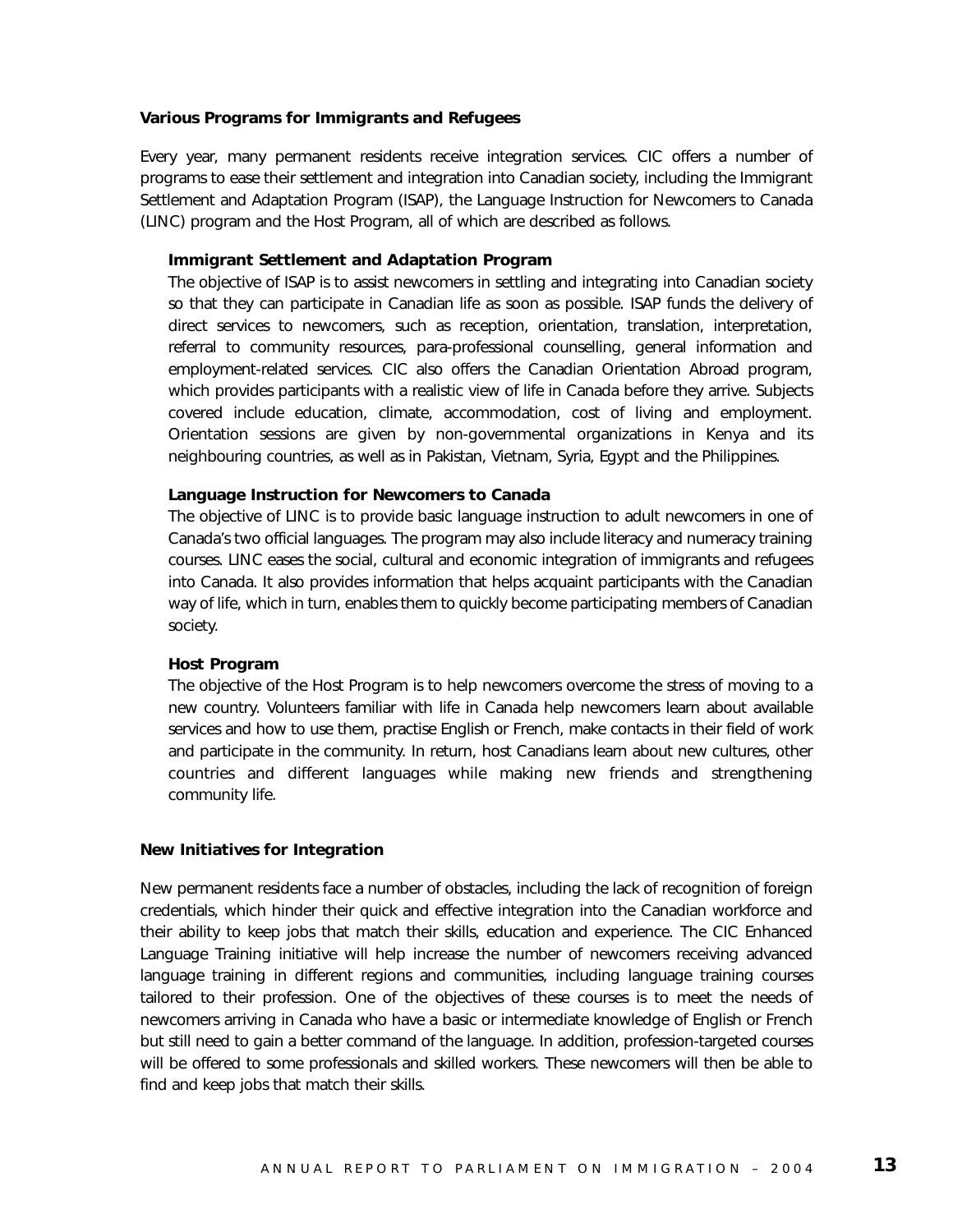CIC has also developed the portal project for newcomers as an improvement to the Going to Canada Web site. CIC must make complete and relevant information available to newcomers on the subject of professional requirements so that they can make informed decisions on immigrating to Canada, which in turn will help them integrate socially and economically. To that end, CIC has partnered with Industry Canada, Human Resources and Skills Development Canada (HRSDC), Health Canada and Foreign Affairs Canada in a collective effort to improve the current Going to Canada Web site. $<sup>8</sup>$  The updated site will provide seamless access to consistent and targeted</sup> information and services dealing specifically with labour, education, culture, regions and communities in Canada, evaluation and recognition of foreign credentials, training offered to compensate for the lack of credentials, language evaluation and training, job searching and related training, mentorship, familiarization with Canada, and immigrant and employee success stories. The portal, which is designed to encourage the rapid economic and social integration of newcomers, will help potential new permanent residents make informed decisions about immigrating to Canada and preparing themselves for Canadian life. The project supports regionalization strategies for immigration as well as initiatives for official language minority communities by making new permanent residents aware of them.

#### **Canadian Citizenship**

Obtaining citizenship is a significant step in the settlement process for new permanent residents. More than 150,000 people obtain Canadian citizenship every year. Approximately 80 percent of immigrants eventually become Canadian citizens. Canada continues to be a country where newcomers feel welcome and have a sense of opportunity and hope. Welcoming newcomers and helping them integrate into Canada is a community effort.

Canadians have a long tradition of democracy, freedom and respect. The rights and values that all Canadians hold dear can be found in the *Canadian Charter of Rights and Freedoms,* the *Canadian Bill of Rights,* and the provincial human rights codes. With those rights come certain responsibilities such as respect for the rights and freedoms of all Canadians.

#### **Statistical Overview of Permanent Residents for 2003 and 2004**

#### **New Permanent Residents in Canada in 2003**

In 2003, Canada received 221,352 new immigrants as permanent residents.<sup>9</sup> That number falls within the target range of 220,000 to 245,000 new permanent residents set out in the *Annual Report to Parliament – 2003.* Certain international events (such as the SARS epidemic, the war in Iraq and new security measures) had an impact on CIC's operations in 2003. For example, the closure of the Damascus mission for four months resulted in a slowing down of selection activities.

<sup>8</sup> For more information on this site, see **www.directioncanada.gc.ca**.

<sup>9</sup> *Facts and Figures* provides more detailed statistics on immigrants admitted to Canada. For more information, see **www.cic.gc.ca/english/research/menu-fact.html**.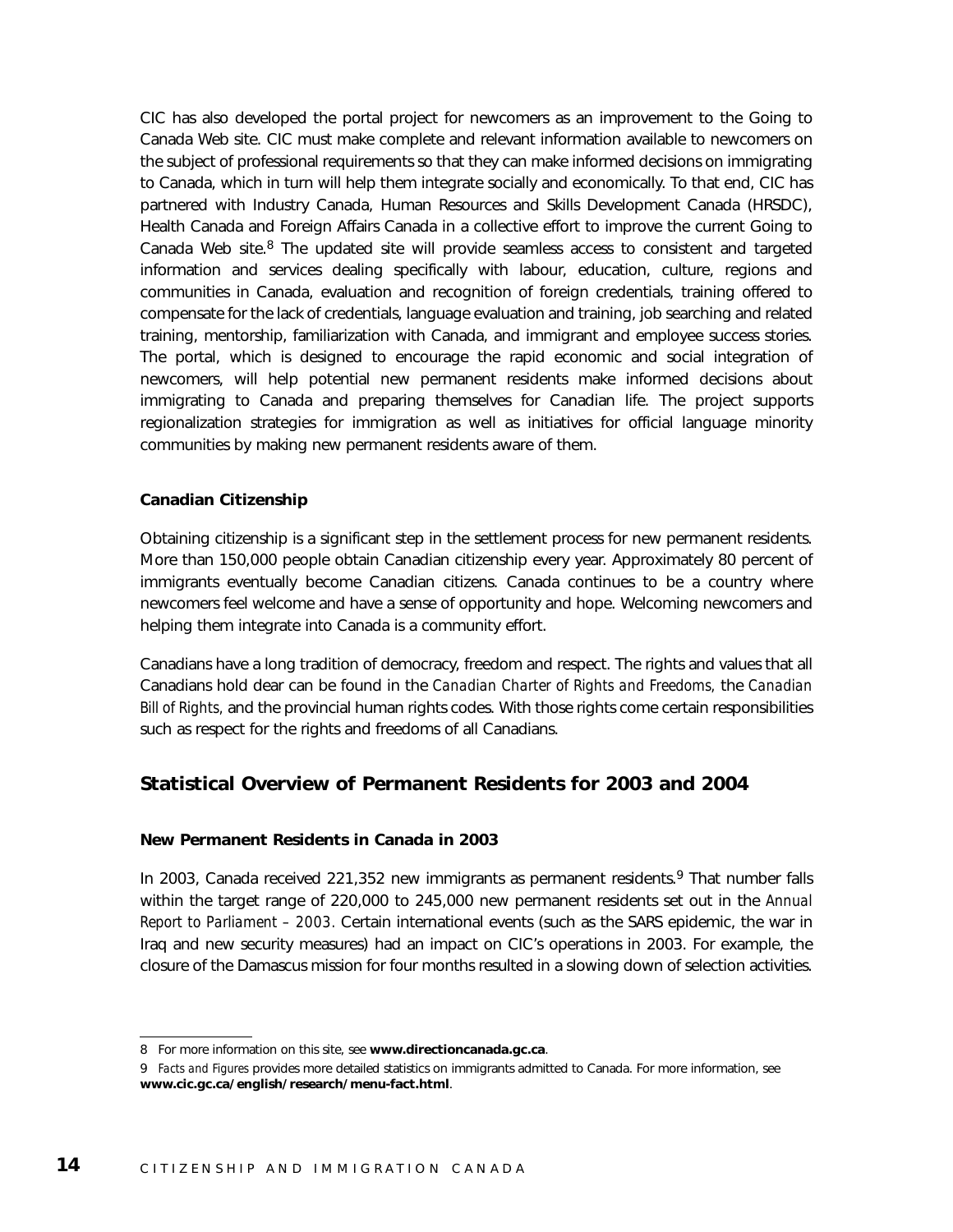Table 2 indicates the total number of permanent residents who settled in Canada in 2003 by immigration category and gender.<sup>10</sup> Of those 221,352 permanent residents, 55 percent (121,055) were immigrants in the economic class and their dependants; 31 percent (68,863) were in the family class; 12 percent (25,981) were refugees and other protected persons; and 2 percent (5,441) were in the "other"<sup>11</sup> category. That distribution differs somewhat from the projected figures for 2003 because there were slightly fewer permanent residents than anticipated in the economic class (the target range was 132,000 to 147,000) and fewer protected persons (the target range was 28,100 to 32,500). Those small decreases allowed Canada to receive more family class immigrants (the target range was between 52,500 and 55,500).

| Table 2: Immigration Admissions - New Permanent Residents in 2003 |               |             |               |          |              |             |        |  |
|-------------------------------------------------------------------|---------------|-------------|---------------|----------|--------------|-------------|--------|--|
|                                                                   |               | <b>Male</b> |               | Female   | <b>TOTAL</b> | <b>Male</b> | Female |  |
|                                                                   | <b>Number</b> | Column %    | <b>Number</b> | Column % | Row %        |             | Row %  |  |
| <b>ECONOMIC CLASS</b>                                             |               |             |               |          |              |             |        |  |
| Skilled workers                                                   | 56,611        | 53.1        | 48,621        | 42.3     | 105,232      | 53.8        | 46.2   |  |
| <b>Business immigrants</b>                                        | 4.176         | 3.9         | 3,925         | 3.4      | 8.101        | 51.5        | 48.5   |  |
| Provincial/territorial nominees                                   | 2,354         | 2.2         | 2,064         | 1.8      | 4,418        | 53.3        | 46.7   |  |
| Live-in caregivers                                                | 813           | 0.8         | 2,491         | 2.2      | 3,304        | 24.6        | 75.4   |  |
| <b>Total Economic Class</b>                                       |               |             |               |          |              |             |        |  |
| (including dependants)                                            | 63,954        | 60.0        | 57,101        | 49.7     | 121,055      | 52.8        | 47.2   |  |
| <b>FAMILY CLASS</b>                                               |               |             |               |          |              |             |        |  |
| Spouses, partners and children                                    | 18,210        | 17.1        | 31,276        | 27.2     | 49.487       | 36.8        | 63.2   |  |
| Parents and grandparents                                          | 8,283         | 7.8         | 11,093        | 9.7      | 19,376       | 42.7        | 57.3   |  |
| <b>Total Family Class</b>                                         | 26,493        | 24.9        | 42,369        | 36.9     | 68,863       | 38.5        | 61.5   |  |
| <b>PROTECTED PERSONS</b>                                          |               |             |               |          |              |             |        |  |
| Government-assisted refugees                                      | 3,908         | 3.7         | 3,596         | 3.1      | 7,504        | 52.1        | 47.9   |  |
| Privately sponsored refugees                                      | 1,685         | 1.6         | 1,568         | 1.4      | 3,253        | 51.8        | 48.2   |  |
| Protected persons recognized                                      |               |             |               |          |              |             |        |  |
| as such in Canada                                                 | 6,427         | 6.0         | 4,838         | 4.2      | 11,265       | 57.1        | 42.9   |  |
| Dependants abroad of                                              |               |             |               |          |              |             |        |  |
| protected persons                                                 |               |             |               |          |              |             |        |  |
| landed in Canada                                                  | 1,771         | 1.7         | 2,188         | 1.9      | 3.959        | 44.7        | 55.3   |  |
| <b>Total Protected Persons</b>                                    | 13,791        | 12.9        | 12,190        | 10.6     | 25,981       | 53.1        | 46.9   |  |
| <b>HUMANITARIAN AND</b><br><b>COMPASSIONATE CASES</b>             |               |             |               |          |              |             |        |  |
| <b>Total Humanitarian and</b>                                     |               |             |               |          |              |             |        |  |
| <b>Compassionate Cases</b>                                        | 2,188         | 2.1         | 3,077         | 2.7      | 5,265        | 41.6        | 58.4   |  |
| Other                                                             | 80            | 0.1         | 96            | 0.1      | 176          | 45.5        | 54.5   |  |
| Backlog                                                           | 11            | 0.0         | 1             | 0.0      | 12           | 91.7        | 8.3    |  |
| <b>TOTAL</b>                                                      | 106,517       | 100.0       | 114,834       | 100.0    | 221,352      | 48.1        | 51.9   |  |

<sup>10</sup> The slight discrepancy between the overall total and the total of the two gender columns is the result of unavailable information. There is one case under "Family class – Spouses, partners and children" for whom the gender was unavailable.

<sup>11 &</sup>quot;Other" includes claimants not recognized as refugees in Canada, immigrants under stays of removal, permit holders applying for permanent residence, as well as the other cases in IRPA (such as public policy).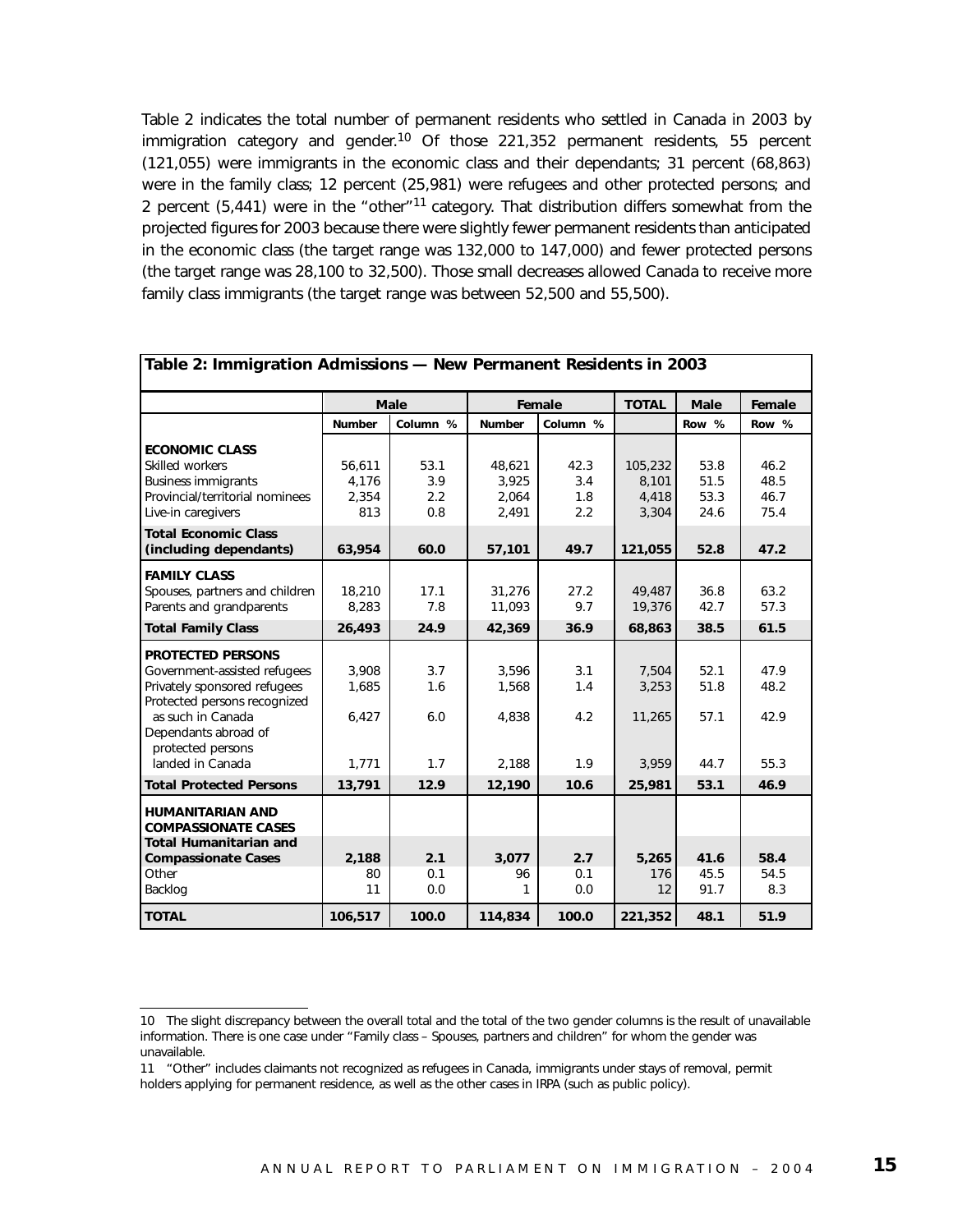In the economic class, the number of provincial/territorial nominees doubled, jumping from 2,127 in 2002 to 4,418 in 2003. That increase is the result of several agreements between the federal government and most of the provinces and territories.

Table 2 also shows that 48 percent of new permanent residents were men (106,517) and 52 percent were women (114,834). Those totals seem to indicate an equal distribution between the sexes. However, 49.7 percent of women were in the economic class, 36.9 percent were in the family class, 10.6 percent were protected persons, and 3 percent were in the "other" category. In the case of men, 60 percent were in the economic class, 25 percent were in the family class, 13 percent were protected persons, and 2 percent were in the "other" category. Therefore, there are proportionately more women than men in the family class, but fewer women than men in the economic class.

| by Gender                       |              |               |      |               |      |
|---------------------------------|--------------|---------------|------|---------------|------|
|                                 | <b>Total</b> | <b>Male</b>   |      | Female        |      |
|                                 |              | <b>Number</b> | %    | <b>Number</b> | %    |
| <b>ECONOMIC CLASS</b>           |              |               |      |               |      |
| <b>Skilled workers</b>          | 45,370       | 33,499        | 73.8 | 11,871        | 26.2 |
| <b>Business immigrants</b>      | 2,199        | 1,875         | 85.3 | 324           | 14.7 |
| Provincial/territorial nominees | 1,418        | 1,115         | 78.6 | 303           | 21.4 |
| Live-in caregivers              | 2,699        | 462           | 17.1 | 2.237         | 82.9 |
| <b>Total Economic Class</b>     | 51,686       | 36,951        | 71.5 | 14,735        | 28.5 |

### **Table 3: Principal Applicants Admitted in the Economic Class in 2003,**

Table 3 provides the number of principal applicants in the economic class who received permanent residence in 2003, by gender.<sup>12</sup> These applicants are people who actively sought to resettle in Canada. They were selected or evaluated on the basis of criteria developed to maximize their integration into the labour market or the business world. Analysis of this table reveals a notable gap between men and women: 29 percent (14,735) of principal applicants in the economic class were women, whereas 71 percent (36,951) were men. In the skilled worker, business immigrant, and provincial/territorial nominee classes, there were more men than women. However, more women became permanent residents after entering Canada as live-in caregivers.

Permanent residents came from all over the world — from 214 different countries of origin — to settle in Canada in 2003. Table 4 shows that half (51 percent) of the permanent residents admitted in 2003 came from the Asia and Pacific region,  $13$  20 percent from Africa and the Middle East, and 17 percent from Europe and the United Kingdom.

<sup>12</sup> Table 3 includes eight backlog cases.

<sup>13</sup> See Annex A for the list of countries included in this category.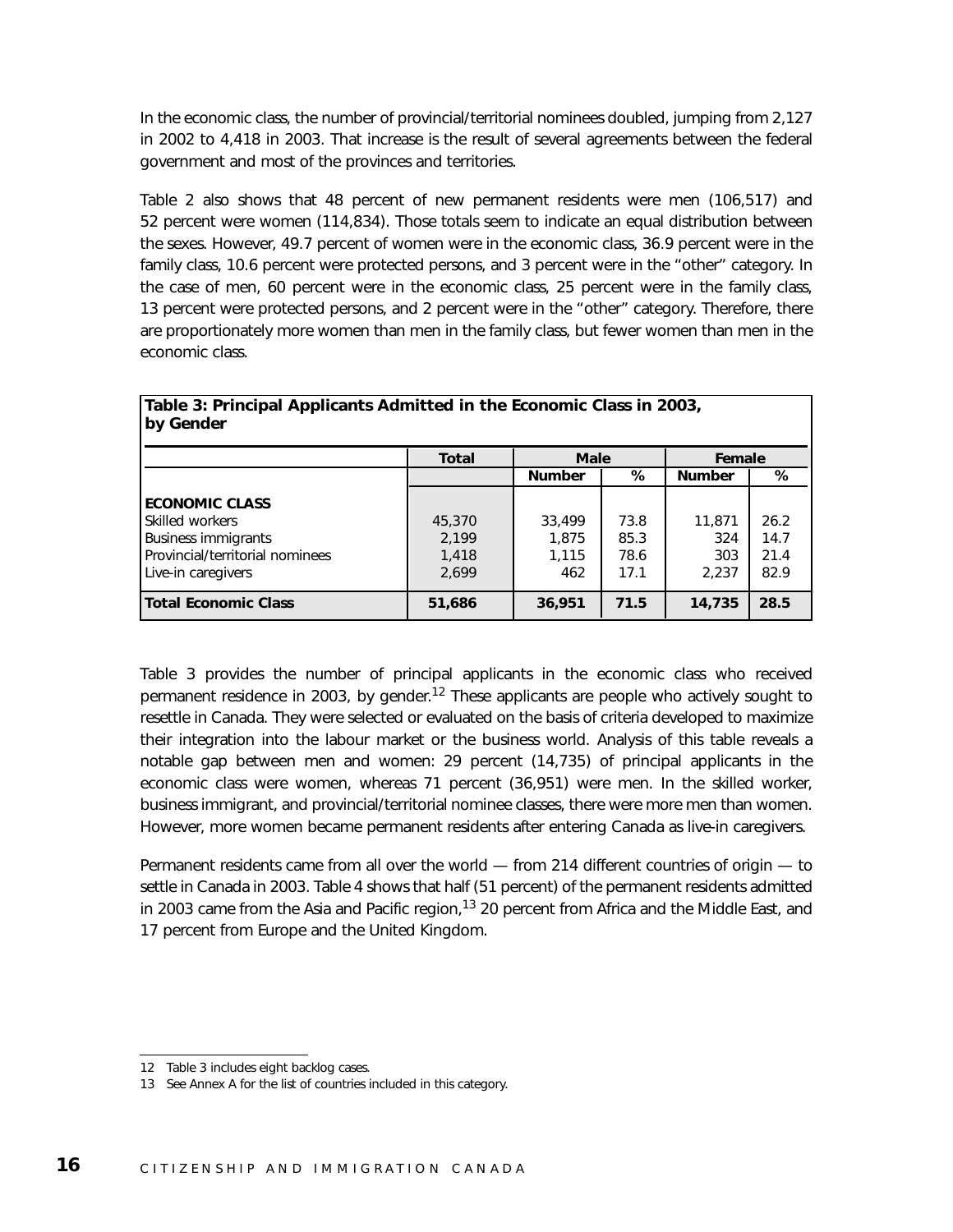| Table 4: Permanent Residents Admitted in 2003, by Source Area <sup>14</sup> |               |            |
|-----------------------------------------------------------------------------|---------------|------------|
| <b>Region</b>                                                               | <b>Number</b> | Percentage |
| Asia and Pacific                                                            | 113,495       | 51.3       |
| Africa and Middle East                                                      | 43.579        | 19.7       |
| Europe and United Kingdom                                                   | 37.543        | 17.0       |
| South and Central America                                                   | 20,321        | 9.2        |
| <b>United States</b>                                                        | 5,990         | 2.7        |
| Not stated                                                                  | 424           | 0.2        |
| <b>Total</b>                                                                | 221,352       | 100.0      |

Table 5 is more detailed and indicates the country of last permanent residence of new immigrants in 2003. It shows that 54 percent of new immigrants came from 10 countries of origin. The remaining 46 percent came from more than 200 other countries. In 2003, China and India were the leading source countries, representing 27 percent (60,676) of new permanent residents, while Pakistan and the Philippines ranked third and fourth respectively among countries of origin. The other main countries, in descending order, were: Korea, the United States, Iran, Romania, the United Kingdom and Sri Lanka.

In 2003, the most popular provinces of destination among new permanent residents were Ontario, Quebec and British Columbia. As indicated in Table 6, approximately 90 percent of permanent residents admitted in 2003 settled in one of those three provinces. Of the total 221,352 new permanent residents, 119,741, or just over half (54 percent), went to Ontario. A total of 39,551 (18 percent) new permanent residents chose Quebec, and 35,228 (16 percent) chose British Columbia.

<sup>14</sup> Tables 4 and 5 include 12 backlog cases as well as 424 cases where the source country is unknown.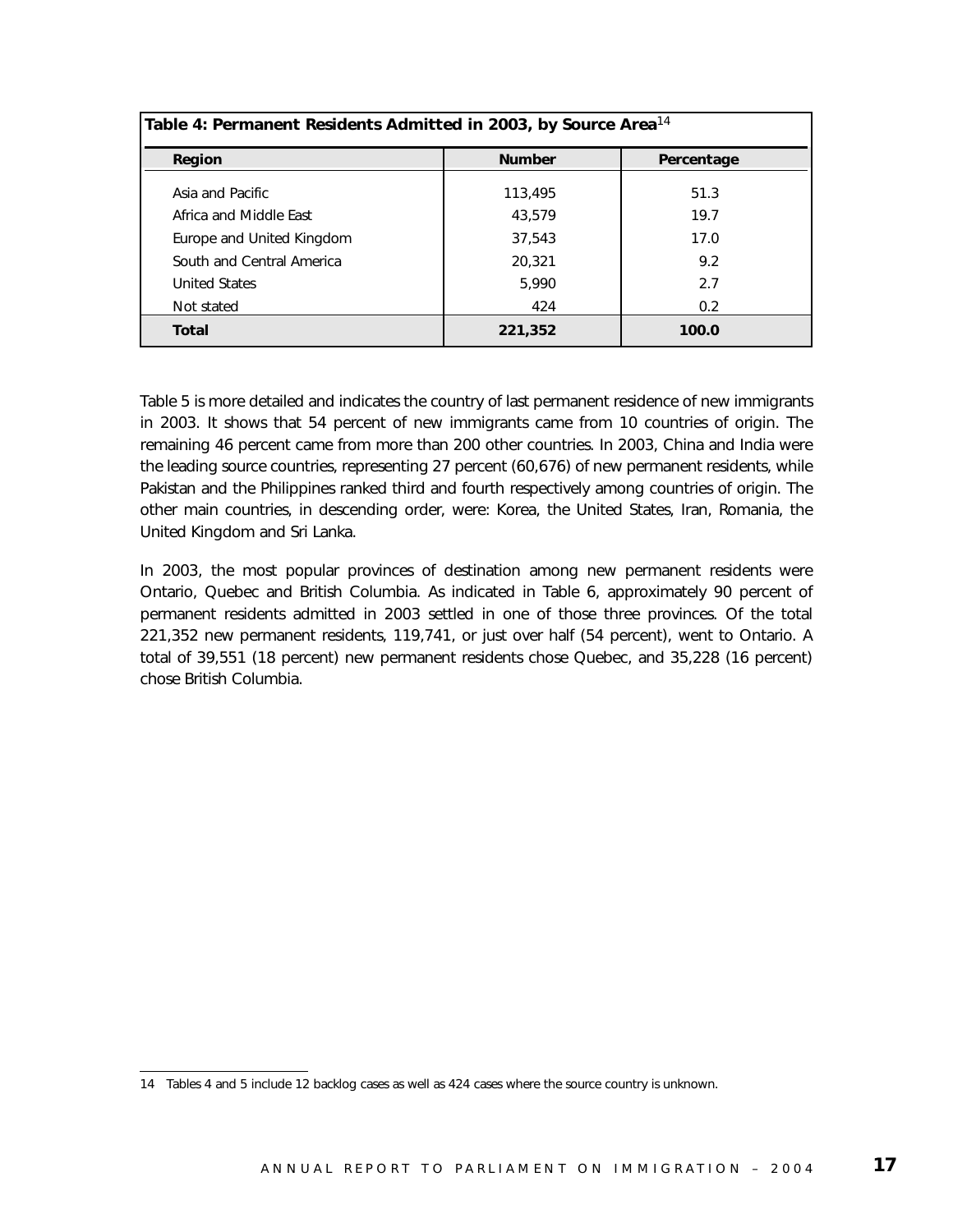| Table 5: Permanent Residents Admitted in 2003, by Top 10 Source Countries |               |                    |                |  |  |  |
|---------------------------------------------------------------------------|---------------|--------------------|----------------|--|--|--|
| Country                                                                   | <b>Number</b> | Rank<br>Percentage |                |  |  |  |
| China, People's Republic of                                               | 36,116        | 16.3               | 1              |  |  |  |
| India                                                                     | 24,560        | 11.1               | $\overline{2}$ |  |  |  |
| Pakistan                                                                  | 12,330        | 5.6                | 3              |  |  |  |
| <b>Philippines</b>                                                        | 11,978        | 5.4                | $\overline{4}$ |  |  |  |
| Korea, Republic of                                                        | 7,086         | 3.2                | 5              |  |  |  |
| <b>United States</b>                                                      | 5,990         | 2.7                | 6              |  |  |  |
| <b>Iran</b>                                                               | 5,648         | 2.6                | 7              |  |  |  |
| Romania                                                                   | 5,465         | 2.5                | 8              |  |  |  |
| United Kingdom and colonies                                               | 5,194         | 2.4                | 9              |  |  |  |
| Sri Lanka                                                                 | 4,442         | 2.0                | 10             |  |  |  |
| Total for top 10 countries only                                           | 118,809       | 53.7               |                |  |  |  |
| Total for other countries                                                 | 102,543       | 46.3               |                |  |  |  |
| <b>Total</b>                                                              | 221,352       | 100.0              |                |  |  |  |

Ontario received 57 percent (39,558) of family class immigrants in 2003, 52 percent (63,187) of economic class immigrants and 53 percent (13,743) of protected persons. British Columbia attracted 18 percent (12,274) of permanent residents in the family class, 17 percent (20,443) of those in the economic class and 7 percent (1,826) of protected persons.

Quebec, which has total responsibility for selecting its own permanent residents,  $15$  received 13 percent (8,815) of permanent residents in the family class, 19 percent (23,560) of those in the economic class and 24 percent (6,176) of protected persons. The total number of permanent residents landed in Quebec in 2003 is thus 39,551, a level which comes very close to the targeted range (40,100 to 43,700) outlined in the plan adopted by the Government of Quebec. Quebec met its target ranges for the economic class (23,800 to 28,700) and for the family class (8,600 to 8,700). In the protected persons category, Quebec did not receive the projected number of 7,600.

In terms of the language profile of new permanent residents admitted in 2003, 56 percent (123,018) stated that they spoke English and/or French, while the remaining 44 percent (98,334) stated that they did not speak English or French on arrival. Following the implementation of IRPA, all principal applicants from the economic class are assessed on their knowledge of official languages, whereas this information is self-declared for immigrants from other classes. Table 7 illustrates the knowledge of official languages among permanent residents admitted in 2003 by immigration category. This table shows that 52 percent of immigrants admitted in the family class knew English and/or French when they arrived, as did 53 percent of protected persons and 78 percent of principal applicants in the economic class. Of the other economic immigrants, 41 percent stated that they spoke English and/or French.

<sup>15</sup> With the exception of refugees landed in Canada and members of the family class.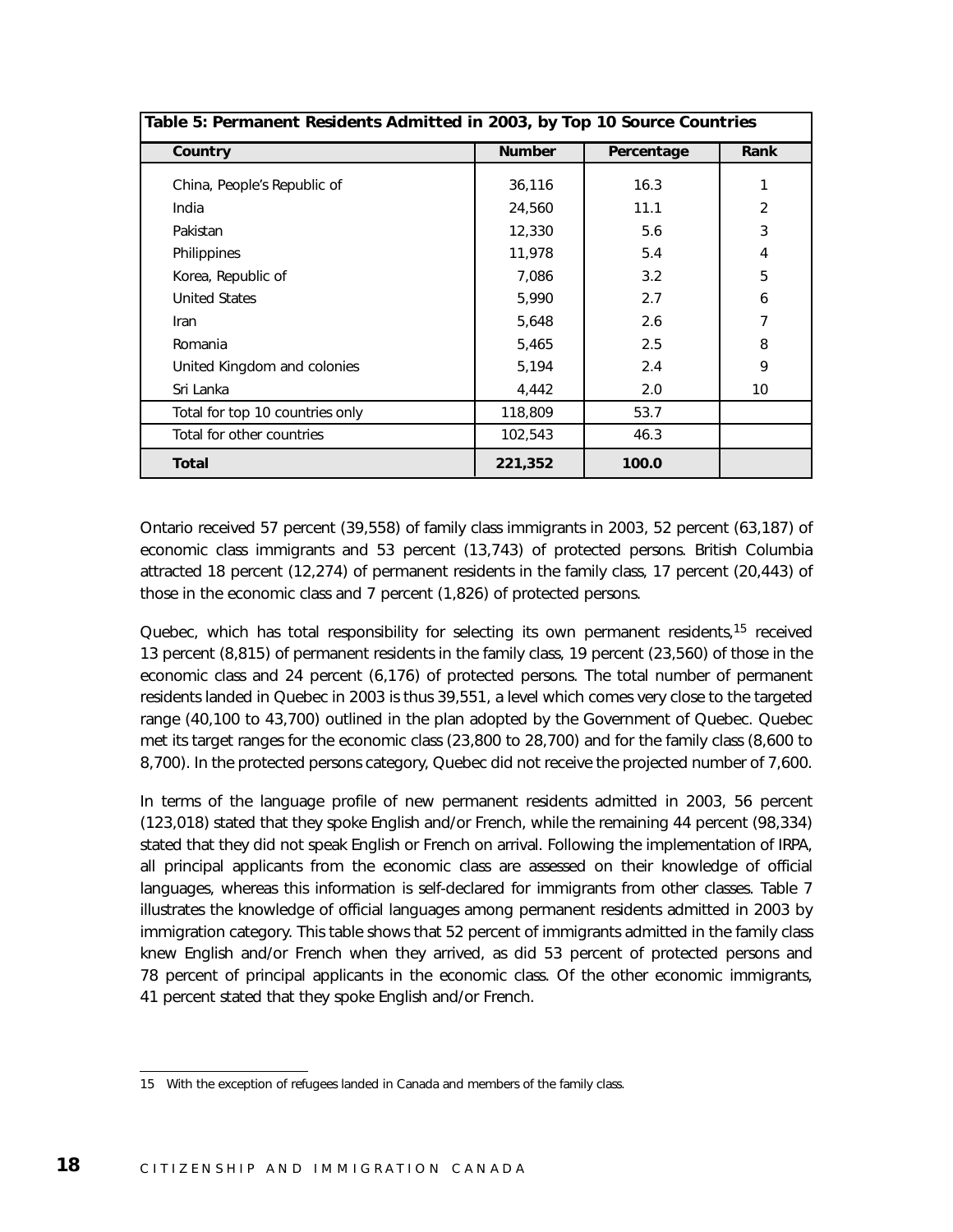| Table 6: Permanent Residents Admitted in 2003, by Selection Category and Province |                |              |                |              |                |         |           |           |        |              |                |                |                |                         |
|-----------------------------------------------------------------------------------|----------------|--------------|----------------|--------------|----------------|---------|-----------|-----------|--------|--------------|----------------|----------------|----------------|-------------------------|
| <b>CATEGORY</b>                                                                   | <b>NF</b>      | PE           | <b>NS</b>      | <b>NB</b>    | OC             | ON      | <b>MB</b> | <b>SK</b> | AB     | <b>BC</b>    | YT             | <b>NT</b>      | <b>NU</b>      | <b>ND</b>               |
| <b>FAMILY CLASS</b>                                                               |                |              |                |              |                |         |           |           |        |              |                |                |                |                         |
| Spouses, partners<br>and children                                                 | 87             | 27           | 440            | 206          | 7,725          | 27,041  | 893       | 367       | 4,156  | 8,473        | 31             | 32             | $\overline{7}$ | $\overline{2}$          |
| Parents and<br>grandparents                                                       | $\overline{4}$ | 1            | 56             | 9            | 1,090          | 12,517  | 226       | 98        | 1,552  | 3,801        | 3              | 16             | $\overline{2}$ | $\mathbf{1}$            |
| <b>Total</b><br>family class                                                      | 91             | 28           | 496            | 215          | 8,815          | 39,558  | 1,119     | 465       | 5,708  | 12,274       | 34             | 48             | 9              | $\overline{\mathbf{3}}$ |
| <b>ECONOMIC</b><br><b>CLASS</b>                                                   |                |              |                |              |                |         |           |           |        |              |                |                |                |                         |
| Skilled workers                                                                   | 90             | 18           | 599            | 123          | 21.658         | 58,733  | 861       | 446       | 6,425  | 16.233       | 8              | 23             |                | 15                      |
| <b>Business class</b>                                                             |                | 4            | 131            | 22           | 1,537          | 2,899   | 72        | 32        | 387    | 3,011        | 6              | 20             |                |                         |
| Provincial nominees                                                               | 37             | 44           |                | 146          | 16             | 277     | 3,106     | 173       | 178    | 441          |                |                |                |                         |
| Live-in caregivers                                                                | $\mathbf{1}$   | $\mathbf{1}$ | $\overline{4}$ | $\mathbf{1}$ | 349            | 1,278   | 33        | 24        | 832    | 758          | 3              |                |                |                         |
| <b>Total</b><br>economic class                                                    | 128            | 67           | 734            | 292          | 23,560         | 63,187  | 4,072     | 675       | 7,822  | 20,443       | 17             | 43             | $\mathbf 0$    | 15                      |
| <b>PROTECTED</b><br><b>PERSONS</b>                                                |                |              |                |              |                |         |           |           |        |              |                |                |                |                         |
| Government-<br>assisted refugees                                                  | 108            | 53           | 137            | 139          | 2.052          | 2,318   | 539       | 419       | 961    | 776          |                |                |                | $\overline{2}$          |
| Privately sponsored<br>refugees                                                   | $\overline{2}$ |              | 29             | 3            | 341            | 1,561   | 597       | 38        | 446    | 227          | 3              | 1              |                | 5                       |
| Protected persons<br>landed in Canada                                             | 5              |              | 22             | 3            | 2.889          | 7,300   | 91        | 33        | 385    | 534          | $\mathbf{1}$   | $\overline{2}$ |                |                         |
| Dependants<br>abroad                                                              | 1              |              | $\overline{7}$ |              | 894            | 2,564   | 8         | 12        | 184    | 289          |                |                |                |                         |
| <b>Total protected</b><br>persons                                                 | 116            | 53           | 195            | 145          | 6,176          | 13,743  | 1,235     | 502       | 1,976  | 1,826        | 4              | 3              | $\mathbf 0$    | $\overline{7}$          |
| Backlog                                                                           |                |              |                |              | $\overline{2}$ | 6       |           |           | 3      | $\mathbf{1}$ |                |                |                |                         |
| Other                                                                             | 24             | 5            | 51             | 15           | 998            | 3,247   | 66        | 28        | 321    | 684          | $\overline{2}$ | $\Omega$       | $\mathbf 0$    | $\mathbf 0$             |
| <b>TOTAL</b>                                                                      | 359            | 153          | 1,476          | 667          | 39,551         | 119,741 | 6,492     | 1,670     | 15,830 | 35,228       | 57             | 94             | 9              | 25                      |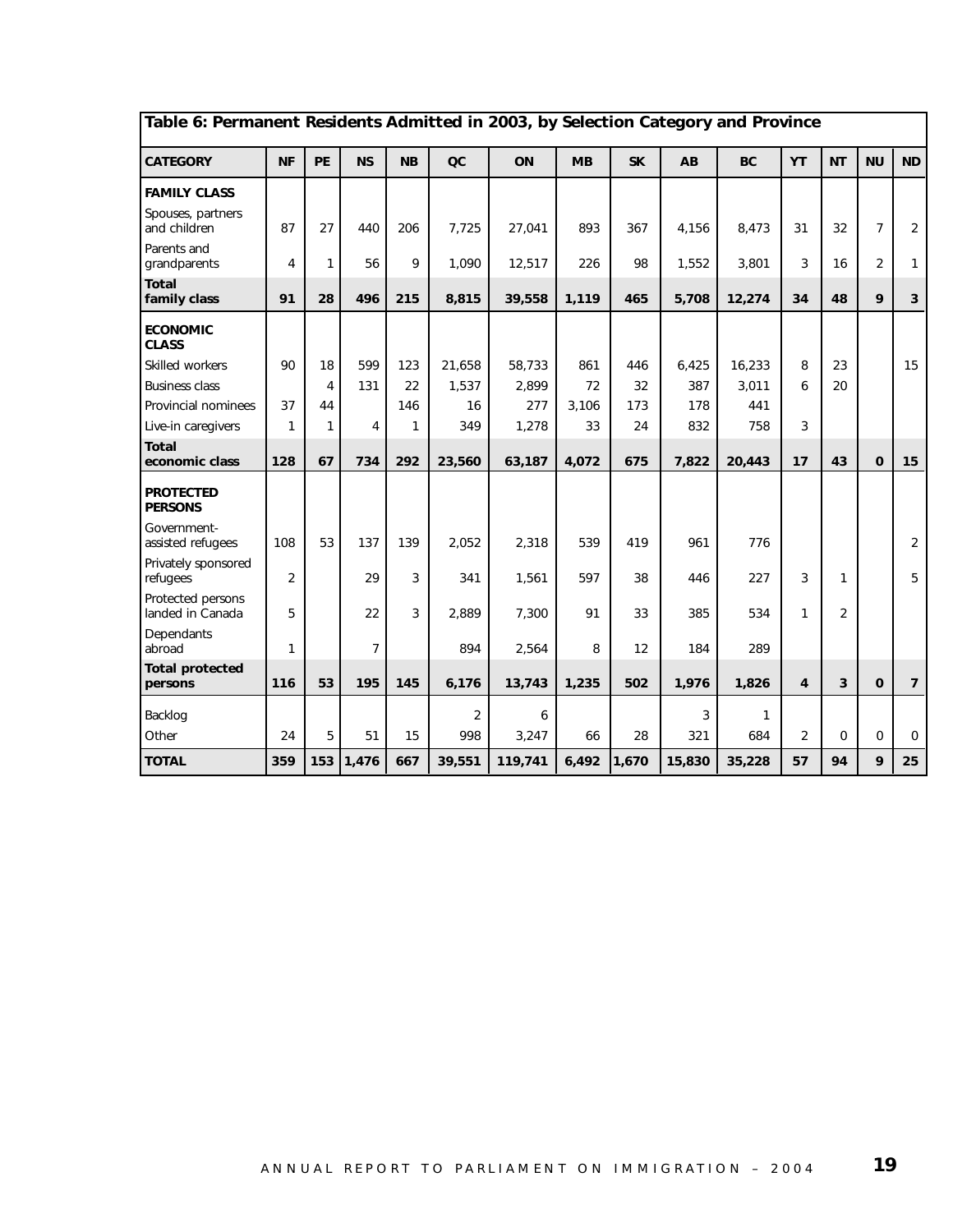| <b>Category</b>                                    | <b>English</b> | <b>French</b> | <b>English</b><br>and French | <b>Neither</b> | <b>Total</b> |
|----------------------------------------------------|----------------|---------------|------------------------------|----------------|--------------|
| <b>Family class</b>                                | 31,335         | 2,258         | 2,089                        | 33,181         | 68,863       |
| Economic class -<br>principal applicants           | 28,472         | 2.536         | 9,126                        | 11,552         | 51,686       |
| Economic class - spouses,<br>partners and children | 21,803         | 2,926         | 3,757                        | 40,883         | 69.369       |
| Refugees                                           | 10,854         | 1.879         | 1,041                        | 12,207         | 25,981       |
| l Other                                            | 4,336          | 373           | 233                          | 511            | 5,453        |
| <b>Total</b>                                       | 96,800         | 9,972         | 16,246                       | 98,334         | 221,352      |

#### **Table 7: Knowledge of Official Languages Among Permanent Residents Admitted in 2003, by Category**

#### **Permanent Resident Status Granted on Humanitarian Grounds in 2003**

Under IRPA, when humanitarian grounds or public policy considerations warrant, CIC may grant permanent resident status to foreigners who would not otherwise meet the requirements of the Act. CIC must, however, report such actions in the annual report. Table 2 shows that in 2003, a total of 5,265 people became permanent residents on humanitarian grounds.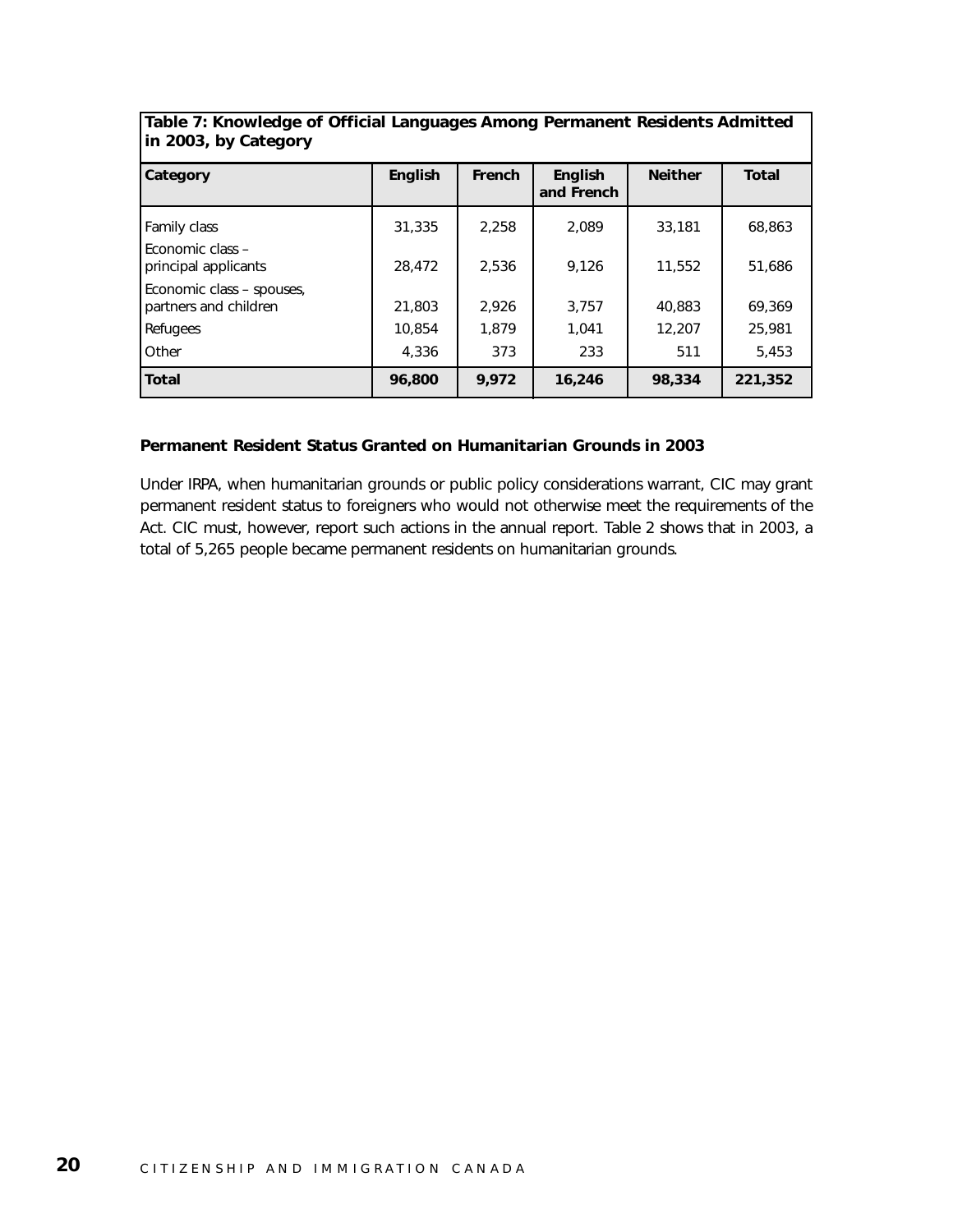| Table 8: New Permanent Residents Admitted in 2004 (January-August)   |         |                  |                            |                       |  |  |
|----------------------------------------------------------------------|---------|------------------|----------------------------|-----------------------|--|--|
|                                                                      |         | <b>2004 Plan</b> | Landings<br>(Jan. to Aug.) | Percentage<br>of Plan |  |  |
| <b>ECONOMIC IMMIGRATION</b>                                          |         |                  |                            |                       |  |  |
| Skilled workers                                                      | 119,500 | 135,500          | 78,132                     | 65%                   |  |  |
| <b>Business immigrants</b>                                           | 6,000   | 6,000            | 6.519                      | 109%                  |  |  |
| Provincial/territorial nominees                                      | 3.500   | 3,500            | 4,113                      | 118%                  |  |  |
| Live-in caregivers                                                   | 3,000   | 3,000            | 3,290                      | 110%                  |  |  |
| <b>Total economic immigration</b><br>(including dependants)          | 132,000 | 148,000          | 92,054                     | 70%                   |  |  |
| <b>FAMILY CLASS</b>                                                  |         |                  |                            |                       |  |  |
| Spouses, partners and children                                       | 42,000  | 42,000           | 35,165                     | 84%                   |  |  |
| Parents and grandparents                                             | 10,500  | 13,500           | 10,233                     | 97%                   |  |  |
| <b>Total family class</b>                                            | 52,500  | 55,500           | 45,398                     | 86%                   |  |  |
| <b>PROTECTED PERSONS</b>                                             |         |                  |                            |                       |  |  |
| Government-assisted refugees                                         | 7,500   | 7,500            | 4,957                      | 66%                   |  |  |
| Privately sponsored refugees                                         | 3,400   | 4.000            | 2,216                      | 65%                   |  |  |
| Protected persons landed in Canada<br>Dependants abroad of protected | 14,500  | 16,500           | 12,606                     | 87%                   |  |  |
| persons landed in Canada                                             | 4.000   | 4,800            | 4.337                      | 108%                  |  |  |
| <b>Total protected persons</b>                                       | 29,400  | 32,800           | 24,116                     | 82%                   |  |  |
| Humanitarian and compassionate<br>grounds and public policy          |         |                  |                            |                       |  |  |
| considerations                                                       | 6,100   | 8,700            | 3,975                      | 68%                   |  |  |
| Other                                                                |         |                  | 148                        |                       |  |  |
| <b>Total</b>                                                         | 220,000 | 245,000          | 165,691                    | 75%                   |  |  |

#### **Immigration Objectives for 2004**

The Annual Report to Parliament on Immigration - 2003 laid out the immigration plan for 2004. CIC had planned to admit between 220,000 and 245,000 new permanent residents to Canada. Table 8 indicates the number of people who became permanent residents between January and August 2004.<sup>16</sup> CIC is aiming to meet the 2004 target range.<sup>17</sup> The plan underscored the Government of Canada's commitment to balancing immigration in the economic class, the family class and the protected person's class, and to maximizing the social and economic benefits to Canada.

<sup>16</sup> The figures for "Humanitarian and compassionate grounds, public policy considerations, and permit holders" and "Spouses, partners and children" are subject to adjustment at year end.

<sup>17</sup> The column "Percentage of Plan" has been calculated against the low end of the 2004 plan.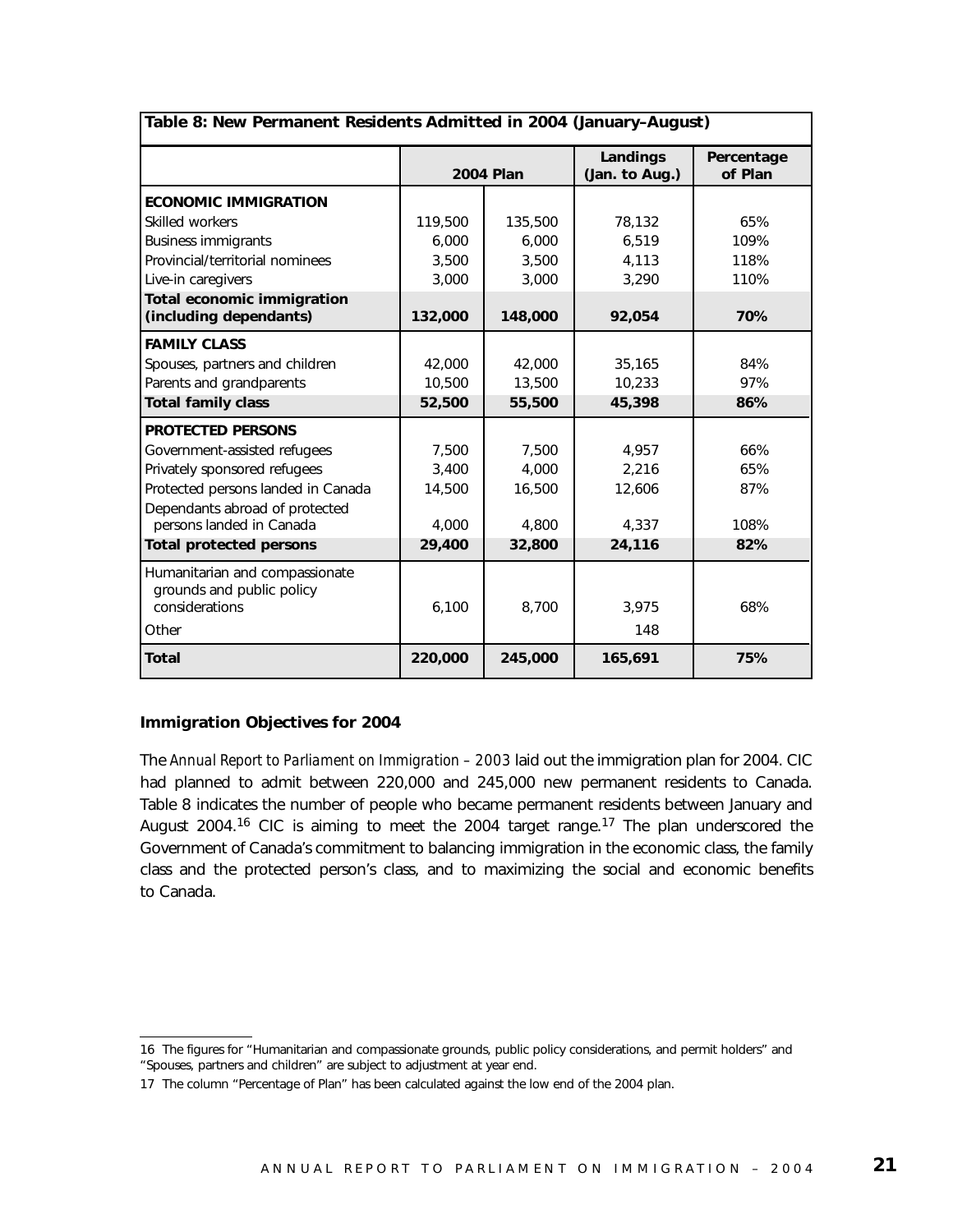## Foreign Nationals Admitted as Temporary Residents



Inlike permanent residents, temporary residents are in Canada for a limited time. This group consists of students, foreign workers and visitors, including tourists. Temporary residents contribute to Canada's economic growt Canada for a limited time. This group consists of students, foreign workers and visitors, including tourists. Temporary residents contribute to Canada's economic growth and to the vitality of our educational institutions.

Before coming to Canada, applicants must obtain a temporary resident visa, unless they are coming from a country that is exempt under the IRP Regulations.<sup>18</sup> Visa officers consider a number of factors when evaluating temporary residents' visa applications. For example, they can verify whether the visitor is in good health, has a criminal record, is a security threat to Canada, holds a valid passport or travel document,<sup>19</sup> has enough money to live on while in Canada, and will leave voluntarily at the end of his or her stay in Canada. The visa officer evaluates the situation before deciding whether the applicant is a genuine visitor or if he or she might stay in Canada illegally. To that end, the visa officer studies the applicant's reason for the visit, his or her employment, family situation, and the general economic and political stability of his or her country of origin.

#### **Foreign Workers**

Foreign workers make a significant contribution to Canada's economic development. They help address skill shortages and teach Canadians high-demand qualifications. As a general rule, foreign workers must have an approved job offer and a work permit before arriving in Canada. Once they have received their approved job offer, they must apply for a work permit. Visa officers are responsible for ensuring that applicants qualify for a work permit and meet health and security requirements. Once issued, a work permit is valid for only one type of employment, with a specific employer and for a specific period.

The employer of a foreign worker must apply to have the job offer confirmed by the regional HRSDC office, which can approve or reject the offer. An HRSDC officer evaluates the impact the employment would have on the labour market, focusing particularly on the pay level and working

<sup>18</sup> For more information on the countries and territories whose citizens require visas in order to enter Canada as visitors, or on the people who are not required to obtain a visitor's visa to come to Canada, see **www.cic.gc.ca/english/visit/visas.html**.

<sup>19</sup> Some exceptions apply. Citizens of the United States do not have to present a passport, but they must provide proof of citizenship. This is the case for permanent residents of the United States arriving from that country or from Saint-Pierre and Miquelon, as well as for French citizens of Saint-Pierre and Miquelon and residents of Greenland arriving directly from their country of residence.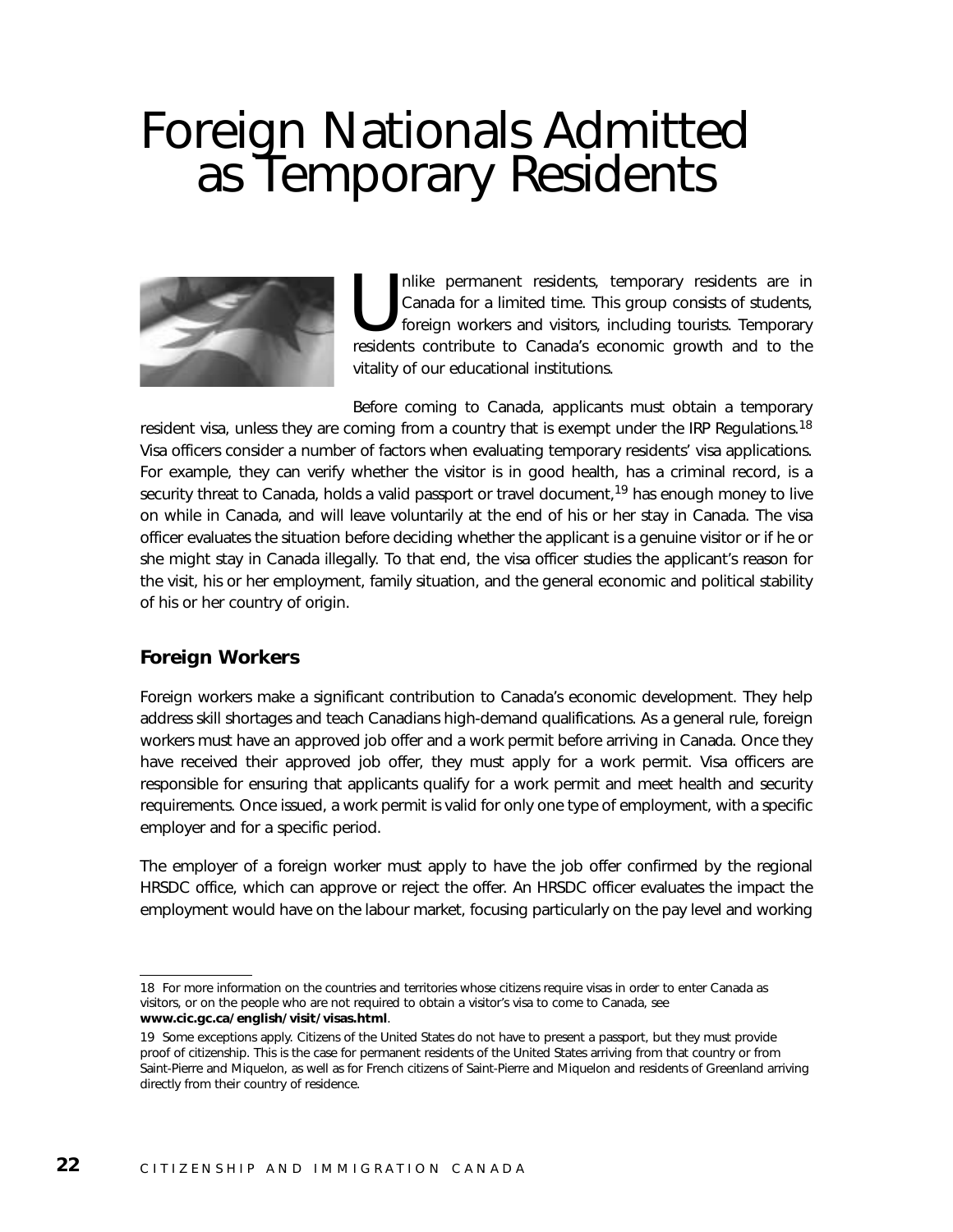conditions (which must be acceptable for the Canadian labour market), the availability of qualified Canadian workers, and the spin-off for Canada in terms of creating or exchanging beneficial skills and knowledge. If it is determined that the effect on the Canadian labour market will be neutral or positive, the HRSDC officer approves the offer. HRSDC can enter into agreements with Canadian industry sectors experiencing industry-wide labour shortages to help expedite the issuance of the necessary work permits, as has been done for information technology workers. In certain circumstances, foreign nationals in Canada can work with a permit but they do not have to present a job offer to HRSDC — such as spouses and common-law partners of students and some skilled temporary workers.

IRPA allows for cases where employers do not need HRSDC's opinion on the labour market to hire a foreign worker and where the foreign worker does not need a work permit issued by CIC.<sup>20</sup> In addition, specific hiring criteria apply to some sectors and professions, including universities, seasonal agriculture, movie production and performing arts, information technology, live-in caregiving, and pilot projects for positions requiring a high school diploma or on-the-job training.

#### **Foreign Students21**

In recognition of the social and economic benefits that foreign students bring to Canada, the federal government has committed to making our country a destination of choice for talented foreign students. To obtain a study permit, candidates must submit an application to study in Canada. Applications must be submitted to and approved by a visa office outside Canada. The permit indicates the level of study and the intended duration of the visit. In general, foreign students must present an acceptance letter from the institution they want to attend, prove that they have sufficient money to pay their tuition fees and living expenses, satisfy the visa officer that they intend to return to their country of origin at the end of their studies and undergo a medical examination.

Certain groups of people do not require a study permit, namely, those who are taking a course or participating in a short program of study. For example, since IRPA came into effect in 2002, it is no longer necessary to have a study permit for courses and programs lasting less than six months. That is also the case for minor children already in Canada whose parents are not temporary residents in the visitor class, <sup>22</sup> and for all family members or employees of foreign representatives in Canada.

<sup>20</sup> For more information on these specific cases, see **www.cic.gc.ca/english/work/exempt-2.html**.

<sup>21</sup> More information for foreign students and educational institutions, as well as the requirements to be met and

applications, guides and forms can be found at **www.cic.gc.ca/english/study/index.html**.

<sup>22</sup> For further information about minor children studying in Canada, see **www.cic.gc.ca/english/study/ minors.html**.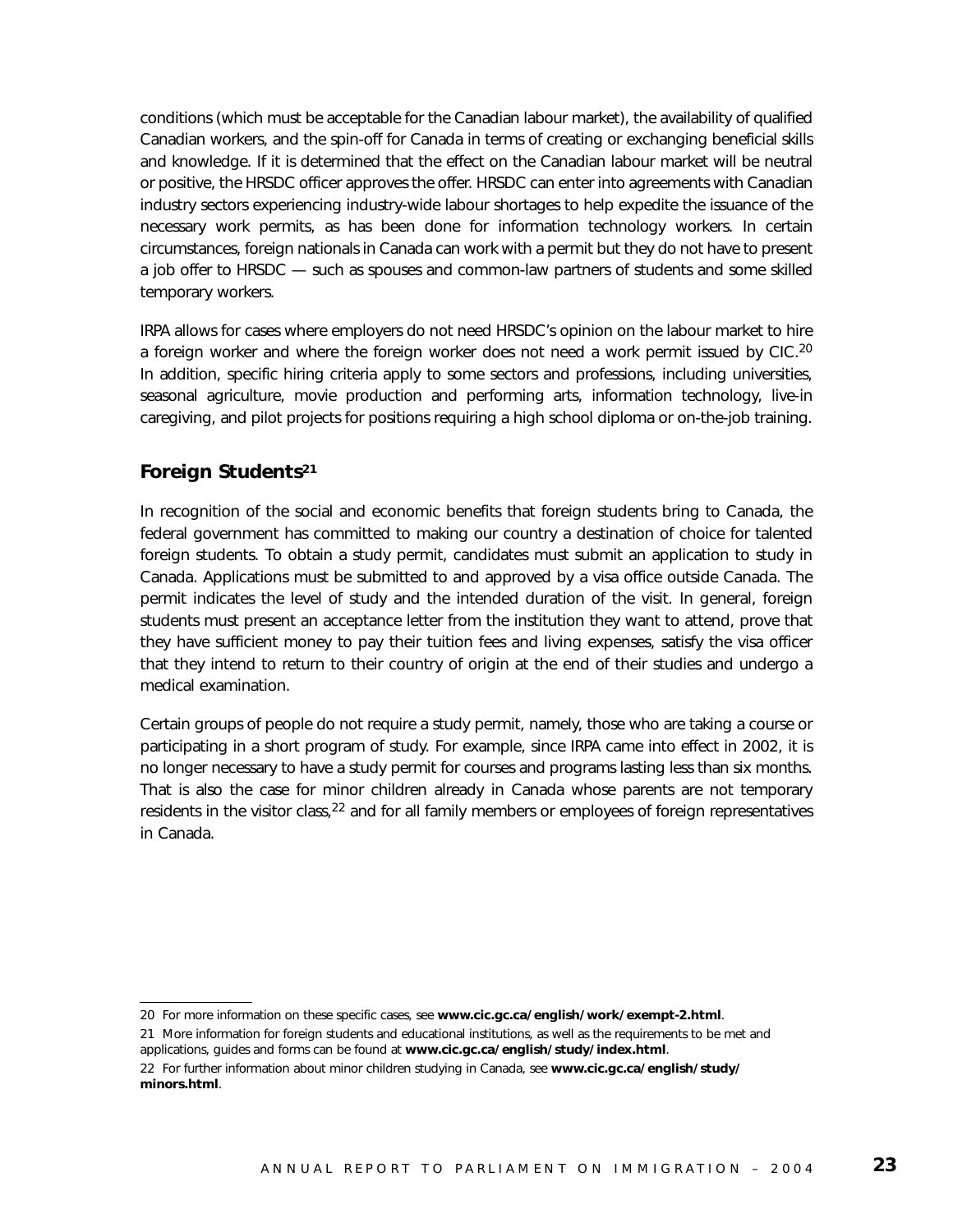#### **Visitors**

In addition to being responsible for admitting foreign workers and students, CIC is responsible for admitting visitors. Temporary residents who want to visit Canada for longer than six months without working or studying must obtain a visitor record. Under IRPA, visitors who intend to work but are not required to have a work permit may be issued a visitor record to facilitate their entry. Under IRPA and NAFTA, business visitors providing after-sales service for longer than two days must obtain a visitor record.

#### **Statistical Overview of Temporary Residents in 2003**

#### **New Temporary Residents in Canada in 2003**

Table 9 shows the entries for all temporary residents and refugee claimants according to their primary status.23 In 2003, Canada received 244,922 new temporary residents. Of that number, 82,151 (34 percent) were admitted as foreign workers, 61,293 (25 percent) as foreign students, 29,364 (12 percent) as humanitarian cases<sup>24</sup> and 72,114 (29 percent) as "other."<sup>25</sup>

| Table 9: Entries of Temporary Residents and Refugee Claimants in 2003 $^{26}$ |             |         |              |            |  |  |
|-------------------------------------------------------------------------------|-------------|---------|--------------|------------|--|--|
|                                                                               | <b>Male</b> | Female  | <b>Total</b> | Percentage |  |  |
| Foreign workers                                                               | 56,233      | 25,906  | 82,151       | 33.5       |  |  |
| Foreign students                                                              | 31,987      | 29,305  | 61,293       | 25.0       |  |  |
| Humanitarian cases                                                            | 17,117      | 12,247  | 29,364       | 12.0       |  |  |
| <b>Other</b>                                                                  | 38,274      | 33,838  | 72.114       | 29.4       |  |  |
| <b>Total</b>                                                                  | 143,611     | 101,296 | 244,922      | 100.0      |  |  |

<sup>23</sup> These figures are calculated based on the "initial entry" method, which involves each person being counted only on initial entry into the system, and includes foreign students, humanitarian cases and the "other" category. Annual entries of foreign workers are calculated based on the "initial entry" and "seasonal entry" method (which counts their initial entry and each re-entry into the system).

<sup>24</sup> Humanitarian cases include all refugee claimants who have not received a permit or authorization from CIC.

<sup>25</sup> The "other" cases category includes all individuals who cannot be categorized as foreign workers, foreign students or humanitarian cases. This group is made up primarily of individuals who have only visitor records. None of them has ever received either employment or student authorizations or made a refugee claim.

<sup>26</sup> The slight discrepancy between the overall total and the total of the two gender columns is the result of unavailable information for these few cases.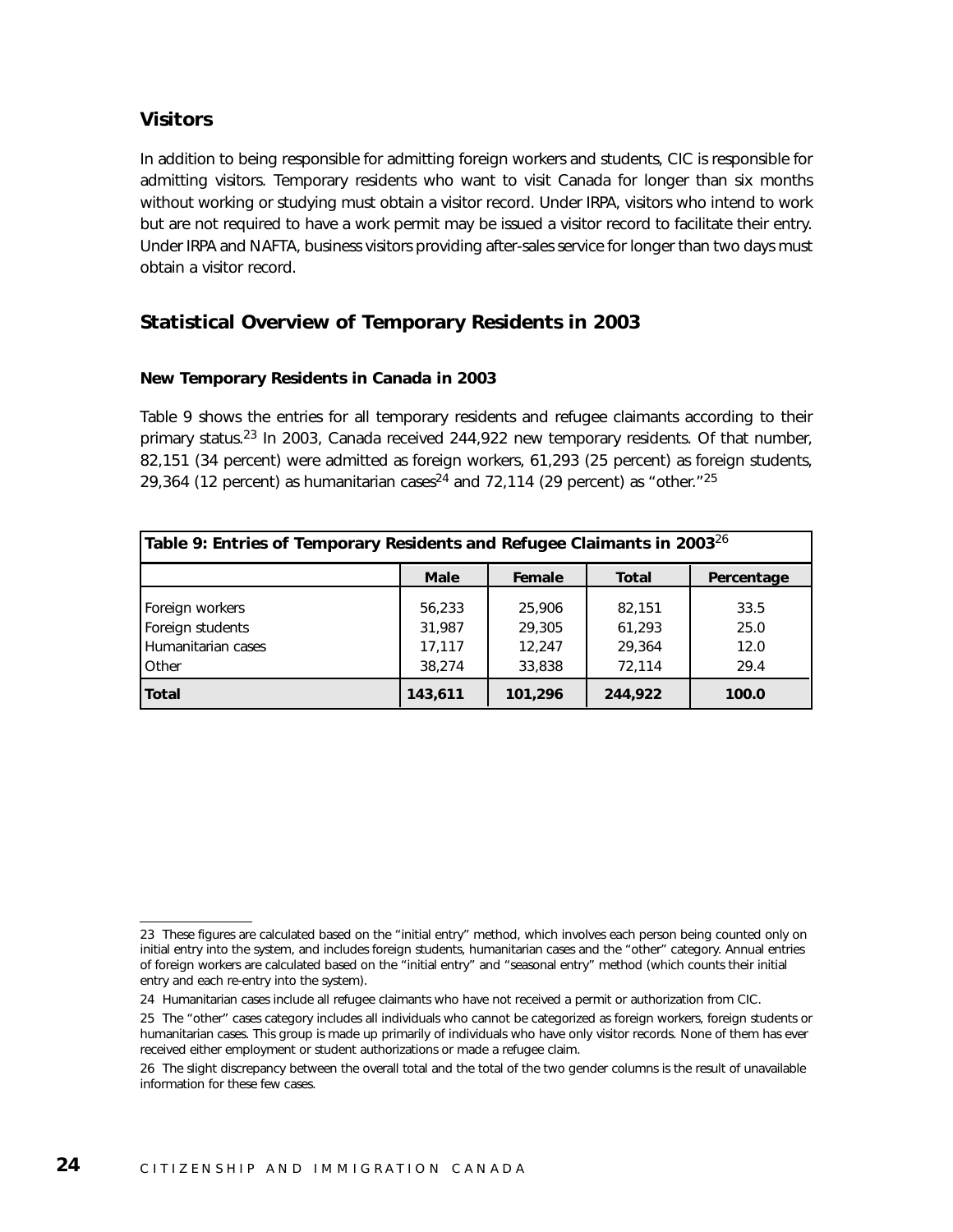The majority of the temporary foreign workers admitted were male, representing 68 percent (56,233) as compared to females, who made up only 32 percent (25,906). About a third of foreign workers came from the United States and Mexico, representing 19 percent (15,403) and 13 percent (11,075) respectively of the foreign worker population. For female foreign workers, the leading source countries were the Philippines with 15 percent (3,995), Japan with 13 percent (3,474), and the United States with 13 percent (3,443). Other countries of origin of foreign workers in descending order were Australia, Jamaica, the United Kingdom, Japan, the Philippines, France, India and Germany.<sup>27</sup> Ontario received a little under half of all foreign workers (39,512, or 48 percent). British Columbia and Quebec received 16,412 and 12,852 foreign workers (20 percent and 16 percent) respectively. This means that 84 percent of the foreign workers resided temporarily in one of those three provinces.

In 2003, one temporary resident out of four was admitted as a foreign student.<sup>28</sup> Of the 61,293 new students, a little more than 40 percent came from China (16,215) and Korea (11,976), the top source countries for both males and females. India continues to grow as a source country for male foreign students, going from 1.8 percent (562) of all male foreign students in 2000 to 5.8 percent (1,857) in 2003. Japan remains a major source country for female foreign students, who represented 68.8 percent (3,539) of those admitted from Japan. The provinces that drew in the most foreign students were Ontario (20,750, or 34 percent), British Columbia (20,045, or 33 percent), and Quebec (9,642, or 16 percent), representing 83 percent of the total foreign students admitted in Canada in 2003.

#### **Temporary Resident Permits Issued in 2003**

Subsection 24(1) of IRPA authorizes CIC to issue temporary resident permits to foreign nationals who want to enter Canada for a variety of reasons despite being inadmissible on medical or criminal grounds or for reasons of security, infringement of human or international rights, or organized crime. Issued for a limited period of time and subject to cancellation at any time, temporary resident permits give CIC the flexibility to address exceptional circumstances. Table 10 indicates the number of temporary resident permits issued to people seeking to enter Canada and found to be inadmissible. In 2003, 12,069 temporary resident permits were issued to such people. That figure marks a slight decrease from the 2002 total of 12,630, which represented the number of permits issued and people admitted under the discretionary power of the former act.

<sup>27</sup> *Facts and Figures: Statistical Overview of the Temporary Resident and Refugee Claimant Population* provides further details on temporary residents; see **www.cic.gc.ca/english/research/menu-fact.html**.

<sup>28</sup> IRPA has new initiatives to facilitate the entry of certain categories of foreign students; for example, students enrolled in a program of six months or less are no longer required to have a study permit.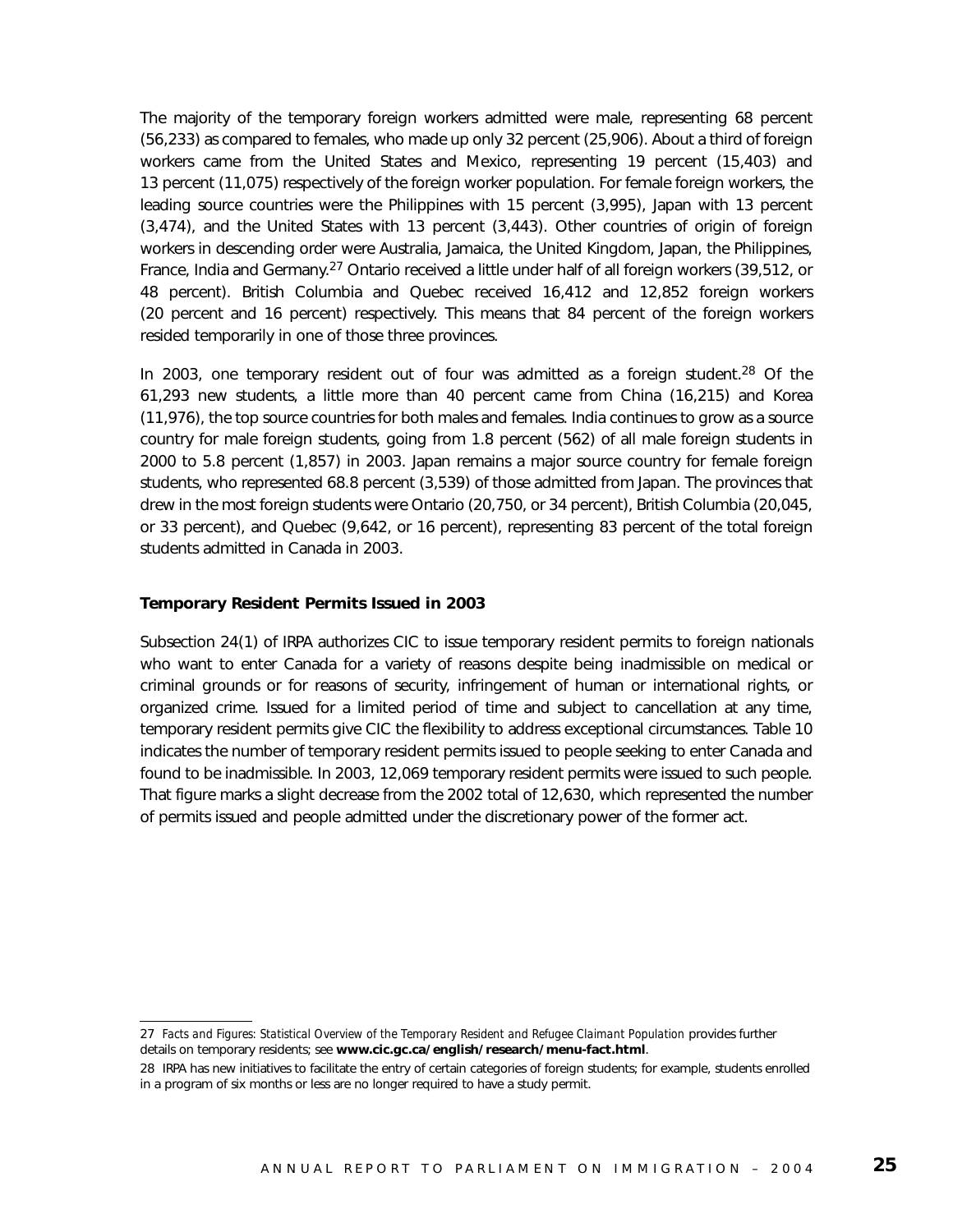| Table 10: Temporary Resident Permits Issued from January 1 to December 31, |
|----------------------------------------------------------------------------|
| 2003 to Persons Seeking to Enter Canada and Found to be Inadmissible       |

| <b>Description of Inadmissibility</b>                                                                                                                            | Provision of IRPA, 2002       | <b>Number</b> |
|------------------------------------------------------------------------------------------------------------------------------------------------------------------|-------------------------------|---------------|
| Issued outside Canada or at a Port of Entry                                                                                                                      |                               |               |
| Security (espionage, subversion, terrorism)                                                                                                                      | $34(1)(a)$ , (b) and (c)      | 17            |
| Human or international rights violations                                                                                                                         | $35(1)(a)$ and (b)            | 25            |
| Serious criminality (convicted of an offence punishable by<br>a term of imprisonment of at least 10 years)                                                       | $36(1)(a)$ , (b) and (c)      | 879           |
| Criminality (convicted of a criminal act or of an offence<br>prosecuted either summarily or by way of indictment)                                                | $36(2)(a)$ , (b), (c) and (d) | 5,530         |
| Organized criminality                                                                                                                                            | $37(1)(a)$ or (b)             | 1             |
| Health grounds (danger to public health or public safety;<br>excessive burden)                                                                                   | $38(1)(a)$ , (b) and (c)      | 176           |
| Financial reasons (unwilling or unable to support<br>themselves or their dependant(s))                                                                           | 39                            | 36            |
| Misrepresentation                                                                                                                                                | 40                            | 39            |
| Non-compliance with Act or Regulations (no passport,<br>no visa, work/study without permit, medical/criminal<br>check to be completed in Canada, not examined on |                               |               |
| entry, etc.)                                                                                                                                                     | 41                            | 4,855         |
| Inadmissible family member                                                                                                                                       | 42                            | 434           |
| No return without prescribed authorization                                                                                                                       | 52(1)                         | 77            |
| <b>Total</b>                                                                                                                                                     |                               | 12,069        |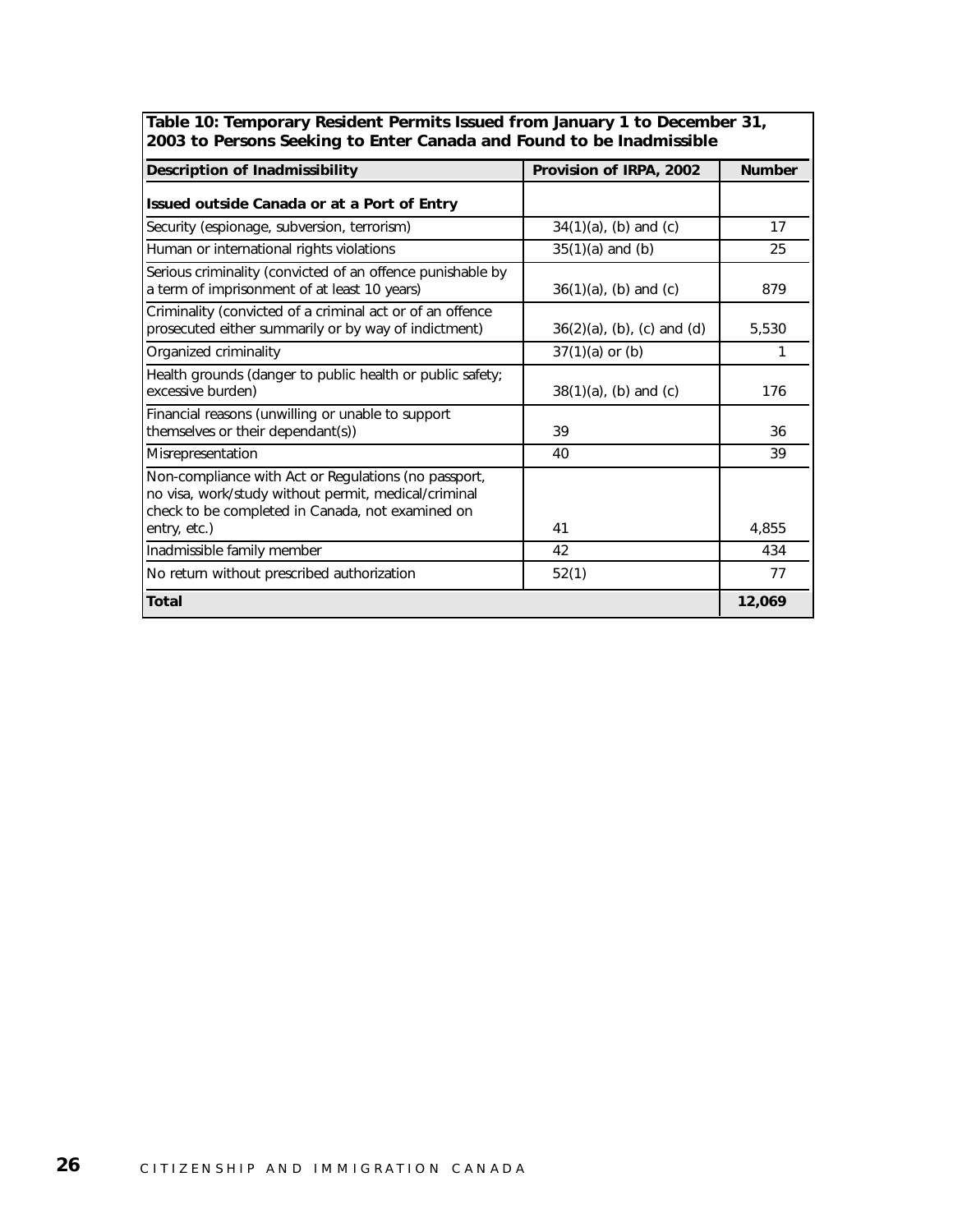## The Immigration Plan<br>for 2005



s indicated in last year's Annual Report, CIC expects to land<br>between 220,000 and 245,000 newcomers in Canada as<br>identified in 2003 and 2004 is thus being maintained between 220,000 and 245,000 newcomers in Canada as permanent residents during 2005. The overall range identified in 2003 and 2004 is thus being maintained.

The immigration plan for 2005 underscores the Government of Canada's ongoing commitment to balance the economic, family

reunification and refugee protection components of the immigration program and to maximize the social and economic benefits to Canada.

CIC will continue to aim for a balance between economic and non-economic immigrants. The economic class is comprised of skilled workers, business immigrants, live-in caregivers and provincial nominees, as well as their dependants. The non-economic component is comprised of the family class and the protected persons class, as well as cases decided on humanitarian and compassionate grounds. Table 11 provides further details by immigrant category.

While these figures are projections for the entire country, Quebec is responsible for developing and managing its own immigration plan under the Canada-Quebec Accord. Similar to CIC, Quebec<sup>29</sup> publishes its own immigration plan each fall for the following calendar year, which includes provincial targets by immigrant sub-category. Subject to revisions to the plan, it is expected that Quebec will welcome 44,400 new permanent residents in 2005. These new arrivals would fall into the following sub-categories: 24,400 skilled workers; 3,200 business immigrants and 200 other economic immigrants; 9,500 family class members; 7,000 refugees; and 100 from the "other" category.

CIC is concerned about the overall decline in immigrant outcomes. In response to this, CIC will continue to work with domestic partners in 2005 on important initiatives to improve immigrant labour market integration, including language training and better recognition of foreign credentials and work experience.

With its federal, provincial and territorial partners, the Department is also developing a National Immigration Framework that will improve multilateral coordination and ensure that Canada maintains a flexible immigration program that meets its policy objectives.

<sup>29</sup> For further details, see the Government of Quebec's Web site: **www.immigration-quebev.gouv.qc.ca/anglais**.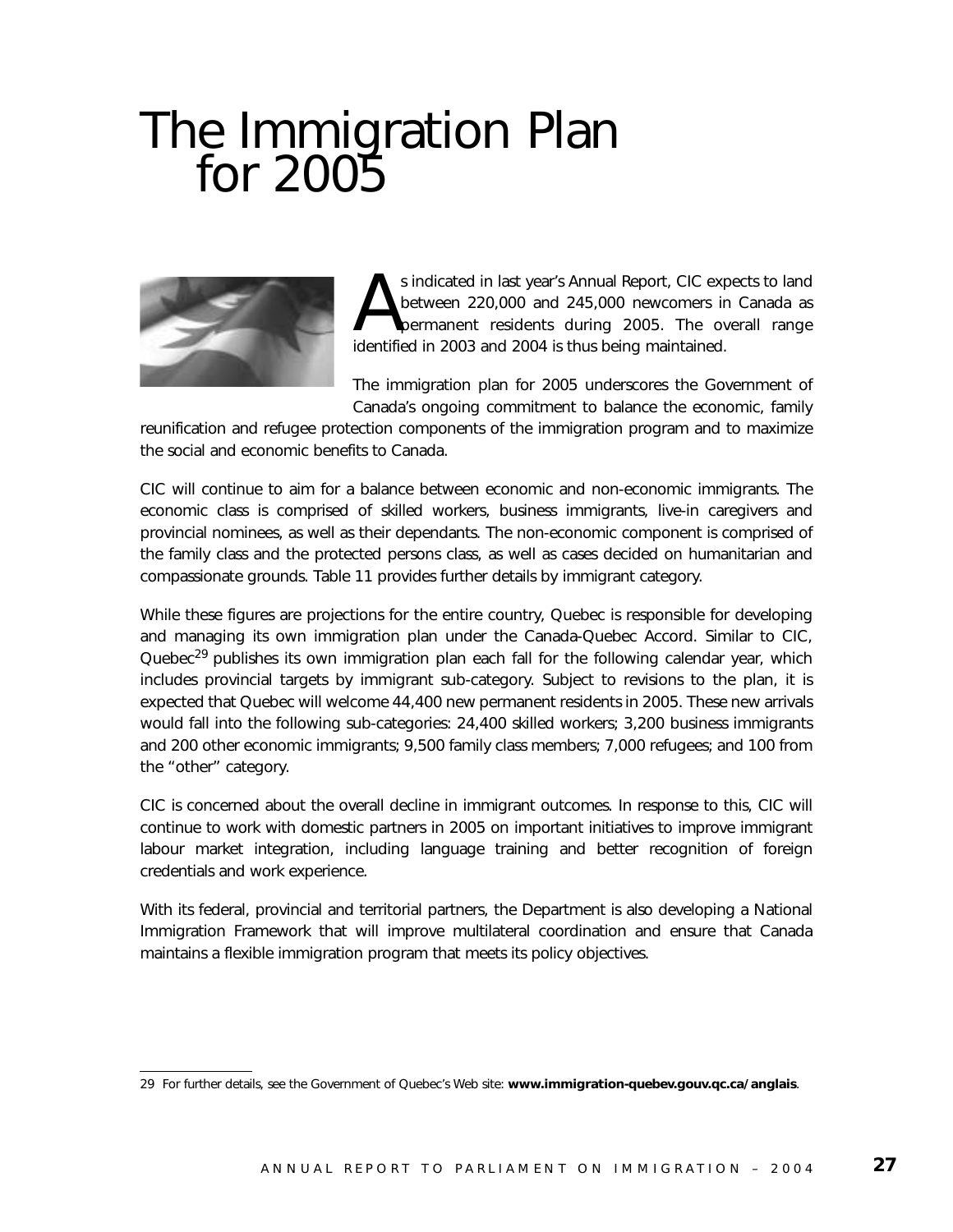|                                                                      | <b>Target Ranges</b> |
|----------------------------------------------------------------------|----------------------|
| <b>ECONOMIC CLASS</b>                                                |                      |
| Skilled workers                                                      | 112,500 - 124,500    |
| <b>Business immigrants</b>                                           | $9,500 - 10,500$     |
| Provincial/territorial nominees                                      | $8,000 - 10,000$     |
| Live-in caregivers                                                   | $2,500 - 3,000$      |
| Total economic class (including dependants)                          | 132,500 - 148,000    |
| <b>FAMILY CLASS</b>                                                  |                      |
| Spouses, partners and children                                       | $46,000 - 50,000$    |
| Parents and grandparents                                             | $5,500 - 6,800$      |
| <b>Total family class</b>                                            | $51,500 - 56,800$    |
| <b>PROTECTED PERSONS</b>                                             |                      |
| Government-assisted refugees                                         | $7,300 - 7,500$      |
| Privately sponsored refugees                                         | $3,000 - 4,000$      |
| Protected persons recognized as such in Canada                       | $16,500 - 17,500$    |
| Dependants abroad of protected persons landed in Canada              | $4,000 - 4,800$      |
| <b>Total protected persons</b>                                       | $30,800 - 33,800$    |
| <b>OTHERS</b>                                                        |                      |
| Humanitarian and compassionate grounds, public policy considerations | $5,100 - 6,200$      |
| Permit holders                                                       | $100 - 200$          |
| <b>Total others</b>                                                  | $5,200 - 6,400$      |
| <b>TOTAL PERMANENT RESIDENTS</b>                                     | 220,000 - 245,000    |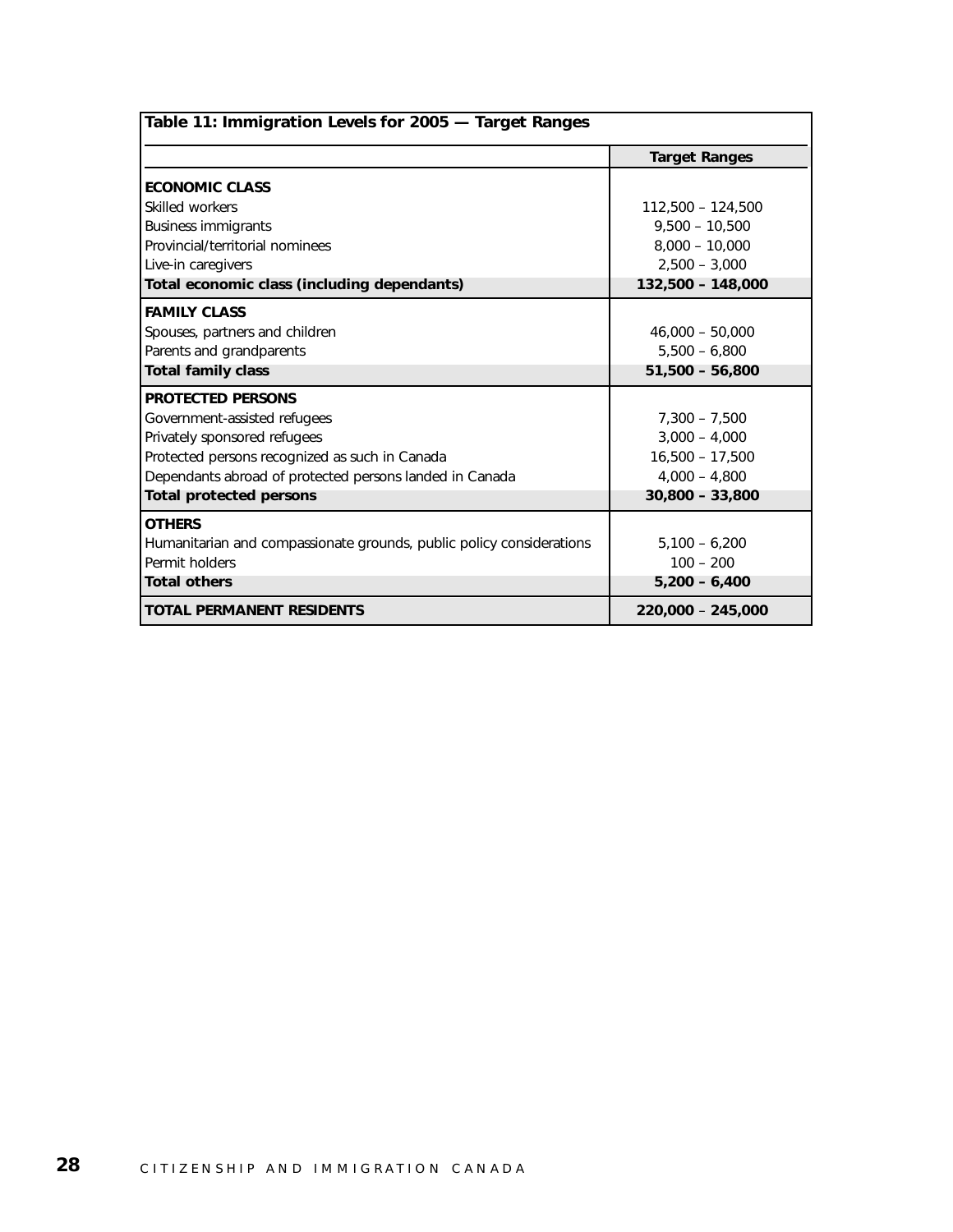# Gender-Based Analysis of the Impact of the *Immigration and Refugee Protection Act*



s a public policy tool, gender-based analysis (GBA) focuses<br>on important social and economic differences between men<br>and women, and different groups of men and women, over<br>their life cycles. This approach makes it possible on important social and economic differences between men and women, and different groups of men and women, over their life cycles. This approach makes it possible to identify any potential differential impacts of existing or planned legislation, programs and policies, and to make adjustments, where

appropriate, to ensure gender equality.

The *Immigration and Refugee Protection Act* includes a legislative requirement to report annually on the impact of the new legislation and the corresponding regulations from the perspective of gender-based analysis.

The IRPA requirement to report on gender-related impacts is unprecedented in federal statutes. This requirement reflects parliamentary concern for increased accountability by departments in implementing equality commitments, including commitments to ensuring that policy and programs support progress towards equality between women and men. The integration of gender-based analysis into policy and program development is a means of strengthening the quality of public policy and programs and of ensuring they meet equity and effectiveness criteria.

#### **A Strategic Framework for Gender-Based Analysis for Citizenship and Immigration Canada**

CIC has developed a framework for gender-based analysis to clarify roles and responsibilities in relation to the Department's commitment to an integrated approach to gender-based analysis and the reporting requirement on gender impacts. The Strategic Framework for Gender-Based Analysis (2005–2010) sets out the Department's strategic objectives and principles for genderbased analysis and the steps that will be taken to strengthen capacity and performance in this area to 2010.

The Framework outlines four complementary initiatives: (1) the formulation of branch GBA plans that outline practical and feasible steps for the upcoming year at the branch level; (2) the identification of steps to address cross-departmental needs; (3) the preparation of annual IRPA reports that include an analysis of selected issues and a summary report on initiatives to build capacity and skills for gender-based analysis; and (4) an annual stock-taking of progress made, which will serve as a CIC learning and management tool.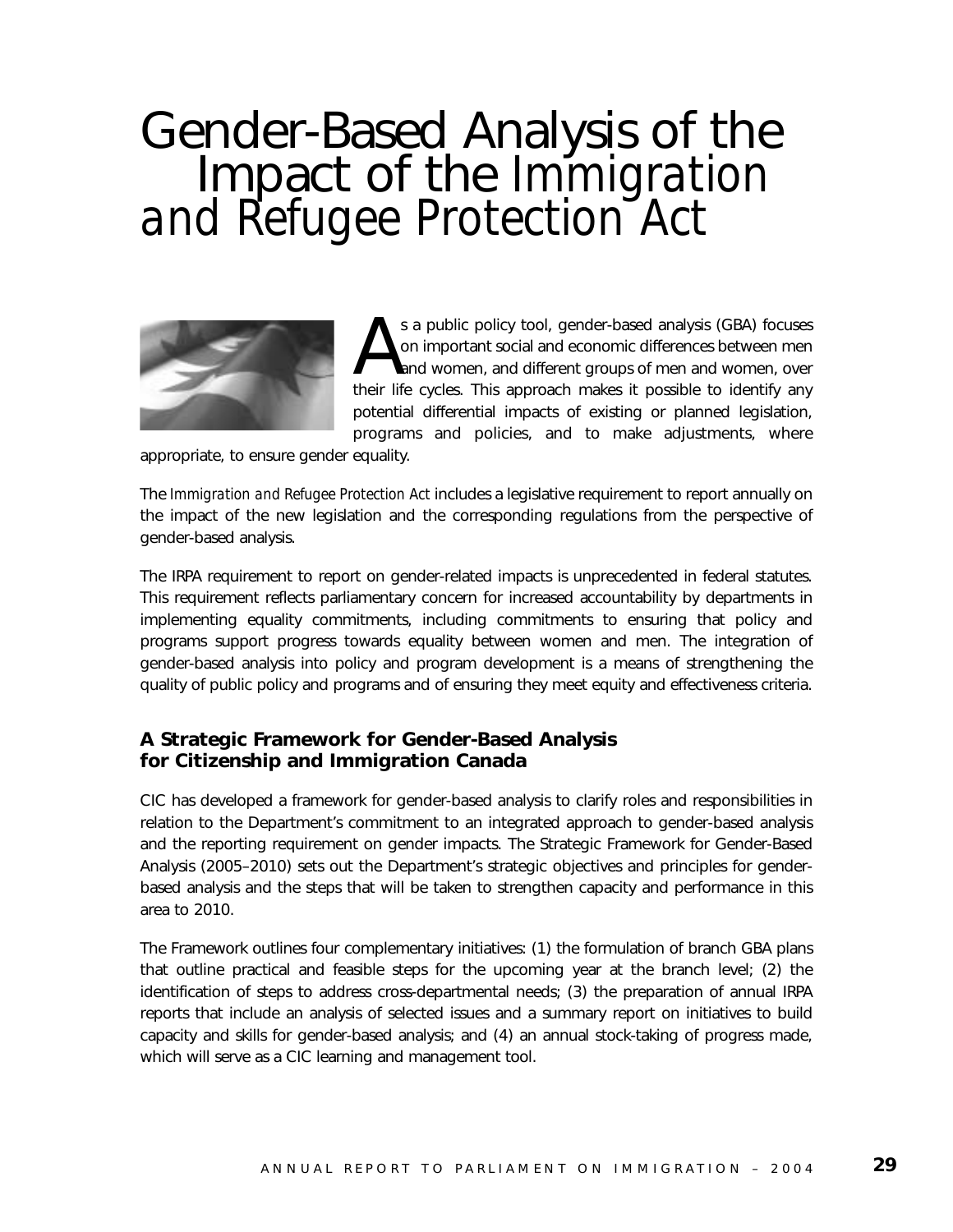#### **GBA Branch Plans**

GBA Branch Plans, and actions to implement them, are central to the Strategic Framework and provide the basis for CIC to prepare the required section on gender impacts of the Act for the *Annual Report to Parliament.* They will assist the Department in identifying the priority issues for attention when preparing gender-based analyses of the impact of IRPA sections related to branch responsibilities, and establish a multiyear schedule for reporting. They will also aid in measuring performance in gender mainstreaming and in reinforcing accountability.

#### **GBA Activities**

CIC continues to provide training courses in gender-based analysis and to develop supporting tools to address issues related specifically to immigration and refugee protection for training and policy purposes. In addition to ongoing training, efforts were focused on training to support the development and implementation of GBA Branch Plans. A special training clinic on trafficking in persons was organized for new foreign service officers in Ottawa with the International Region.

The GBA Unit is well placed to support CIC at a strategic level and provide expertise for analyses of gender-related implications of CIC legislative initiatives and strategic directions. Further, it can also provide analyses and recommendations from a gender perspective on the implications of immigration-related government policies and of emerging domestic and international trends. In this capacity, horizontal policy support was provided on the Live-In Caregiver Program, trafficking in persons, remittances, separated children, and refugee reform issues. Input was also provided for a variety of international processes and fora where gender and migration issues were discussed.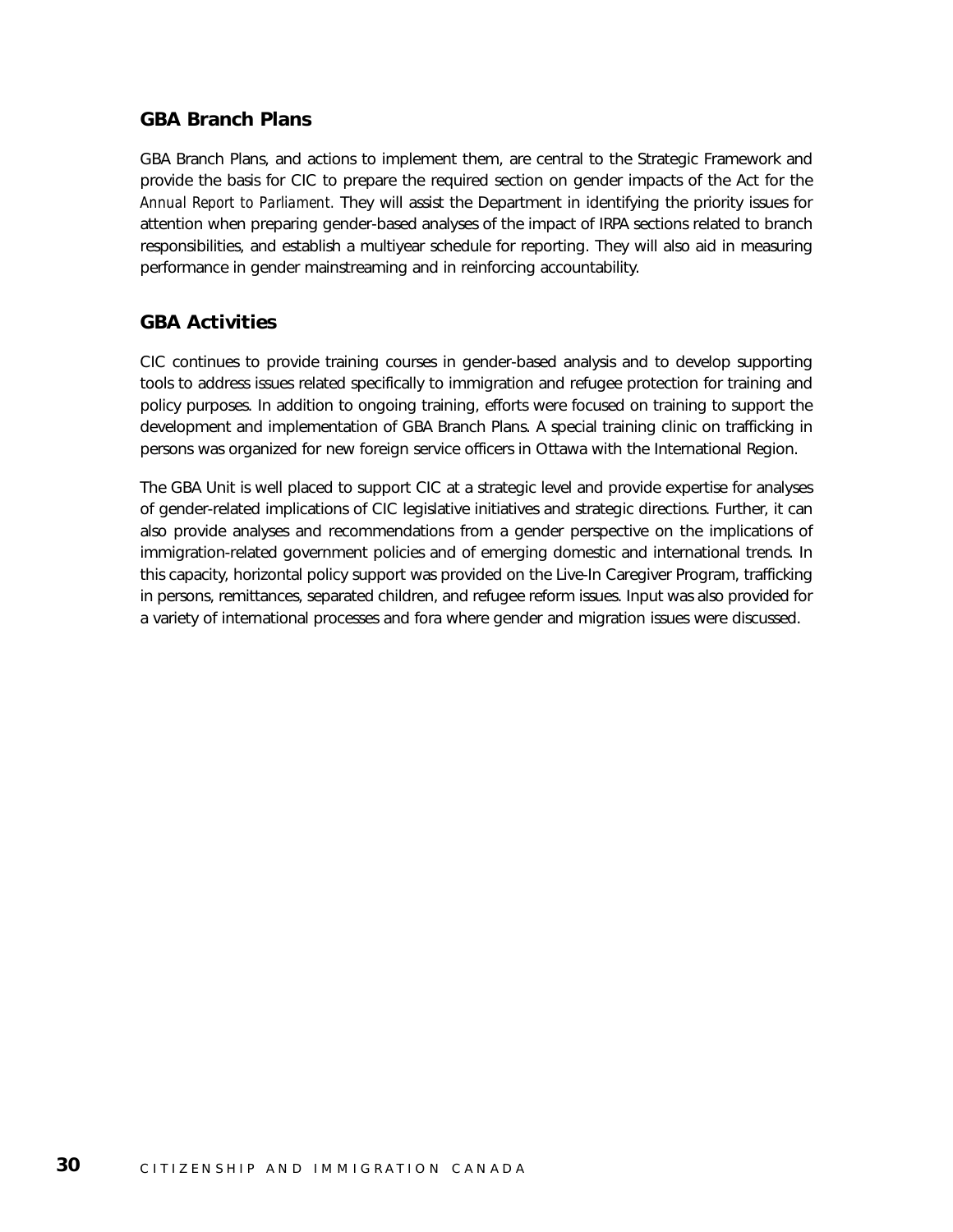### Conclusion and Key Challenges



very year, millions of people embark on a migratory journey.<br>
Many of them leave their country to seek a better future for<br>
themselves and for their families. Others flee war or<br>
persecution. International social, economic very year, millions of people embark on a migratory journey. Many of them leave their country to seek a better future for themselves and for their families. Others flee war or have a direct impact on Citizenship and Immigration's programs and policies. CIC is committed to reaping the maximum benefits of

international migration and to making Canada a destination of choice for immigrants. In support of that commitment, IRPA lays out four basic social, humanitarian, economic and safety objectives that underscore the immigration program: providing maximum economic and social benefits from migration; protecting refugees and others in need of resettlement; supporting the settlement, adaptation and integration of newcomers into Canadian society; and managing access to Canada with a fair and effective enforcement strategy.

Citizen and Immigration Canada's ability to set and meet a specific immigration objective depends on a number of factors and would be impossible without intergovernmental cooperation. Therefore, CIC continues to work with its partners. This report outlines the partnerships with the provinces and territories, and highlights the renewed 2003 agreements between CIC and the provinces, in particular, Manitoba and Alberta. It also describes the pilot agreements on offcampus work for foreign students and other agreements specifically related to provincial nominees. In addition, it provides an overview of the last meeting of immigration ministers, where they agreed to continue working together to find a way of recognizing the foreign credentials of newcomers to Canada.

In 2003, Canada welcomed 221,352 new permanent residents; the target range was 220,000 to 245,000. The distribution between economic and non-economic classes differed slightly from the projected figures: there were fewer new permanent residents in the economic class and the protected persons' class, enabling Canada to receive more permanent residents in the family class.

From January to August 2004, Canada admitted 165,691 new permanent residents, which indicates that the Department is in the process of achieving, once again, its annual immigration targets. Additionally, Canada is aiming to admit between 220,000 and 245,000 newcomers in 2005.

In 2003, CIC issued 12,069 temporary resident permits to persons seeking to enter Canada and found to be inadmissible for various reasons; that figure marks a decrease from the 2002 total of 12,630.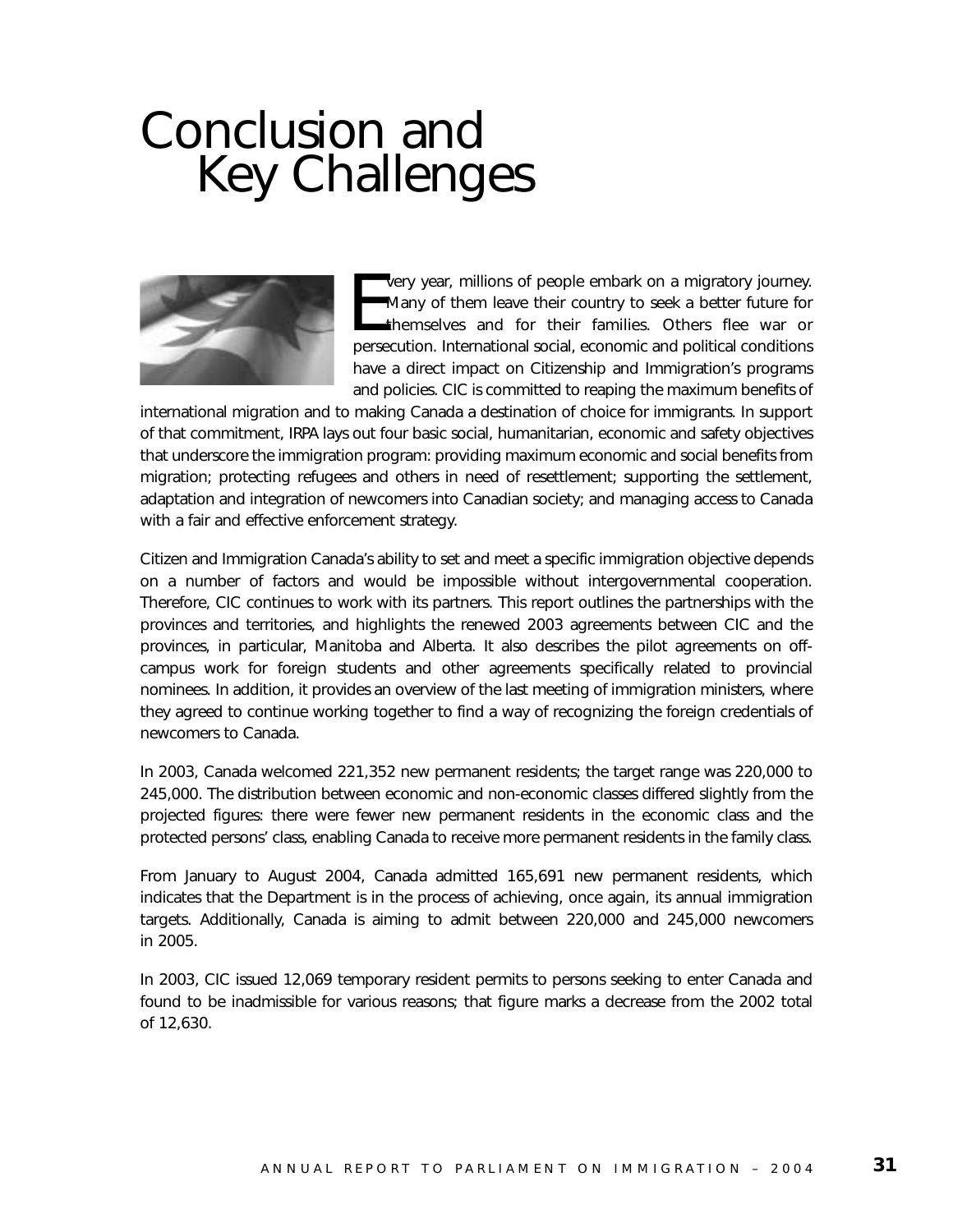The new initiatives associated with CIC's Internet portal and Enhanced Language Training will increase the chances for newcomers to find and keep jobs that are consistent with their capabilities. In addition, CIC and its partners will strive to implement the various strategies to eliminate the barriers that prevent immigrants from integrating economically. Immigration has always played a pivotal role in building our country, and it will continue to do so in the future. CIC will continue to develop immigration policies and programs that comply with our international commitments and benefit all Canadians.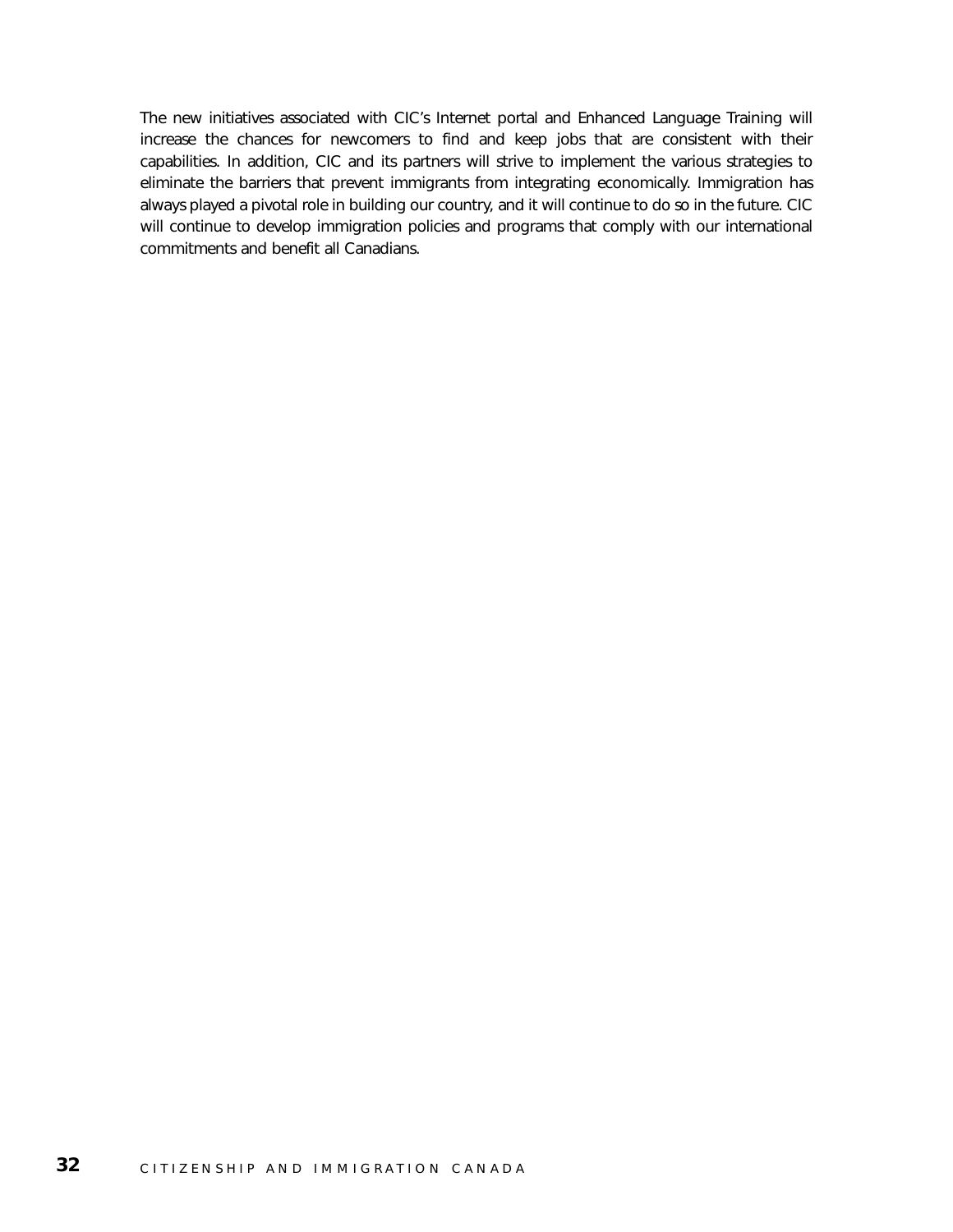## Annex A: List of Source Countries Grouped<br>by Region

#### **Africa and the**

**Middle East** Egypt Malawi Zambia Zimbabwe Republic of South Africa Namibia United Republic of Tanzania Algeria Kenya Morocco Tunisia Uganda Angola Lesotho Republic of Botswana Burundi Federal Republic of Cameroon Republic of Chad Central African Republic Democratic Republic of the Congo Republic of the Congo People's Republic of Benin Ethiopia Eritrea Gabon Republic Gambia Ghana Republic of Guinea Guinea-Bissau Republic of Côte d'Ivoire Liberia Libya Madagascar Republic of Mali Mauritania Mozambique Republic of Niger Nigeria

Equatorial Guinea Rwanda Senegal Sierra Leone Democratic Republic of Somalia Republic of Djibouti Democratic Republic of Sudan Republic of Togo Burkino-Faso Israel Lebanon Syria Palestinian Authority (Gaza/West Bank) Cyprus Iran Iraq Jordan Kuwait Saudi Arabia Bahrain **O**atar Republic of Yemen People's Democratic Republic of Yemen United Arab Emirates New Caledonia **Mauritius** Réunion Seychelles Comoros Cape Verde Islands

#### **Asia and Pacific**

Macau SAR Sri Lanka People's Republic of China Taiwan Hong Kong India

Japan Pakistan Bangladesh Republic of Indonesia Philippines Myanmar (Burma) Malaysia Singapore Afghanistan Bhutan Brunei Cambodia People's Democratic Republic of Korea Republic of Korea Laos Macao People's Republic of Mongolia Oman Nepal Thailand Tibet Socialist Republic of Vietnam Australia New Zealand Nauru Papua New Guinea Fiji Vanuatu US Trust Territory of the Pacific Islands Western Samoa French Polynesia Tonga Republic of Maldives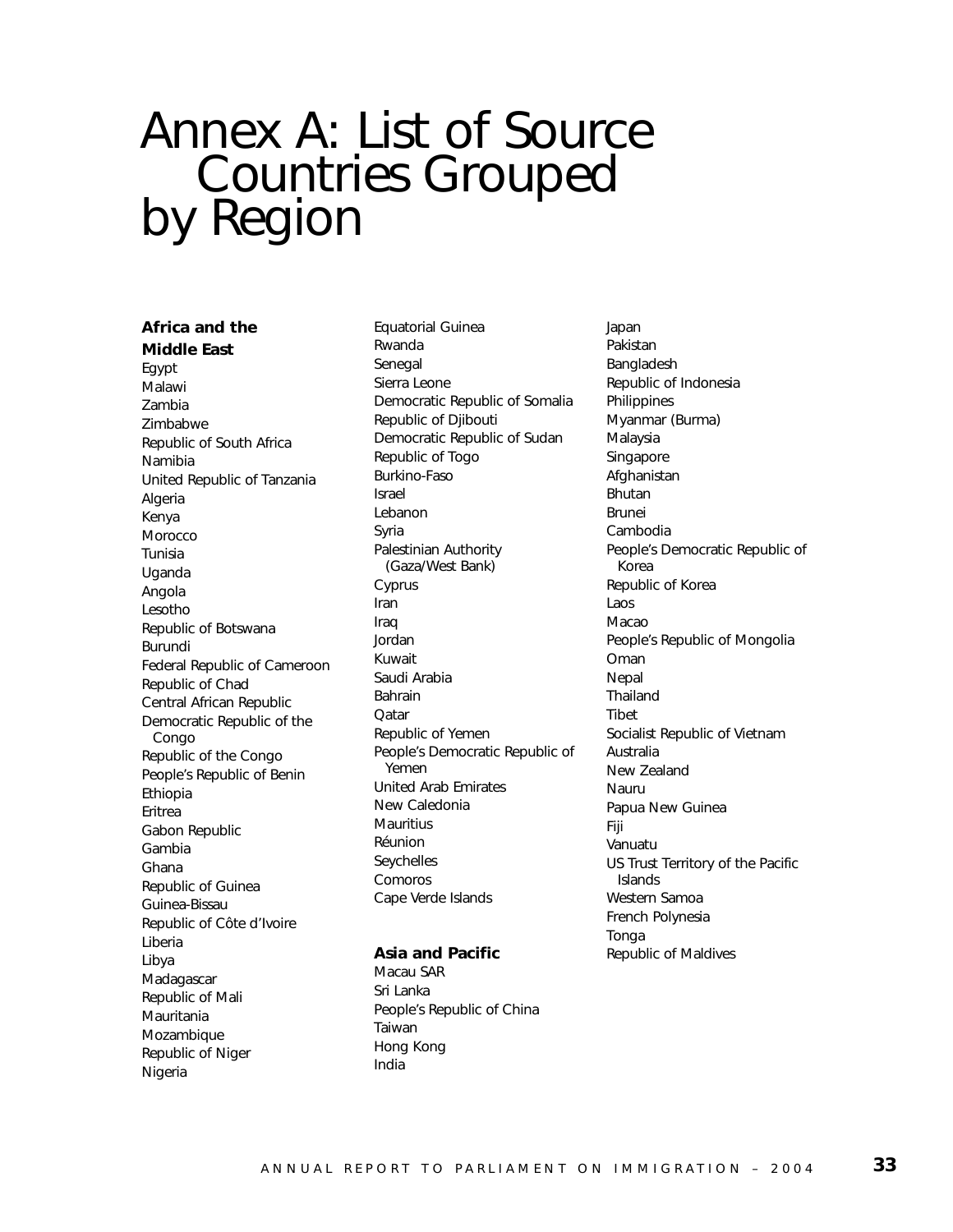**South/Central America** Mexico Greenland St. Pierre and Miquelon Belize Costa Rica El Salvador Guatemala Honduras **Nicaragua** Republic of Panama Bermuda Jamaica Republic of Trinidad and Tobago Barbados Antigua and Barbuda The Bahama Islands Cayman Islands Dominica Grenada **Montserrat** Nevis St. Kitts-Nevis St. Lucia St. Vincent and the Grenadines British Virgin Islands Cuba Dominican Republic The Netherlands Antilles Guadeloupe Haiti **Martinique** Puerto Rico Aruba Argentina Brazil Guyana Chile Colombia Peru Uruguay Venezuela Bolivia Surinam Ecuador French Guiana Paraguay Falkland Islands

United States of America **Europe and the United Kingdom** United Kingdom and Colonies Austria Belgium Luxembourg Czech Republic Slovak Republic Denmark Estonia Latvia Lithuania Finland France Federal Republic of Germany Greece Hungary Republic of Ireland Italy Malta **Netherlands** Norway Poland Portugal Azores Spain Sweden **Switzerland** Croatia Yugoslavia **Turkey** Slovenia Bosnia-Hercegovina Armenia Azerbaijan Belarus Georgia Kazakhstan Kyrgyzstan Moldova Russia Tadjikistan Turkmenistan Ukraine

**United States**

Uzbekistan FYR Macedonia Albania Andorra Bulgaria **Gibraltar** Iceland Liechtenstein Romania San Marino

#### **Not Stated**

Not Stated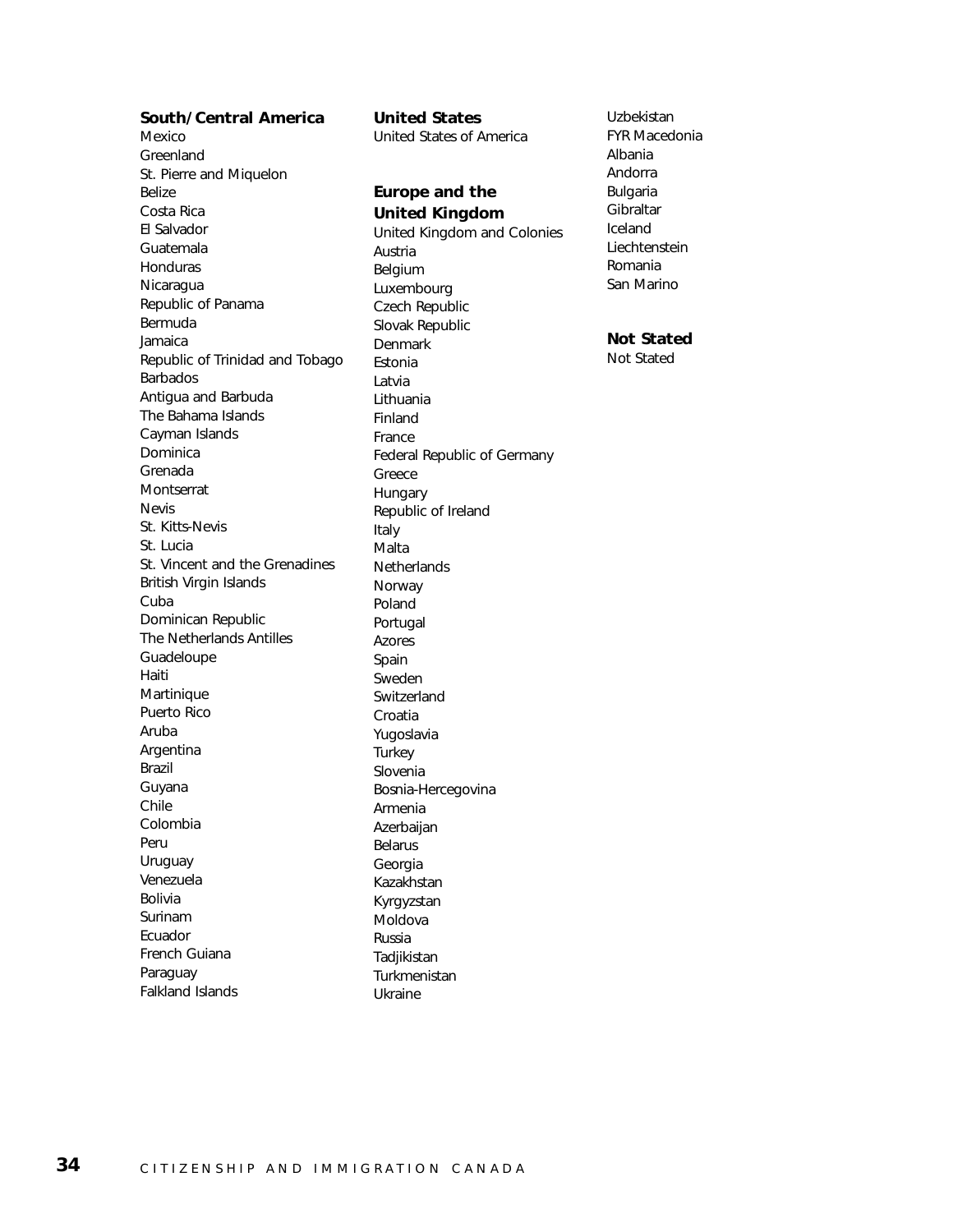## Annex B: Section 94 of the *Immigration and Refugee Protection Act*



T he following is an extract from the 2002 *Immigration and Refugee Protection Act*, outlining the requirements for CIC's *Annual Report to Parliament.*

#### **Reports to Parliament**

94 (1) The Minister must, on or before November 1 of each year or, if a House of Parliament is not then sitting, within the next 30 days on which that House is sitting after that date, table in each House of Parliament a report on the operation of this Act in the preceding calendar year.

(2) The report shall include a description of:

- *(a)* the activities and initiatives taken concerning the selection of foreign nationals, including measures taken in cooperation with the provinces;
- *(b)* in respect of Canada, the number of foreign nationals who became permanent residents, and the number projected to become permanent residents in the following year;
- *(b.*1) in respect of Canada, the linguistic profile of foreign nationals who became permanent residents;
- *(c)* in respect of each province that has entered into a federal-provincial agreement described in subsection 9(1), the number, for each class listed in the agreement, of persons that became permanent residents and that the province projects will become permanent residents there in the following year;
- *(d)* the number of temporary resident permits issued under section 24, categorized according to grounds of inadmissibility, if any;
- *(e)* the number of persons granted permanent resident status under subsection 25(1); and
- *(f)* a gender-based analysis of the impact of this Act.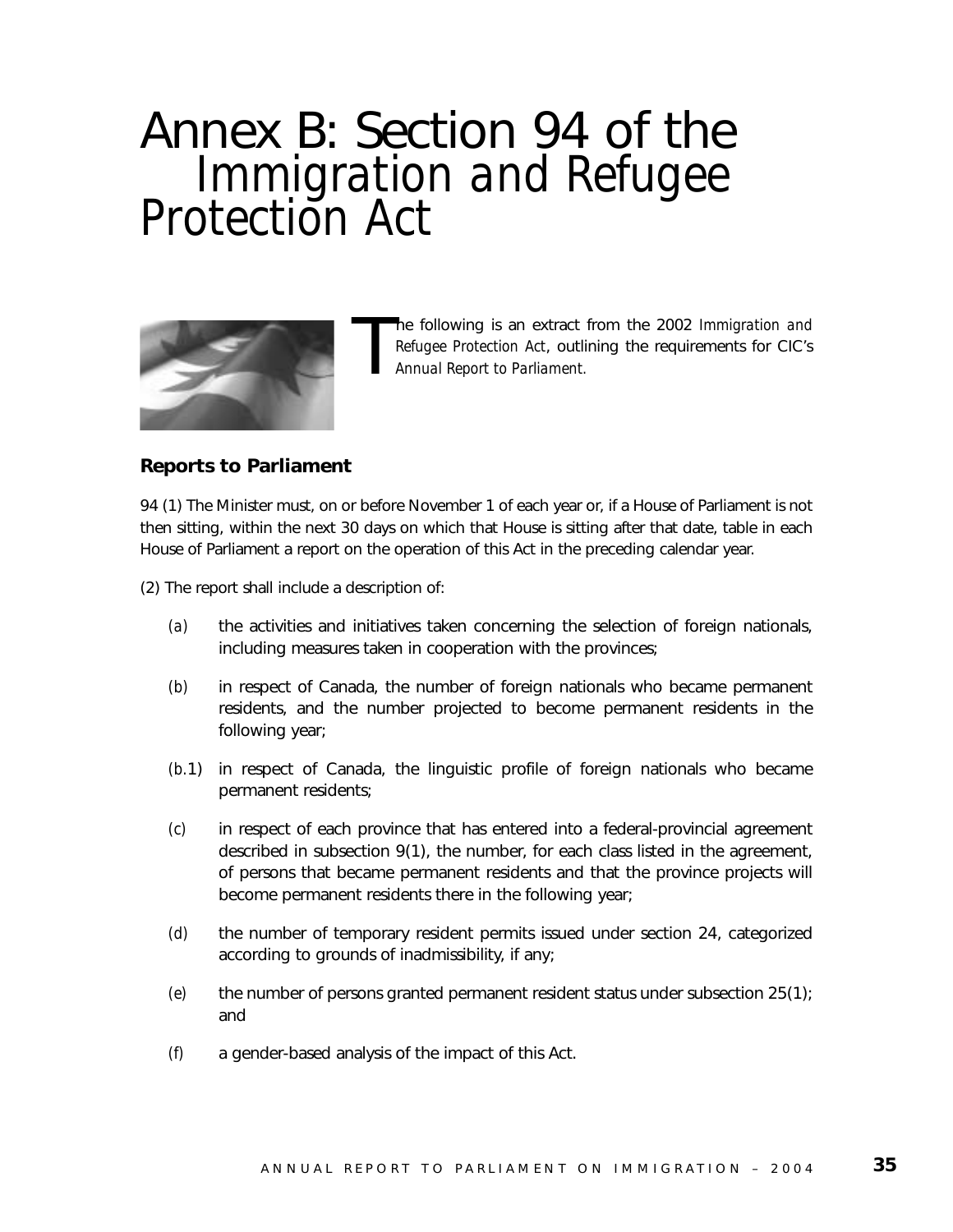### Annex C: **Glossary**



he following definitions are based on the glossary compiled for CIC's on-line publication, *The Monitor.*

#### **Business Immigrants**

Business immigrants include three classes of immigrants — investors, entrepreneurs and selfemployed people. Business immigrants become permanent residents on the basis of their ability to become economically established in Canada. Spouses and children of business immigrants are also included in this category.

#### **Convention Refugees**

Persons who, by reason of a well-founded fear of persecution for reasons of race, religion, nationality, membership in a particular social group, or political opinion, are (i) outside their countries of nationality and unable or, by reason of that fear, unwilling to avail themselves of the protection of those countries; or (ii) not having a country of nationality, are outside the country of their former habitual residence and unable or, by reason of that fear, unwilling to return to that country.

#### **Economic Immigrants**

People selected as permanent residents for their skills and ability to contribute to Canada's economy, including skilled workers, business people and provincial nominees.

#### **Entrepreneurs**

Immigrants admitted to Canada as permanent residents by demonstrating that they

- have managed and controlled a percentage of equity in a qualifying business for at least two years in the period beginning five years before they apply; and
- have a legally obtained net worth of at least CAN\$300,000.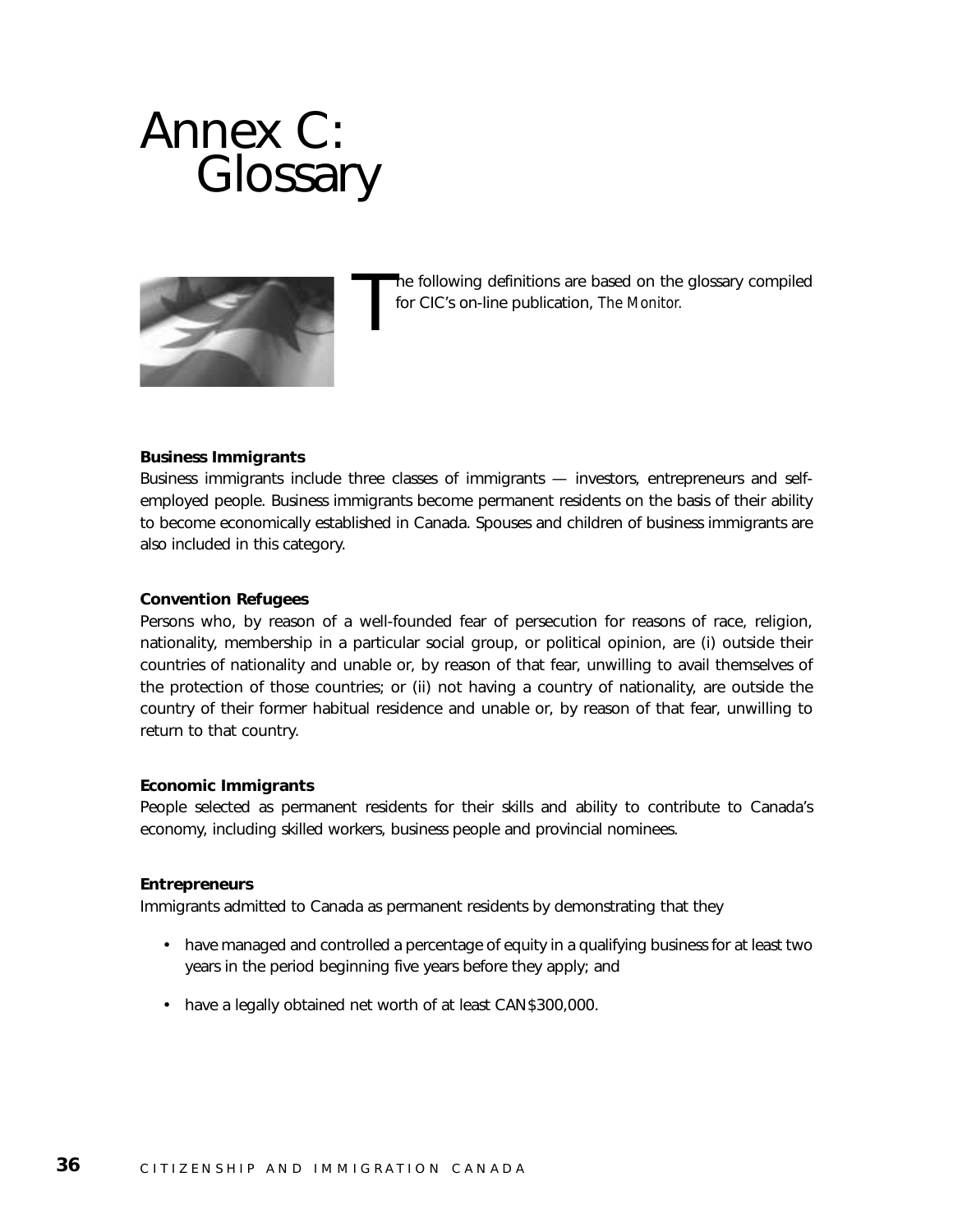#### **Family Class**

A class of immigrants to Canada made up of close relatives of a sponsor in Canada, including a spouse, common-law partner or conjugal partner; dependent children; parents and grandparents; children under age 18 whom the sponsor intends to adopt in Canada; brothers, sisters, nephews, nieces and grandchildren who are orphans under age 18; and any other relative, if the sponsor has no relative as described above, either abroad or in Canada.

#### **Family Members30**

Family members include the spouse, common-law partner or conjugal partner, and dependent children or the children of dependent children of a landed immigrant. A dependent child is either a biological child or an adopted child. Children are considered dependent if they meet one of the following conditions:

- they are under age 22, unmarried and not in a common-law relationship;
- they have been full-time students since before age 22, attend a post-secondary educational institution and have been substantially dependent on the financial support of a parent since before age 22 and, if married or a common-law partner, since becoming a spouse or a common-law partner; or
- they are age 22 or over and have been substantially dependent on the financial support of a parent since before age 22 because of a physical or mental condition.

#### **Foreign Students**

These temporary residents have been approved by an immigration officer to study in Canada. Study permits identify the level of study and the length of time the individual may study in Canada. Students do not need a study permit for courses of six months or less if they will finish the course within the period of stay authorized upon entry, which is usually six months. Before June 28, 2002, students did not need a study permit for English or French as a second language courses of three months or less. Every foreign student must have a student authorization, but may also have been issued other types of permits or authorizations.

#### **Foreign Workers**

These foreign nationals have been authorized to enter and remain in Canada, on a temporary basis, as workers. This category excludes foreign students and people who have been issued employment authorizations for humanitarian reasons. Every foreign worker must have an employment authorization, but may also have other types of permits or authorizations.

<sup>30</sup> Note that IRPA replaced the use of the term "dependants" with "family members."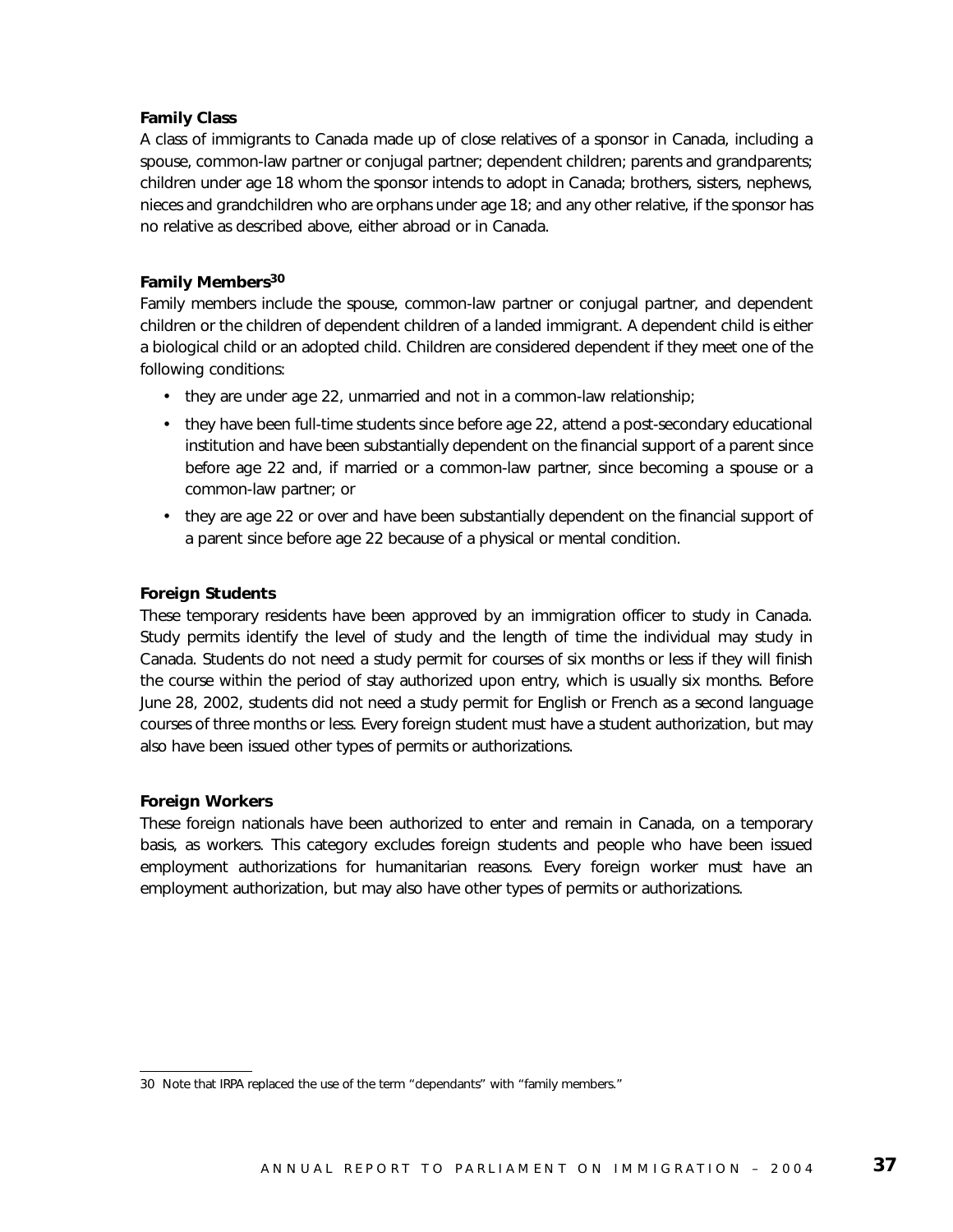#### **Government-Assisted Refugees**

Government-assisted refugees are people who are selected abroad for resettlement to Canada as Convention refugees under the *Immigration and Refugee Protection Act* or as members of the Convention Refugees Abroad Class, and who receive resettlement assistance from the federal government.

#### **Investors**

Immigrants admitted to Canada as permanent residents because they

- have business experience as defined in the Regulations;
- have a legally obtained net worth of at least CAN\$800,000; and
- have invested CAN\$400,000 before receiving a visa.

The Government of Canada allocates the investment to participating provinces and territories, which guarantee the investment and use it to develop their economies and create jobs. The investment is repaid, without interest, after five years.

#### **Landing**

The permission given to a person to live in Canada as a permanent resident. An immigrant who has been "landed" is a permanent resident.

#### **Live-in Caregivers**

Temporary residents of Canada who have successfully completed the equivalent of Canadian secondary school; have six months of full-time training in a field or occupation related to that for which they are seeking a work permit; are able to speak, read and understand English or French at a level sufficient to communicate effectively in an unsupervised situation; and sign an employment contract with the future employer. Participants in this program may apply for permanent resident status in Canada after completing two years of live-in caregiving employment within three years of arrival in Canada.

#### **Other**

This category includes people classified as post-determination refugee claimants or members of the Deferred Removal Order Class.

#### **Permanent Residence for Protected Persons in Canada**

People who have been determined to be protected persons by the Immigration and Refugee Board in Canada or through the pre-removal risk assessment, and who have been granted permanent residence as a result.

#### **Principal Applicant (Business Applicant)**

The person who best meets the definition for one or more of the types of business immigrants and in whose name the application for immigration is made.